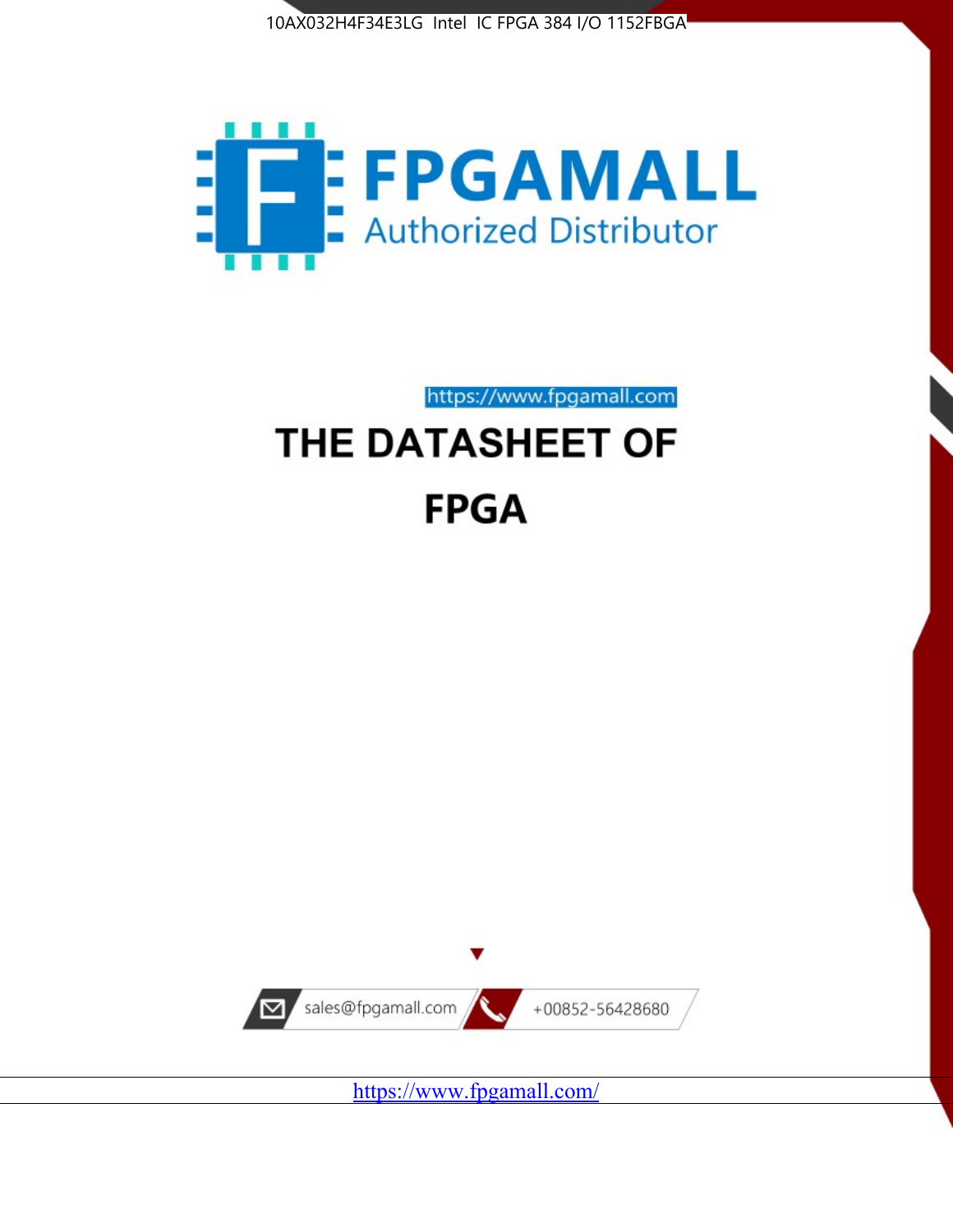10AX032H4F34E3LG Intel IC FPGA 384 I/O 1152FBGA



# **Intel® Arria® 10 Device Overview**



**A10-OVERVIEW | 2018.12.06** Latest document on the web: **[PDF](https://www.intel.com/content/dam/www/programmable/us/en/pdfs/literature/hb/arria-10/a10_overview.pdf)** | **[HTML](https://www.intel.com/content/www/us/en/programmable/documentation/sam1403480274650.html)**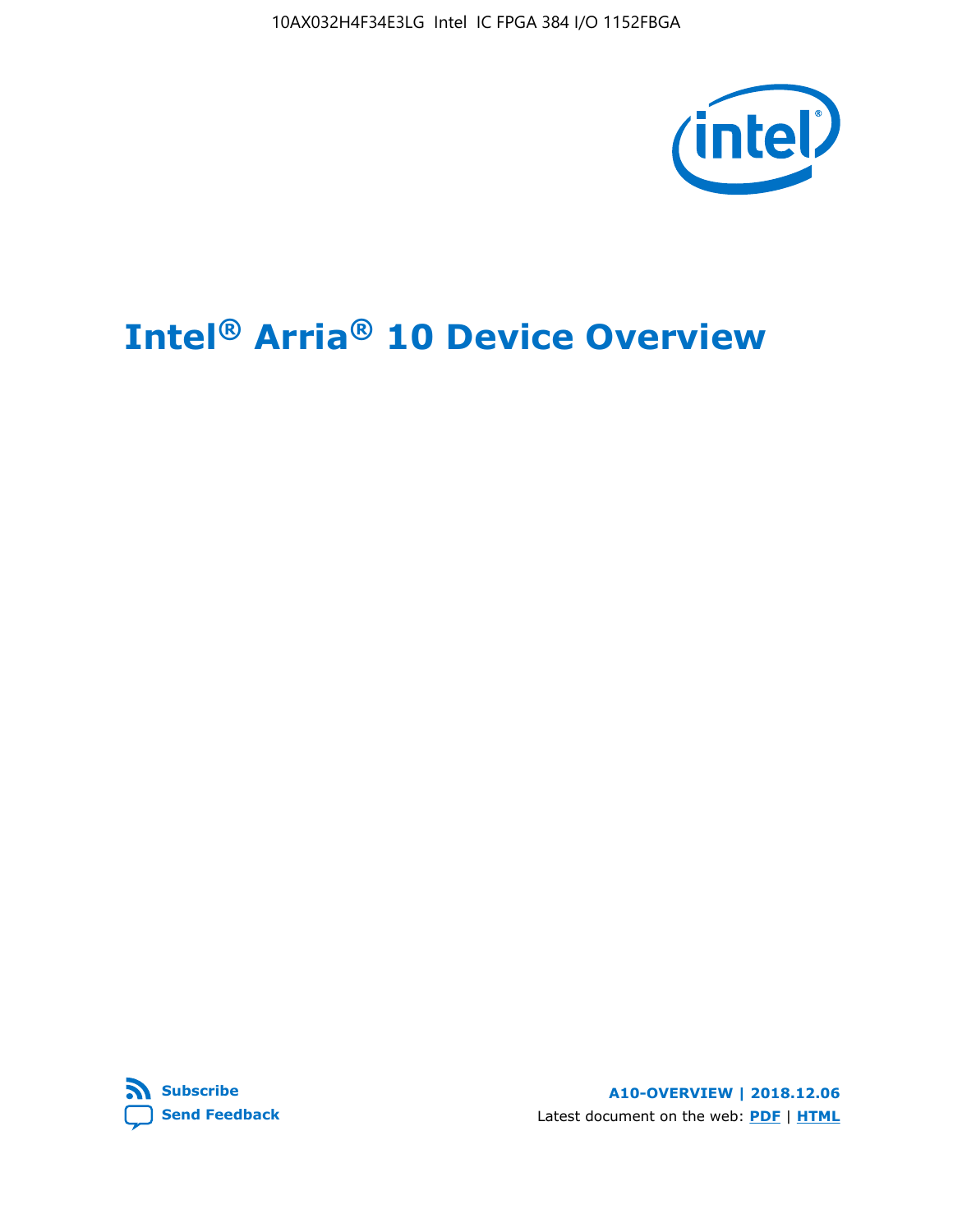

**Contents** 

# **Contents**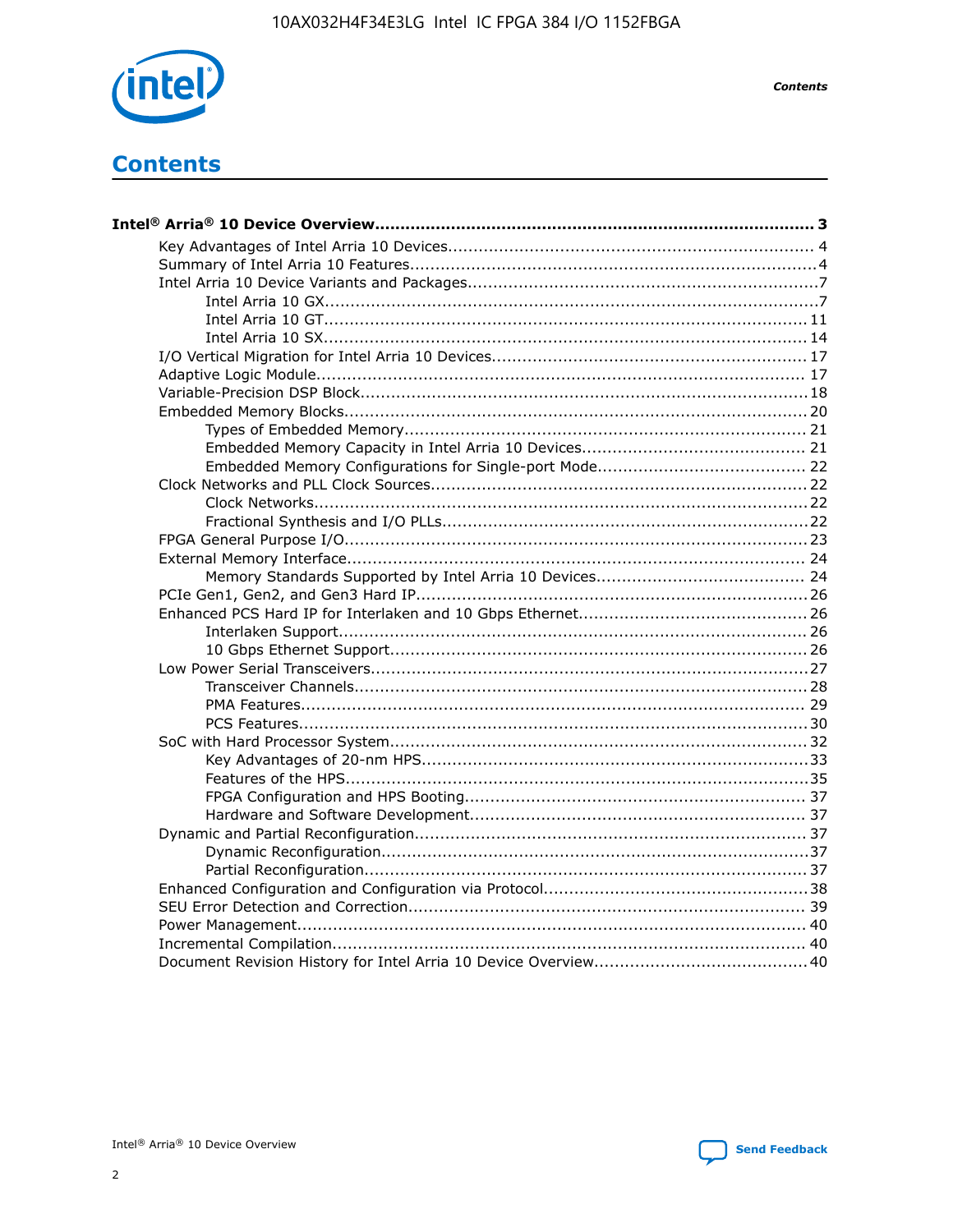**A10-OVERVIEW | 2018.12.06**

**[Send Feedback](mailto:FPGAtechdocfeedback@intel.com?subject=Feedback%20on%20Intel%20Arria%2010%20Device%20Overview%20(A10-OVERVIEW%202018.12.06)&body=We%20appreciate%20your%20feedback.%20In%20your%20comments,%20also%20specify%20the%20page%20number%20or%20paragraph.%20Thank%20you.)**



# **Intel® Arria® 10 Device Overview**

The Intel<sup>®</sup> Arria<sup>®</sup> 10 device family consists of high-performance and power-efficient 20 nm mid-range FPGAs and SoCs.

Intel Arria 10 device family delivers:

- Higher performance than the previous generation of mid-range and high-end FPGAs.
- Power efficiency attained through a comprehensive set of power-saving technologies.

The Intel Arria 10 devices are ideal for high performance, power-sensitive, midrange applications in diverse markets.

| <b>Market</b>         | <b>Applications</b>                                                                                               |
|-----------------------|-------------------------------------------------------------------------------------------------------------------|
| Wireless              | Channel and switch cards in remote radio heads<br>٠<br>Mobile backhaul<br>٠                                       |
| Wireline              | 40G/100G muxponders and transponders<br>٠<br>100G line cards<br>٠<br><b>Bridging</b><br>٠<br>Aggregation<br>٠     |
| <b>Broadcast</b>      | Studio switches<br>٠<br>Servers and transport<br>٠<br>Videoconferencing<br>٠<br>Professional audio and video<br>٠ |
| Computing and Storage | Flash cache<br>٠<br>Cloud computing servers<br>٠<br>Server acceleration<br>٠                                      |
| Medical               | Diagnostic scanners<br>٠<br>Diagnostic imaging<br>٠                                                               |
| Military              | Missile guidance and control<br>٠<br>Radar<br>٠<br>Electronic warfare<br>٠<br>Secure communications<br>٠          |

#### **Table 1. Sample Markets and Ideal Applications for Intel Arria 10 Devices**

#### **Related Information**

- [Intel Arria 10 Device Handbook: Known Issues](http://www.altera.com/support/kdb/solutions/rd07302013_646.html) Lists the planned updates to the *Intel Arria 10 Device Handbook* chapters.
- [Intel Arria 10 GX/GT Device Errata and Design Recommendations](https://www.intel.com/content/www/us/en/programmable/documentation/agz1493851706374.html#yqz1494433888646)
- [Intel Arria 10 SX Device Errata and Design Recommendations](https://www.intel.com/content/www/us/en/programmable/documentation/cru1462832385668.html#cru1462832558642)

Intel Corporation. All rights reserved. Intel, the Intel logo, Altera, Arria, Cyclone, Enpirion, MAX, Nios, Quartus and Stratix words and logos are trademarks of Intel Corporation or its subsidiaries in the U.S. and/or other countries. Intel warrants performance of its FPGA and semiconductor products to current specifications in accordance with Intel's standard warranty, but reserves the right to make changes to any products and services at any time without notice. Intel assumes no responsibility or liability arising out of the application or use of any information, product, or service described herein except as expressly agreed to in writing by Intel. Intel customers are advised to obtain the latest version of device specifications before relying on any published information and before placing orders for products or services. \*Other names and brands may be claimed as the property of others.

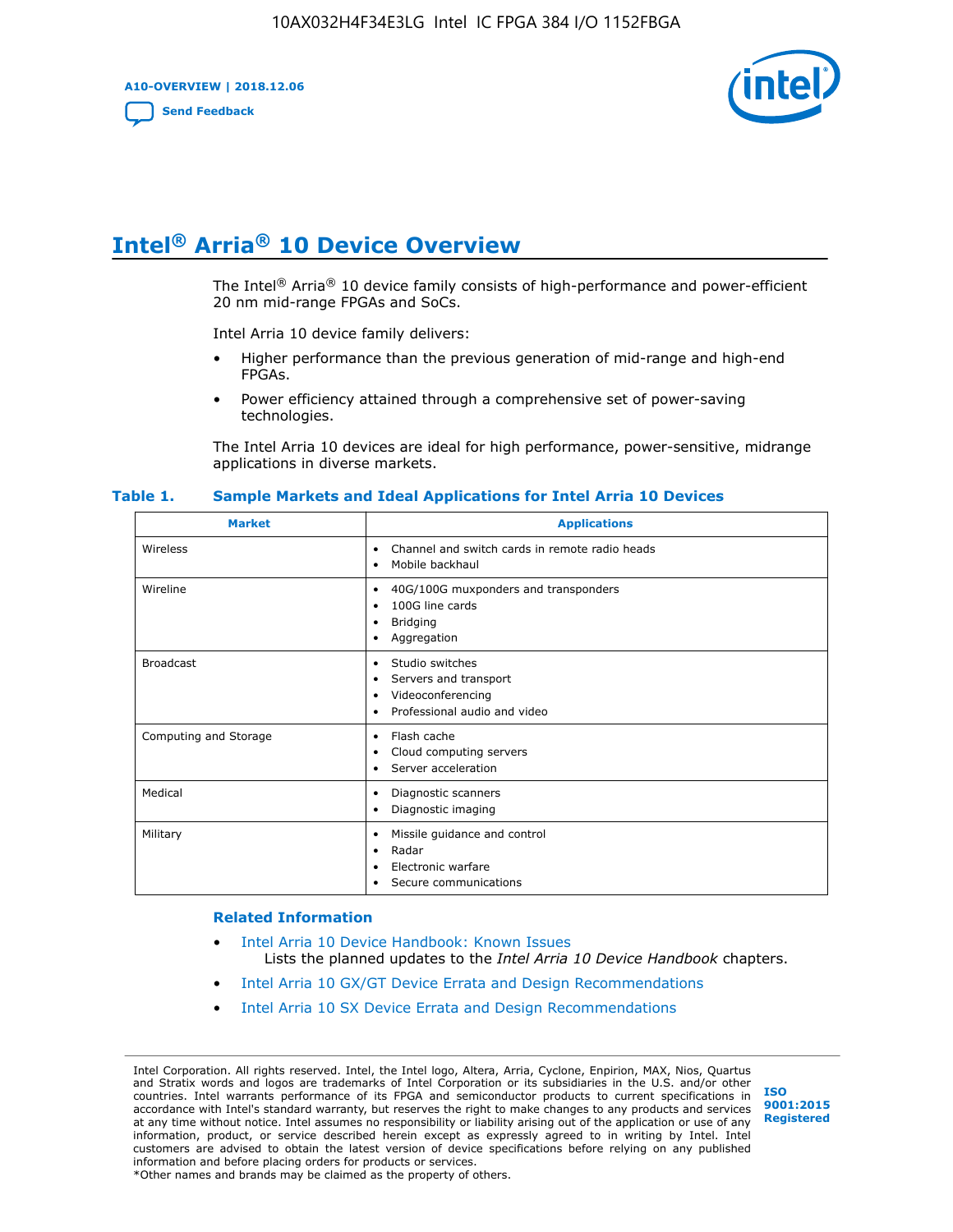

# **Key Advantages of Intel Arria 10 Devices**

## **Table 2. Key Advantages of the Intel Arria 10 Device Family**

| <b>Advantage</b>                                                                                          | <b>Supporting Feature</b>                                                                                                                                                                                                                                                                                                |
|-----------------------------------------------------------------------------------------------------------|--------------------------------------------------------------------------------------------------------------------------------------------------------------------------------------------------------------------------------------------------------------------------------------------------------------------------|
| Enhanced core architecture                                                                                | Built on TSMC's 20 nm process technology<br>٠<br>60% higher performance than the previous generation of mid-range FPGAs<br>٠<br>15% higher performance than the fastest previous-generation FPGA<br>٠                                                                                                                    |
| High-bandwidth integrated<br>transceivers                                                                 | Short-reach rates up to 25.8 Gigabits per second (Gbps)<br>٠<br>Backplane capability up to 12.5 Gbps<br>٠<br>Integrated 10GBASE-KR and 40GBASE-KR4 Forward Error Correction (FEC)<br>٠                                                                                                                                   |
| Improved logic integration and<br>hard IP blocks                                                          | 8-input adaptive logic module (ALM)<br>٠<br>Up to 65.6 megabits (Mb) of embedded memory<br>٠<br>Variable-precision digital signal processing (DSP) blocks<br>Fractional synthesis phase-locked loops (PLLs)<br>Hard PCI Express Gen3 IP blocks<br>Hard memory controllers and PHY up to 2,400 Megabits per second (Mbps) |
| Second generation hard<br>processor system (HPS) with<br>integrated ARM* Cortex*-A9*<br>MPCore* processor | Tight integration of a dual-core ARM Cortex-A9 MPCore processor, hard IP, and an<br>٠<br>FPGA in a single Intel Arria 10 system-on-a-chip (SoC)<br>Supports over 128 Gbps peak bandwidth with integrated data coherency between<br>$\bullet$<br>the processor and the FPGA fabric                                        |
| Advanced power savings                                                                                    | Comprehensive set of advanced power saving features<br>٠<br>Power-optimized MultiTrack routing and core architecture<br>٠<br>Up to 40% lower power compared to previous generation of mid-range FPGAs<br>٠<br>Up to 60% lower power compared to previous generation of high-end FPGAs                                    |

# **Summary of Intel Arria 10 Features**

### **Table 3. Summary of Features for Intel Arria 10 Devices**

| <b>Feature</b>                  | <b>Description</b>                                                                                                                                                                                                                                                                                                                                                                                           |
|---------------------------------|--------------------------------------------------------------------------------------------------------------------------------------------------------------------------------------------------------------------------------------------------------------------------------------------------------------------------------------------------------------------------------------------------------------|
| Technology                      | TSMC's 20-nm SoC process technology<br>٠<br>Allows operation at a lower $V_{CC}$ level of 0.82 V instead of the 0.9 V standard $V_{CC}$ core voltage                                                                                                                                                                                                                                                         |
| Packaging                       | 1.0 mm ball-pitch Fineline BGA packaging<br>٠<br>0.8 mm ball-pitch Ultra Fineline BGA packaging<br>Multiple devices with identical package footprints for seamless migration between different<br><b>FPGA</b> densities<br>Devices with compatible package footprints allow migration to next generation high-end<br>Stratix <sup>®</sup> 10 devices<br>RoHS, leaded $(1)$ , and lead-free (Pb-free) options |
| High-performance<br>FPGA fabric | Enhanced 8-input ALM with four registers<br>Improved multi-track routing architecture to reduce congestion and improve compilation time<br>Hierarchical core clocking architecture<br>Fine-grained partial reconfiguration                                                                                                                                                                                   |
| Internal memory<br>blocks       | M20K-20-Kb memory blocks with hard error correction code (ECC)<br>٠<br>Memory logic array block (MLAB)-640-bit memory                                                                                                                                                                                                                                                                                        |
|                                 | continued                                                                                                                                                                                                                                                                                                                                                                                                    |



<sup>(1)</sup> Contact Intel for availability.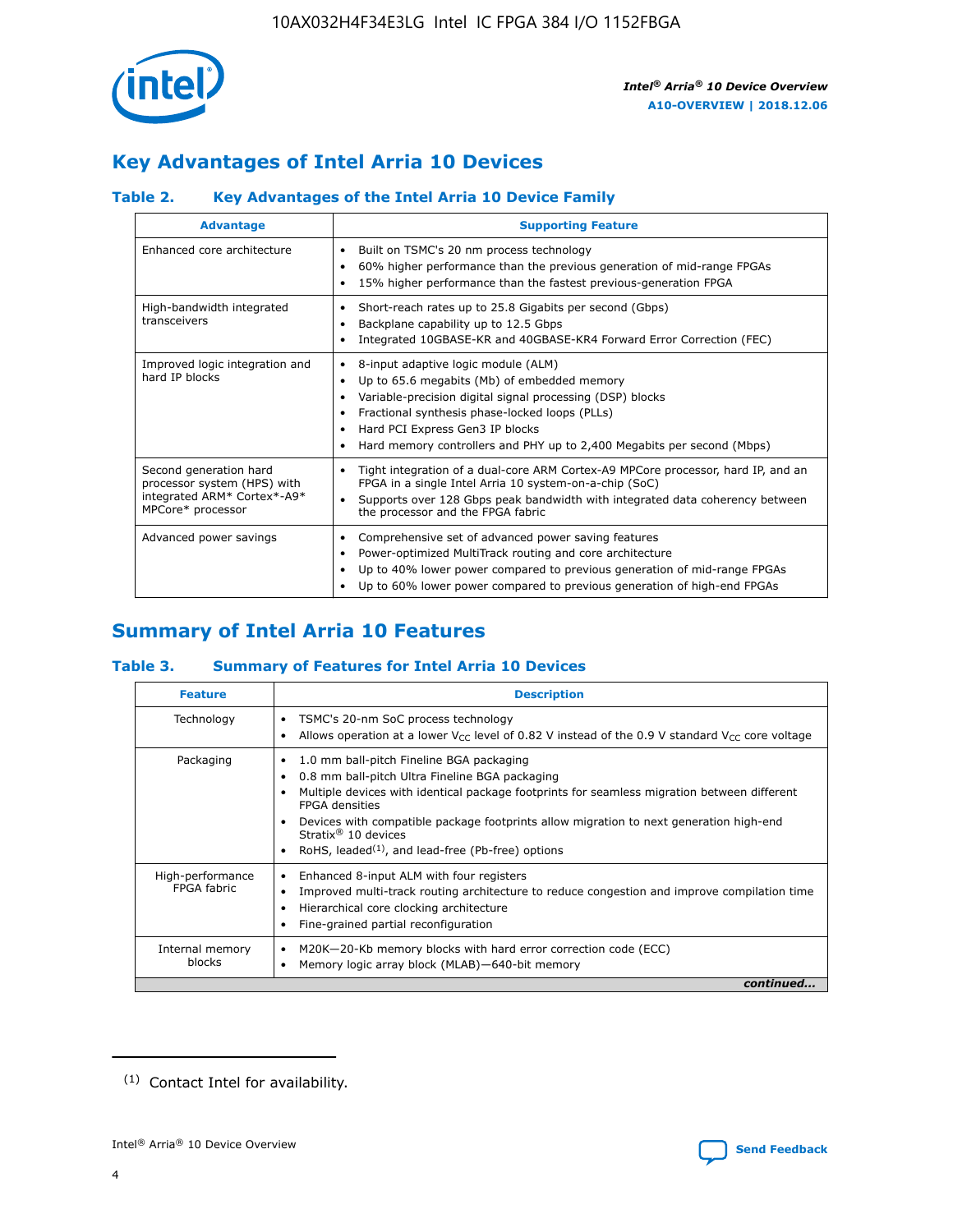r



| <b>Feature</b>                         |                                                                                                        | <b>Description</b>                                                                                                                                                                                                                                                                                                                                                                                                                                                                                                                                                                                                                                                                                                                                                                                                                                               |
|----------------------------------------|--------------------------------------------------------------------------------------------------------|------------------------------------------------------------------------------------------------------------------------------------------------------------------------------------------------------------------------------------------------------------------------------------------------------------------------------------------------------------------------------------------------------------------------------------------------------------------------------------------------------------------------------------------------------------------------------------------------------------------------------------------------------------------------------------------------------------------------------------------------------------------------------------------------------------------------------------------------------------------|
| Embedded Hard IP<br>blocks             | Variable-precision DSP                                                                                 | Native support for signal processing precision levels from $18 \times 19$ to<br>$\bullet$<br>54 x 54<br>Native support for 27 x 27 multiplier mode<br>$\bullet$<br>64-bit accumulator and cascade for systolic finite impulse responses<br>(FIRs)<br>Internal coefficient memory banks<br>$\bullet$<br>Preadder/subtractor for improved efficiency<br>Additional pipeline register to increase performance and reduce<br>power<br>Supports floating point arithmetic:<br>- Perform multiplication, addition, subtraction, multiply-add,<br>multiply-subtract, and complex multiplication.<br>- Supports multiplication with accumulation capability, cascade<br>summation, and cascade subtraction capability.<br>- Dynamic accumulator reset control.<br>- Support direct vector dot and complex multiplication chaining<br>multiply floating point DSP blocks. |
|                                        | Memory controller                                                                                      | DDR4, DDR3, and DDR3L                                                                                                                                                                                                                                                                                                                                                                                                                                                                                                                                                                                                                                                                                                                                                                                                                                            |
|                                        | PCI Express*                                                                                           | PCI Express (PCIe*) Gen3 (x1, x2, x4, or x8), Gen2 (x1, x2, x4, or x8)<br>and Gen1 (x1, x2, x4, or x8) hard IP with complete protocol stack,<br>endpoint, and root port                                                                                                                                                                                                                                                                                                                                                                                                                                                                                                                                                                                                                                                                                          |
|                                        | Transceiver I/O                                                                                        | $\bullet$<br>10GBASE-KR/40GBASE-KR4 Forward Error Correction (FEC)<br>PCS hard IPs that support:<br>$\bullet$<br>- 10-Gbps Ethernet (10GbE)<br>- PCIe PIPE interface<br>- Interlaken<br>- Gbps Ethernet (GbE)<br>- Common Public Radio Interface (CPRI) with deterministic latency<br>support<br>- Gigabit-capable passive optical network (GPON) with fast lock-<br>time support<br>13.5G JESD204b<br>$\bullet$<br>8B/10B, 64B/66B, 64B/67B encoders and decoders<br>Custom mode support for proprietary protocols                                                                                                                                                                                                                                                                                                                                              |
| Core clock networks                    | ٠<br>٠                                                                                                 | Up to 800 MHz fabric clocking, depending on the application:<br>- 667 MHz external memory interface clocking with 2,400 Mbps DDR4 interface<br>- 800 MHz LVDS interface clocking with 1,600 Mbps LVDS interface<br>Global, regional, and peripheral clock networks<br>Clock networks that are not used can be gated to reduce dynamic power                                                                                                                                                                                                                                                                                                                                                                                                                                                                                                                      |
| Phase-locked loops<br>(PLLs)           | High-resolution fractional synthesis PLLs:<br>٠<br>Integer PLLs:<br>- Adjacent to general purpose I/Os | - Precision clock synthesis, clock delay compensation, and zero delay buffering (ZDB)<br>- Support integer mode and fractional mode<br>- Fractional mode support with third-order delta-sigma modulation<br>- Support external memory and LVDS interfaces                                                                                                                                                                                                                                                                                                                                                                                                                                                                                                                                                                                                        |
| FPGA General-purpose<br>$I/Os$ (GPIOs) | On-chip termination (OCT)                                                                              | 1.6 Gbps LVDS-every pair can be configured as receiver or transmitter<br>1.2 V to 3.0 V single-ended LVTTL/LVCMOS interfacing                                                                                                                                                                                                                                                                                                                                                                                                                                                                                                                                                                                                                                                                                                                                    |
| <b>External Memory</b><br>Interface    |                                                                                                        | Hard memory controller- DDR4, DDR3, and DDR3L support<br>- DDR4-speeds up to 1,200 MHz/2,400 Mbps<br>- DDR3-speeds up to 1,067 MHz/2,133 Mbps<br>Soft memory controller—provides support for RLDRAM $3^{(2)}$ , QDR IV $^{(2)}$ , and QDR II+<br>continued                                                                                                                                                                                                                                                                                                                                                                                                                                                                                                                                                                                                       |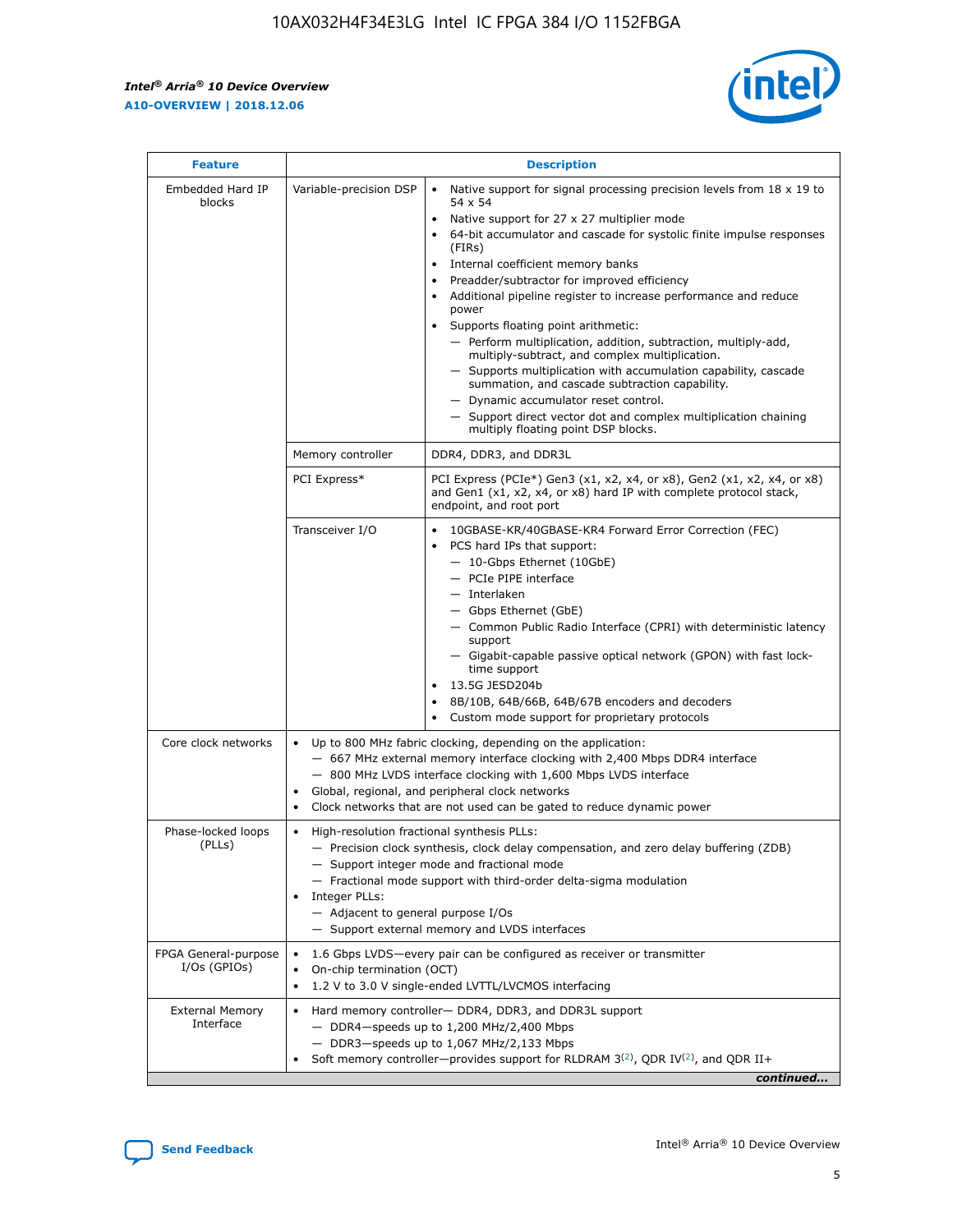

| <b>Feature</b>                                    | <b>Description</b>                                                                                                                                                                                                                                                                                                                                                                                                                                                                                                                                                                                                                                      |  |  |  |  |  |  |  |  |
|---------------------------------------------------|---------------------------------------------------------------------------------------------------------------------------------------------------------------------------------------------------------------------------------------------------------------------------------------------------------------------------------------------------------------------------------------------------------------------------------------------------------------------------------------------------------------------------------------------------------------------------------------------------------------------------------------------------------|--|--|--|--|--|--|--|--|
| Low-power serial<br>transceivers                  | • Continuous operating range:<br>- Intel Arria 10 GX-1 Gbps to 17.4 Gbps<br>- Intel Arria 10 GT-1 Gbps to 25.8 Gbps<br>Backplane support:<br>$-$ Intel Arria 10 GX-up to 12.5<br>- Intel Arria 10 GT-up to 12.5<br>Extended range down to 125 Mbps with oversampling<br>ATX transmit PLLs with user-configurable fractional synthesis capability<br>• Electronic Dispersion Compensation (EDC) support for XFP, SFP+, QSFP, and CFP optical<br>module<br>Adaptive linear and decision feedback equalization<br>$\bullet$<br>Transmitter pre-emphasis and de-emphasis<br>$\bullet$<br>Dynamic partial reconfiguration of individual transceiver channels |  |  |  |  |  |  |  |  |
| <b>HPS</b><br>(Intel Arria 10 SX<br>devices only) | Processor and system<br>Dual-core ARM Cortex-A9 MPCore processor-1.2 GHz CPU with<br>$\bullet$<br>1.5 GHz overdrive capability<br>• 256 KB on-chip RAM and 64 KB on-chip ROM<br>System peripherals-general-purpose timers, watchdog timers, direct<br>memory access (DMA) controller, FPGA configuration manager, and<br>clock and reset managers<br>• Security features—anti-tamper, secure boot, Advanced Encryption<br>Standard (AES) and authentication (SHA)<br>ARM CoreSight* JTAG debug access port, trace port, and on-chip<br>trace storage                                                                                                    |  |  |  |  |  |  |  |  |
|                                                   | <b>External interfaces</b><br>Hard memory interface—Hard memory controller (2,400 Mbps DDR4,<br>$\bullet$<br>and 2,133 Mbps DDR3), Quad serial peripheral interface (QSPI) flash<br>controller, NAND flash controller, direct memory access (DMA)<br>controller, Secure Digital/MultiMediaCard (SD/MMC) controller<br>Communication interface-10/100/1000 Ethernet media access<br>control (MAC), USB On-The-GO (OTG) controllers, I <sup>2</sup> C controllers,<br>UART 16550, serial peripheral interface (SPI), and up to 62<br>HPS GPIO interfaces (48 direct-share I/Os)                                                                           |  |  |  |  |  |  |  |  |
|                                                   | High-performance ARM AMBA* AXI bus bridges that support<br>Interconnects to core<br>$\bullet$<br>simultaneous read and write<br>HPS-FPGA bridges—include the FPGA-to-HPS, HPS-to-FPGA, and<br>lightweight HPS-to-FPGA bridges that allow the FPGA fabric to issue<br>transactions to slaves in the HPS, and vice versa<br>Configuration bridge that allows HPS configuration manager to<br>configure the core logic via dedicated 32-bit configuration port<br>FPGA-to-HPS SDRAM controller bridge-provides configuration<br>interfaces for the multiport front end (MPFE) of the HPS SDRAM<br>controller                                               |  |  |  |  |  |  |  |  |
| Configuration                                     | Tamper protection—comprehensive design protection to protect your valuable IP investments<br>Enhanced 256-bit advanced encryption standard (AES) design security with authentication<br>٠<br>Configuration via protocol (CvP) using PCIe Gen1, Gen2, or Gen3<br>continued                                                                                                                                                                                                                                                                                                                                                                               |  |  |  |  |  |  |  |  |

<sup>(2)</sup> Intel Arria 10 devices support this external memory interface using hard PHY with soft memory controller.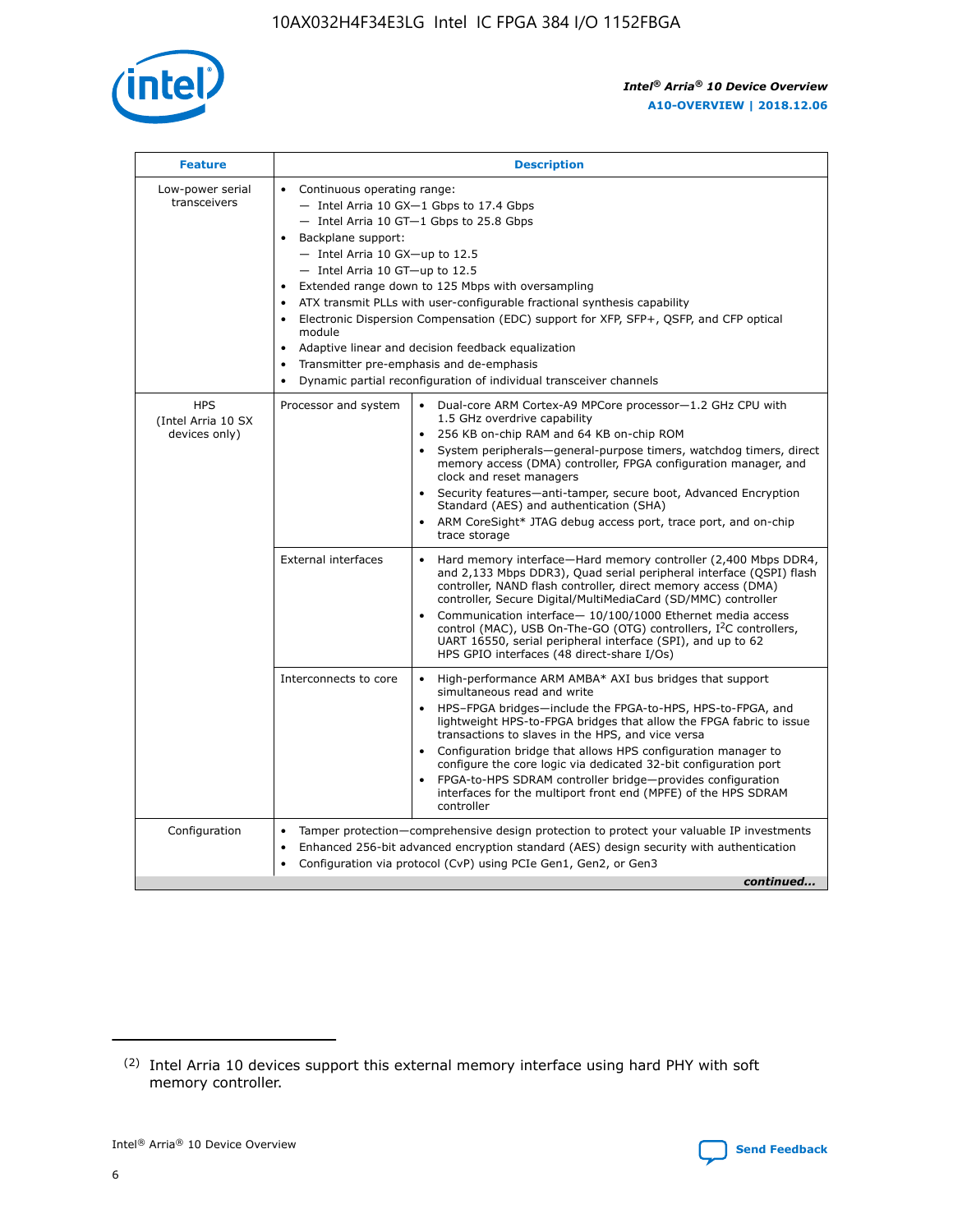

| <b>Feature</b>     | <b>Description</b>                                                                                                                                                                                               |
|--------------------|------------------------------------------------------------------------------------------------------------------------------------------------------------------------------------------------------------------|
|                    | Dynamic reconfiguration of the transceivers and PLLs<br>Fine-grained partial reconfiguration of the core fabric<br>Active Serial x4 Interface<br>$\bullet$                                                       |
| Power management   | SmartVID<br>Low static power device options<br>Programmable Power Technology<br>Intel Quartus <sup>®</sup> Prime integrated power analysis                                                                       |
| Software and tools | Intel Quartus Prime design suite<br>Transceiver toolkit<br>Platform Designer system integration tool<br>DSP Builder for Intel FPGAs<br>OpenCL <sup>™</sup> support<br>Intel SoC FPGA Embedded Design Suite (EDS) |

### **Related Information**

[Intel Arria 10 Transceiver PHY Overview](https://www.intel.com/content/www/us/en/programmable/documentation/nik1398707230472.html#nik1398706768037) Provides details on Intel Arria 10 transceivers.

# **Intel Arria 10 Device Variants and Packages**

#### **Table 4. Device Variants for the Intel Arria 10 Device Family**

| <b>Variant</b>    | <b>Description</b>                                                                                                                                                                                                     |
|-------------------|------------------------------------------------------------------------------------------------------------------------------------------------------------------------------------------------------------------------|
| Intel Arria 10 GX | FPGA featuring 17.4 Gbps transceivers for short reach applications with 12.5 backplane driving<br>capability.                                                                                                          |
| Intel Arria 10 GT | FPGA featuring:<br>17.4 Gbps transceivers for short reach applications with 12.5 backplane driving capability.<br>25.8 Gbps transceivers for supporting CAUI-4 and CEI-25G applications with CFP2 and CFP4<br>modules. |
| Intel Arria 10 SX | SoC integrating ARM-based HPS and FPGA featuring 17.4 Gbps transceivers for short reach<br>applications with 12.5 backplane driving capability.                                                                        |

## **Intel Arria 10 GX**

This section provides the available options, maximum resource counts, and package plan for the Intel Arria 10 GX devices.

The information in this section is correct at the time of publication. For the latest information and to get more details, refer to the Intel FPGA Product Selector.

#### **Related Information**

#### [Intel FPGA Product Selector](http://www.altera.com/products/selector/psg-selector.html) Provides the latest information on Intel products.

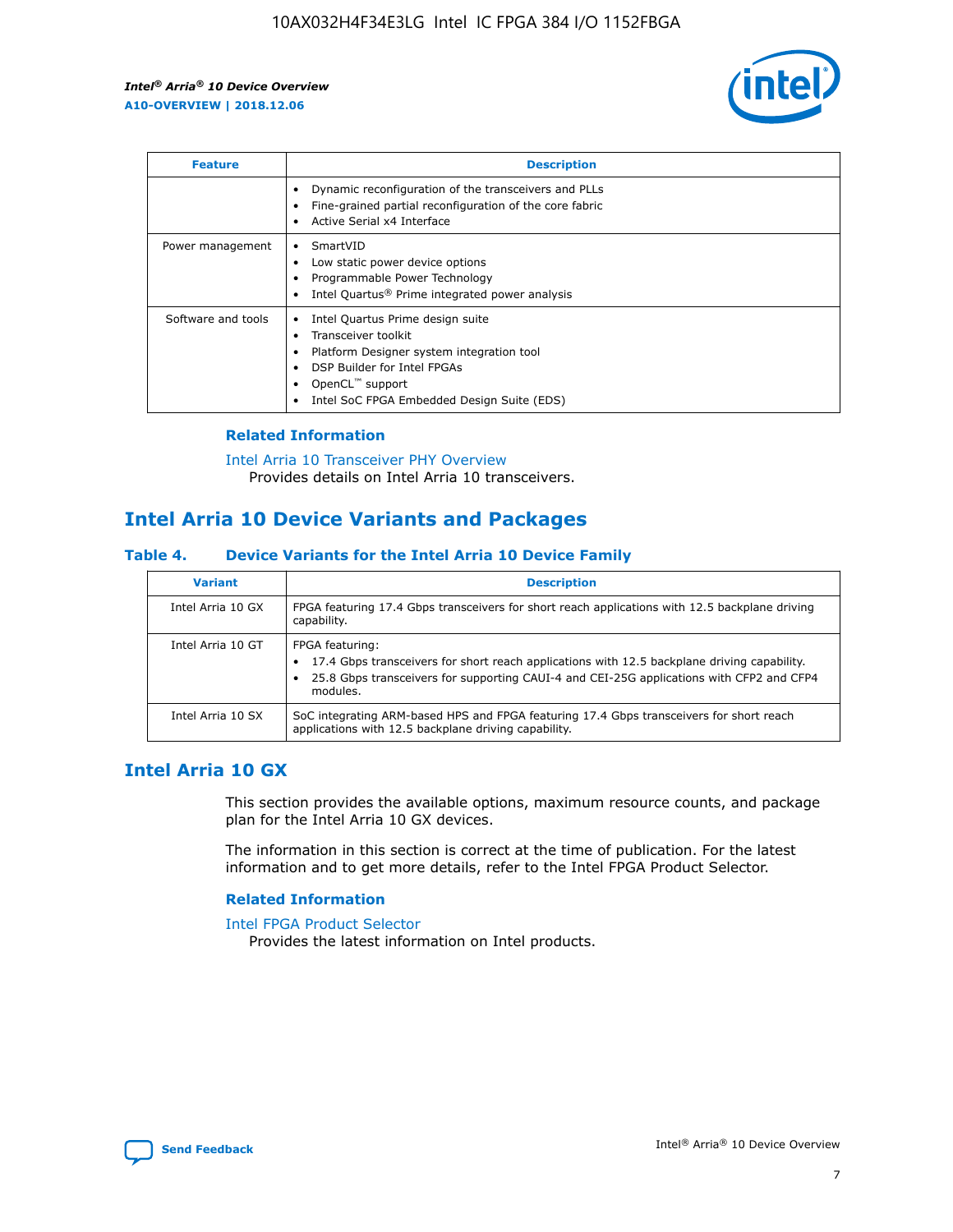

## **Available Options**





#### **Related Information**

[Transceiver Performance for Intel Arria 10 GX/SX Devices](https://www.intel.com/content/www/us/en/programmable/documentation/mcn1413182292568.html#mcn1413213965502) Provides more information about the transceiver speed grade.

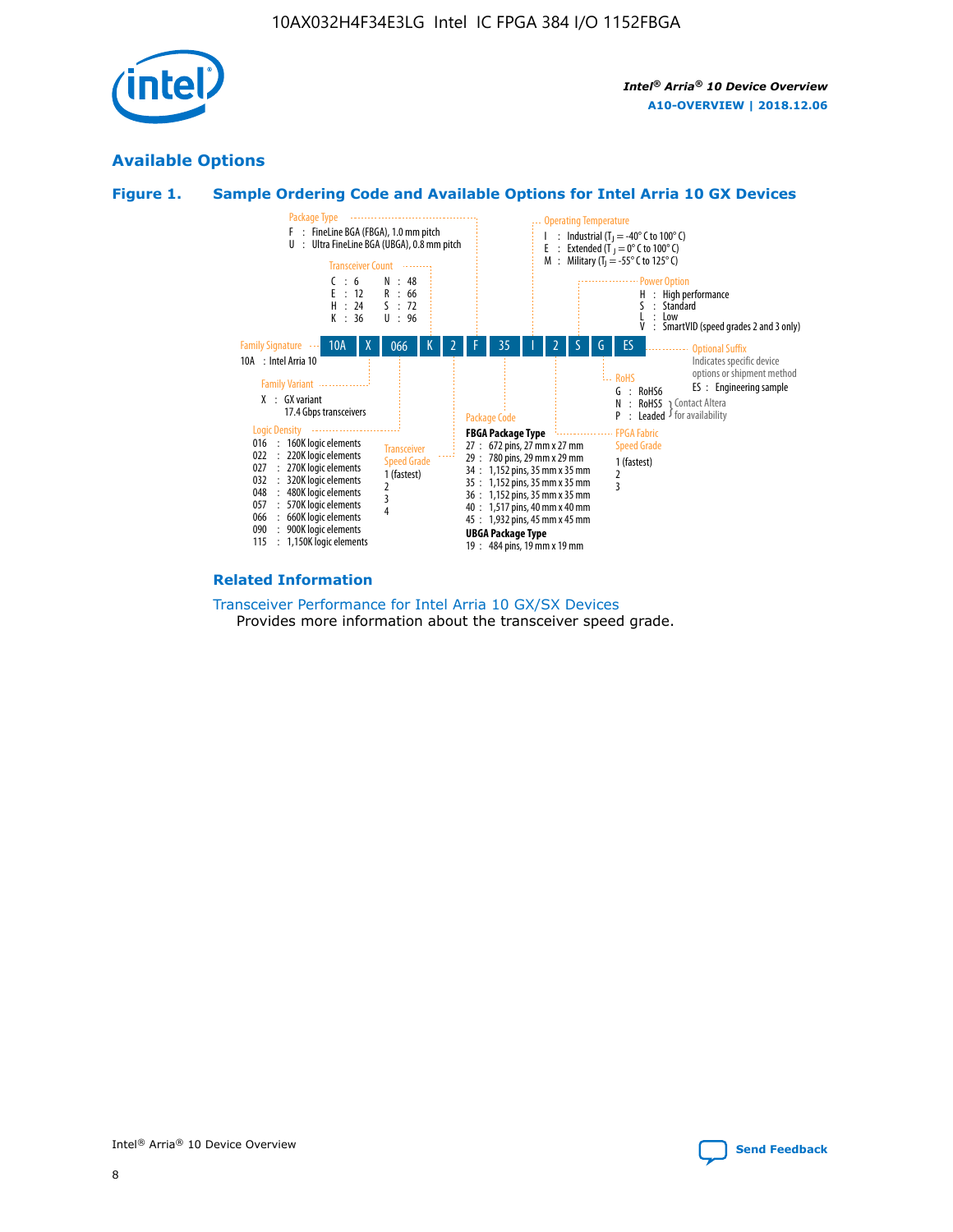

## **Maximum Resources**

#### **Table 5. Maximum Resource Counts for Intel Arria 10 GX Devices (GX 160, GX 220, GX 270, GX 320, and GX 480)**

| <b>Resource</b>              |                         | <b>Product Line</b> |                                                 |                |                |                |  |  |  |
|------------------------------|-------------------------|---------------------|-------------------------------------------------|----------------|----------------|----------------|--|--|--|
|                              |                         | <b>GX 160</b>       | <b>GX 220</b><br><b>GX 270</b><br><b>GX 320</b> |                |                | <b>GX 480</b>  |  |  |  |
| Logic Elements (LE) (K)      |                         | 160                 | 220                                             | 270            | 320            | 480            |  |  |  |
| <b>ALM</b>                   |                         | 61,510              | 80,330                                          | 101,620        | 119,900        | 183,590        |  |  |  |
| Register                     |                         | 246,040             | 406,480<br>321,320                              |                | 479,600        | 734,360        |  |  |  |
| Memory (Kb)                  | M <sub>20</sub> K       | 8,800               | 11,740                                          | 15,000         | 17,820         | 28,620         |  |  |  |
|                              | <b>MLAB</b>             | 1,050               | 1,690<br>2,452<br>2,727                         |                |                | 4,164          |  |  |  |
| Variable-precision DSP Block |                         | 156                 | 192                                             | 830            | 985            | 1,368          |  |  |  |
| 18 x 19 Multiplier           |                         | 312                 | 384                                             | 1,970<br>1,660 |                | 2,736          |  |  |  |
| PLL                          | Fractional<br>Synthesis | 6                   | 6                                               | 8              | 8              | 12             |  |  |  |
|                              | I/O                     | 6                   | 6                                               | 8              | 8              | 12             |  |  |  |
| 17.4 Gbps Transceiver        |                         | 12                  | 12                                              | 24             | 24             | 36             |  |  |  |
| GPIO <sup>(3)</sup>          |                         | 288                 | 288                                             | 384            | 384            |                |  |  |  |
| LVDS Pair $(4)$              |                         | 120                 | 120                                             | 168            | 168            | 222            |  |  |  |
| PCIe Hard IP Block           |                         | 1                   | 1                                               | 2              | $\overline{2}$ | $\overline{2}$ |  |  |  |
| Hard Memory Controller       |                         | 6                   | 6                                               | 8              | 8              | 12             |  |  |  |

<sup>(4)</sup> Each LVDS I/O pair can be used as differential input or output.



<sup>(3)</sup> The number of GPIOs does not include transceiver I/Os. In the Intel Quartus Prime software, the number of user I/Os includes transceiver I/Os.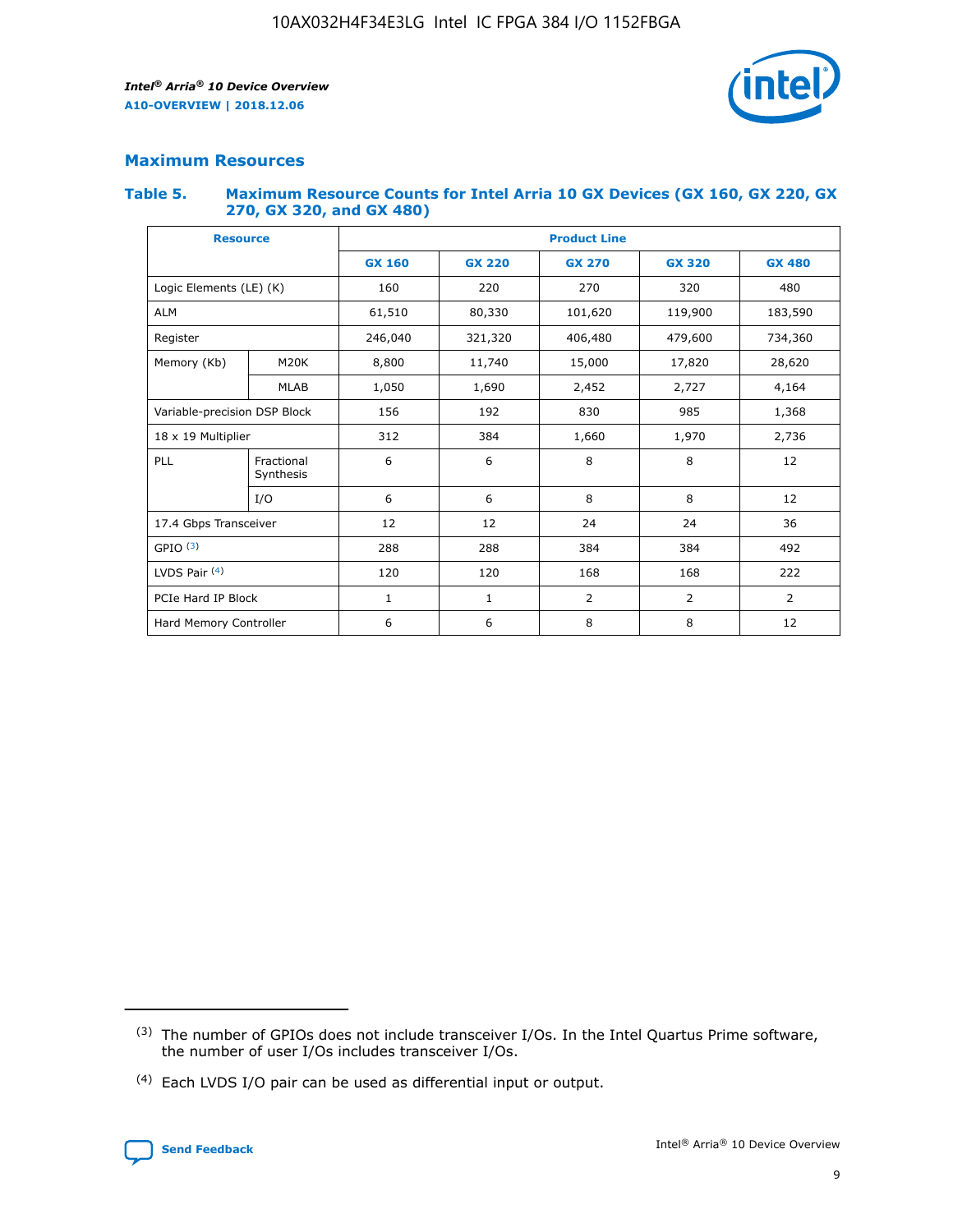

#### **Table 6. Maximum Resource Counts for Intel Arria 10 GX Devices (GX 570, GX 660, GX 900, and GX 1150)**

|                              | <b>Resource</b>         | <b>Product Line</b> |                |                |                |  |  |  |
|------------------------------|-------------------------|---------------------|----------------|----------------|----------------|--|--|--|
|                              |                         | <b>GX 570</b>       | <b>GX 660</b>  | <b>GX 900</b>  | <b>GX 1150</b> |  |  |  |
| Logic Elements (LE) (K)      |                         | 570                 | 660            | 900            | 1,150          |  |  |  |
| <b>ALM</b>                   |                         | 217,080             | 251,680        | 339,620        | 427,200        |  |  |  |
| Register                     |                         | 868,320             | 1,006,720      |                | 1,708,800      |  |  |  |
| Memory (Kb)                  | <b>M20K</b>             | 36,000              | 42,620         | 48,460         | 54,260         |  |  |  |
|                              | <b>MLAB</b>             | 5,096               | 5,788          |                | 12,984         |  |  |  |
| Variable-precision DSP Block |                         | 1,523               | 1,687          | 1,518          | 1,518          |  |  |  |
| $18 \times 19$ Multiplier    |                         | 3,046               | 3,374          | 3,036          | 3,036          |  |  |  |
| PLL                          | Fractional<br>Synthesis | 16                  | 16             | 32             | 32             |  |  |  |
|                              | I/O                     | 16                  | 16             | 16             | 16             |  |  |  |
| 17.4 Gbps Transceiver        |                         | 48                  | 48<br>96       |                | 96             |  |  |  |
| GPIO <sup>(3)</sup>          |                         | 696                 | 696            | 768            | 768            |  |  |  |
| LVDS Pair $(4)$              |                         | 324                 | 324<br>384     |                | 384            |  |  |  |
| PCIe Hard IP Block           |                         | 2                   | $\overline{2}$ | $\overline{4}$ | 4              |  |  |  |
| Hard Memory Controller       |                         | 16                  | 16             | 16             | 16             |  |  |  |

## **Package Plan**

## **Table 7. Package Plan for Intel Arria 10 GX Devices (U19, F27, and F29)**

Refer to I/O and High Speed I/O in Intel Arria 10 Devices chapter for the number of 3 V I/O, LVDS I/O, and LVDS channels in each device package.

| <b>Product Line</b> | U <sub>19</sub><br>$(19 \text{ mm} \times 19 \text{ mm})$<br>484-pin UBGA) |          |             | <b>F27</b><br>(27 mm × 27 mm,<br>672-pin FBGA) |                 |             | <b>F29</b><br>(29 mm × 29 mm,<br>780-pin FBGA) |          |             |
|---------------------|----------------------------------------------------------------------------|----------|-------------|------------------------------------------------|-----------------|-------------|------------------------------------------------|----------|-------------|
|                     | 3 V I/O                                                                    | LVDS I/O | <b>XCVR</b> | 3 V I/O                                        | <b>LVDS I/O</b> | <b>XCVR</b> | 3 V I/O                                        | LVDS I/O | <b>XCVR</b> |
| GX 160              | 48                                                                         | 192      | 6           | 48                                             | 192             | 12          | 48                                             | 240      | 12          |
| GX 220              | 48                                                                         | 192      | 6           | 48                                             | 192             | 12          | 48                                             | 240      | 12          |
| GX 270              |                                                                            |          |             | 48                                             | 192             | 12          | 48                                             | 312      | 12          |
| GX 320              |                                                                            |          |             | 48                                             | 192             | 12          | 48                                             | 312      | 12          |
| GX 480              |                                                                            |          |             |                                                |                 |             | 48                                             | 312      | 12          |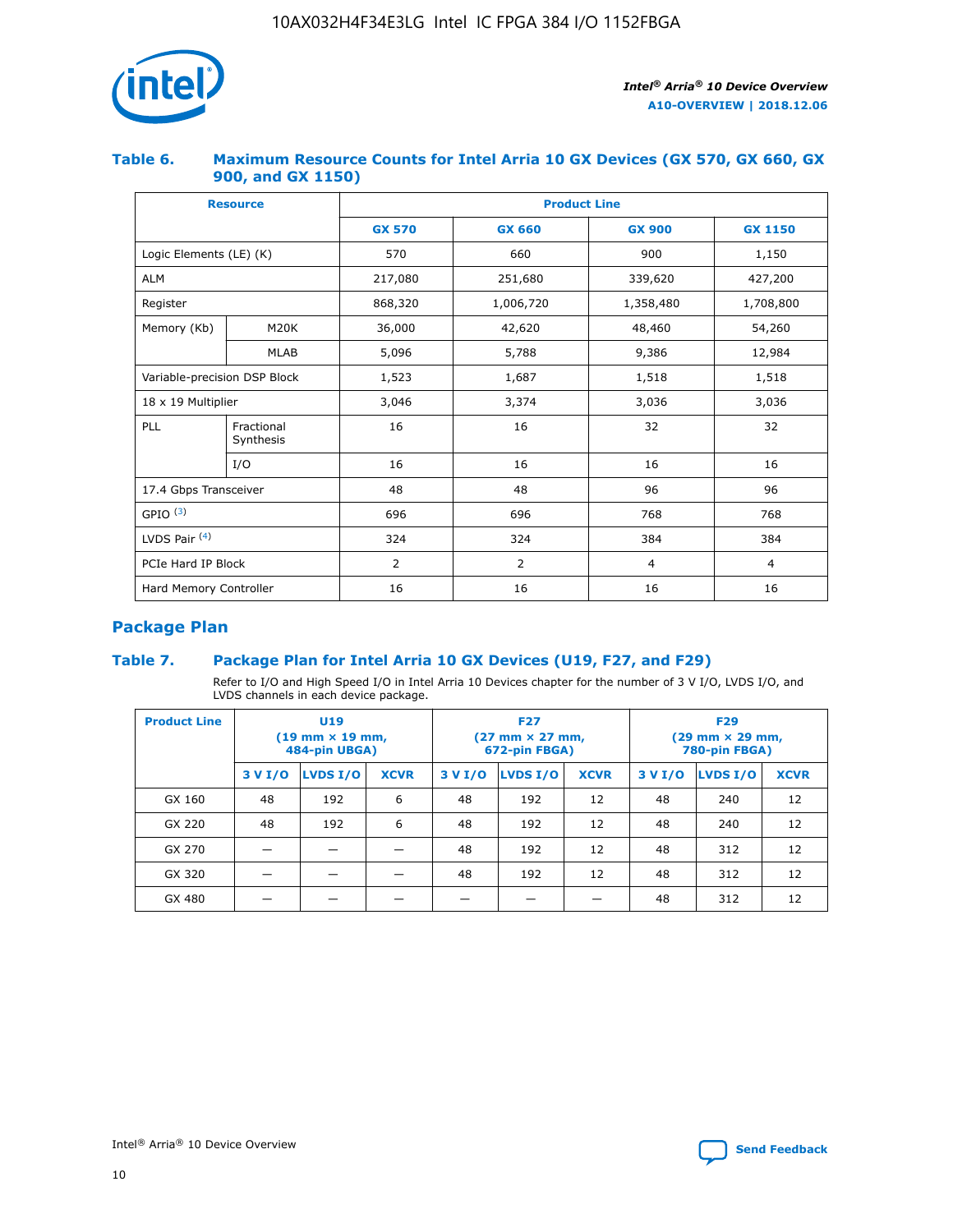



#### **Table 8. Package Plan for Intel Arria 10 GX Devices (F34, F35, NF40, and KF40)**

Refer to I/O and High Speed I/O in Intel Arria 10 Devices chapter for the number of 3 V I/O, LVDS I/O, and LVDS channels in each device package.

| <b>Product Line</b> | <b>F34</b><br>(35 mm × 35 mm,<br><b>1152-pin FBGA)</b> |                    | <b>F35</b><br>$(35$ mm $\times$ 35 mm,<br><b>1152-pin FBGA)</b> |           | <b>KF40</b><br>$(40 \text{ mm} \times 40 \text{ mm})$<br>1517-pin FBGA) |             |           | <b>NF40</b><br>$(40 \text{ mm} \times 40 \text{ mm})$<br><b>1517-pin FBGA)</b> |             |           |                    |             |
|---------------------|--------------------------------------------------------|--------------------|-----------------------------------------------------------------|-----------|-------------------------------------------------------------------------|-------------|-----------|--------------------------------------------------------------------------------|-------------|-----------|--------------------|-------------|
|                     | 3V<br>I/O                                              | <b>LVDS</b><br>I/O | <b>XCVR</b>                                                     | 3V<br>I/O | <b>LVDS</b><br>I/O                                                      | <b>XCVR</b> | 3V<br>I/O | <b>LVDS</b><br>I/O                                                             | <b>XCVR</b> | 3V<br>I/O | <b>LVDS</b><br>I/O | <b>XCVR</b> |
| GX 270              | 48                                                     | 336                | 24                                                              | 48        | 336                                                                     | 24          |           |                                                                                |             |           |                    |             |
| GX 320              | 48                                                     | 336                | 24                                                              | 48        | 336                                                                     | 24          |           |                                                                                |             |           |                    |             |
| GX 480              | 48                                                     | 444                | 24                                                              | 48        | 348                                                                     | 36          |           |                                                                                |             |           |                    |             |
| GX 570              | 48                                                     | 444                | 24                                                              | 48        | 348                                                                     | 36          | 96        | 600                                                                            | 36          | 48        | 540                | 48          |
| GX 660              | 48                                                     | 444                | 24                                                              | 48        | 348                                                                     | 36          | 96        | 600                                                                            | 36          | 48        | 540                | 48          |
| GX 900              |                                                        | 504                | 24                                                              | -         |                                                                         | -           |           |                                                                                |             |           | 600                | 48          |
| GX 1150             |                                                        | 504                | 24                                                              |           |                                                                         |             |           |                                                                                |             |           | 600                | 48          |

#### **Table 9. Package Plan for Intel Arria 10 GX Devices (RF40, NF45, SF45, and UF45)**

Refer to I/O and High Speed I/O in Intel Arria 10 Devices chapter for the number of 3 V I/O, LVDS I/O, and LVDS channels in each device package.

| <b>Product Line</b> | <b>RF40</b><br>$(40$ mm $\times$ 40 mm,<br>1517-pin FBGA) |                    | <b>NF45</b><br>$(45 \text{ mm} \times 45 \text{ mm})$<br><b>1932-pin FBGA)</b> |            |                    | <b>SF45</b><br>$(45 \text{ mm} \times 45 \text{ mm})$<br><b>1932-pin FBGA)</b> |            |                    | <b>UF45</b><br>$(45 \text{ mm} \times 45 \text{ mm})$<br><b>1932-pin FBGA)</b> |           |                    |             |
|---------------------|-----------------------------------------------------------|--------------------|--------------------------------------------------------------------------------|------------|--------------------|--------------------------------------------------------------------------------|------------|--------------------|--------------------------------------------------------------------------------|-----------|--------------------|-------------|
|                     | 3V<br>I/O                                                 | <b>LVDS</b><br>I/O | <b>XCVR</b>                                                                    | 3 V<br>I/O | <b>LVDS</b><br>I/O | <b>XCVR</b>                                                                    | 3 V<br>I/O | <b>LVDS</b><br>I/O | <b>XCVR</b>                                                                    | 3V<br>I/O | <b>LVDS</b><br>I/O | <b>XCVR</b> |
| GX 900              |                                                           | 342                | 66                                                                             | _          | 768                | 48                                                                             |            | 624                | 72                                                                             |           | 480                | 96          |
| GX 1150             |                                                           | 342                | 66                                                                             | _          | 768                | 48                                                                             |            | 624                | 72                                                                             |           | 480                | 96          |

#### **Related Information**

[I/O and High-Speed Differential I/O Interfaces in Intel Arria 10 Devices chapter, Intel](https://www.intel.com/content/www/us/en/programmable/documentation/sam1403482614086.html#sam1403482030321) [Arria 10 Device Handbook](https://www.intel.com/content/www/us/en/programmable/documentation/sam1403482614086.html#sam1403482030321)

Provides the number of 3 V and LVDS I/Os, and LVDS channels for each Intel Arria 10 device package.

## **Intel Arria 10 GT**

This section provides the available options, maximum resource counts, and package plan for the Intel Arria 10 GT devices.

The information in this section is correct at the time of publication. For the latest information and to get more details, refer to the Intel FPGA Product Selector.

#### **Related Information**

#### [Intel FPGA Product Selector](http://www.altera.com/products/selector/psg-selector.html)

Provides the latest information on Intel products.

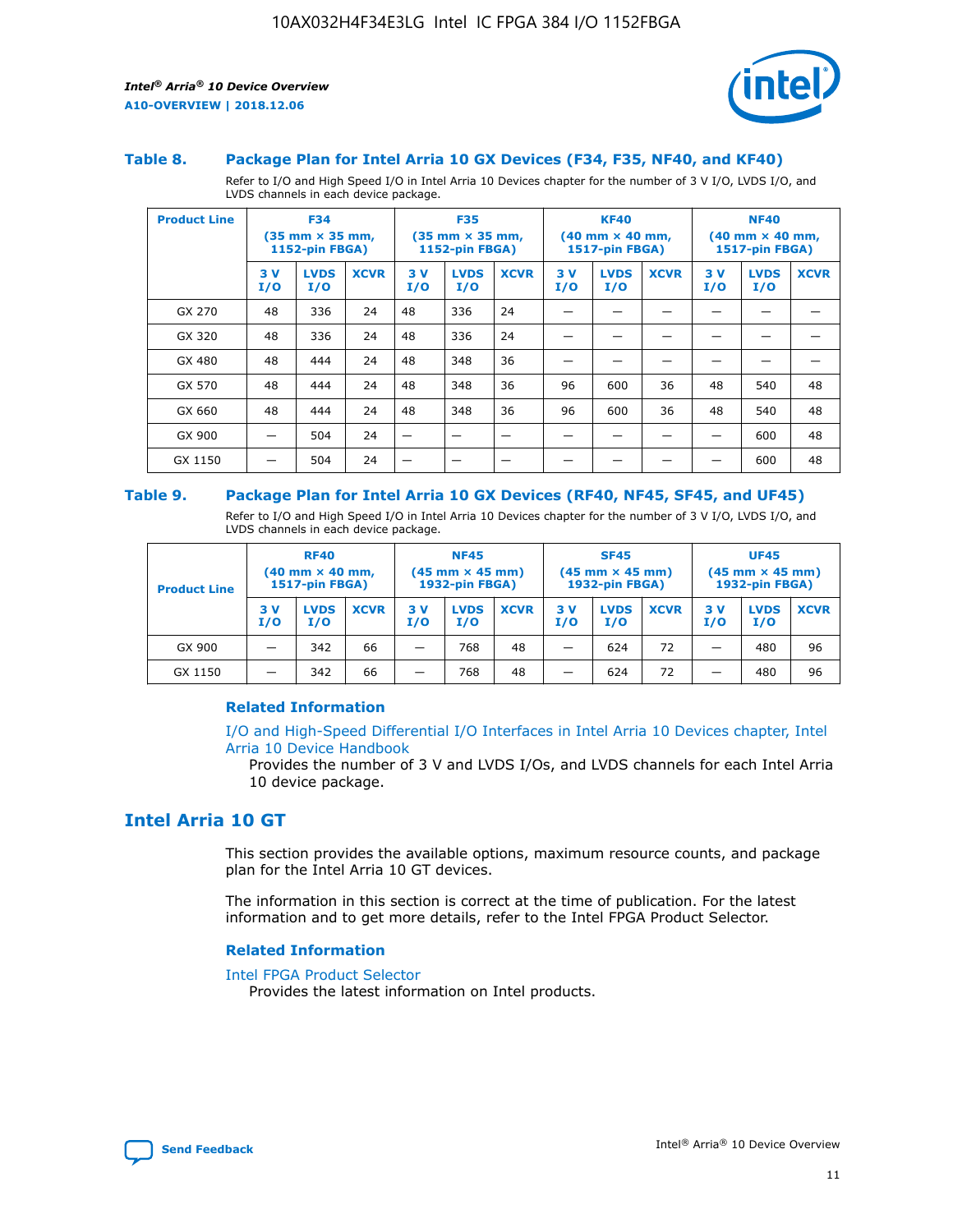

## **Available Options**

## **Figure 2. Sample Ordering Code and Available Options for Intel Arria 10 GT Devices**

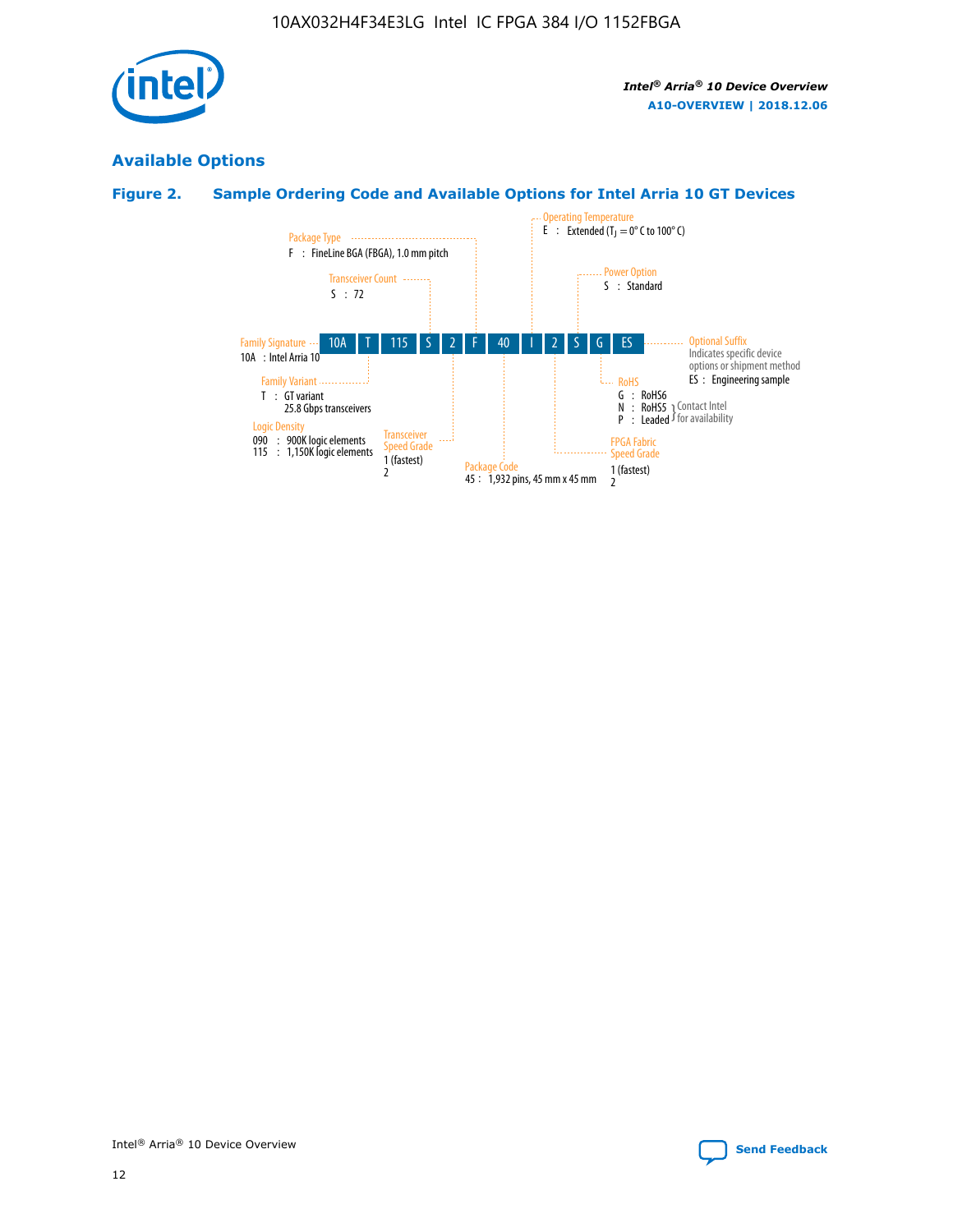

## **Maximum Resources**

#### **Table 10. Maximum Resource Counts for Intel Arria 10 GT Devices**

| <b>Resource</b>              |                      |                | <b>Product Line</b> |  |
|------------------------------|----------------------|----------------|---------------------|--|
|                              |                      | <b>GT 900</b>  | GT 1150             |  |
| Logic Elements (LE) (K)      |                      | 900            | 1,150               |  |
| <b>ALM</b>                   |                      | 339,620        | 427,200             |  |
| Register                     |                      | 1,358,480      | 1,708,800           |  |
| Memory (Kb)                  | M <sub>20</sub> K    | 48,460         | 54,260              |  |
|                              | <b>MLAB</b>          | 9,386          | 12,984              |  |
| Variable-precision DSP Block |                      | 1,518          | 1,518               |  |
| 18 x 19 Multiplier           |                      | 3,036          | 3,036               |  |
| PLL                          | Fractional Synthesis | 32             | 32                  |  |
|                              | I/O                  | 16             | 16                  |  |
| Transceiver                  | 17.4 Gbps            | 72(5)          | 72(5)               |  |
|                              | 25.8 Gbps            | 6              | 6                   |  |
| GPIO <sup>(6)</sup>          |                      | 624            | 624                 |  |
| LVDS Pair $(7)$              |                      | 312            | 312                 |  |
| PCIe Hard IP Block           |                      | $\overline{4}$ | $\overline{4}$      |  |
| Hard Memory Controller       |                      | 16             | 16                  |  |

#### **Related Information**

#### [Intel Arria 10 GT Channel Usage](https://www.intel.com/content/www/us/en/programmable/documentation/nik1398707230472.html#nik1398707008178)

Configuring GT/GX channels in Intel Arria 10 GT devices.

## **Package Plan**

#### **Table 11. Package Plan for Intel Arria 10 GT Devices**

Refer to I/O and High Speed I/O in Intel Arria 10 Devices chapter for the number of 3 V I/O, LVDS I/O, and LVDS channels in each device package.

| <b>Product Line</b> | <b>SF45</b><br>(45 mm × 45 mm, 1932-pin FBGA) |                 |             |  |  |  |
|---------------------|-----------------------------------------------|-----------------|-------------|--|--|--|
|                     | 3 V I/O                                       | <b>LVDS I/O</b> | <b>XCVR</b> |  |  |  |
| GT 900              |                                               | 624             | 72          |  |  |  |
| GT 1150             |                                               | 624             |             |  |  |  |

<sup>(7)</sup> Each LVDS I/O pair can be used as differential input or output.



 $(5)$  If all 6 GT channels are in use, 12 of the GX channels are not usable.

<sup>(6)</sup> The number of GPIOs does not include transceiver I/Os. In the Intel Quartus Prime software, the number of user I/Os includes transceiver I/Os.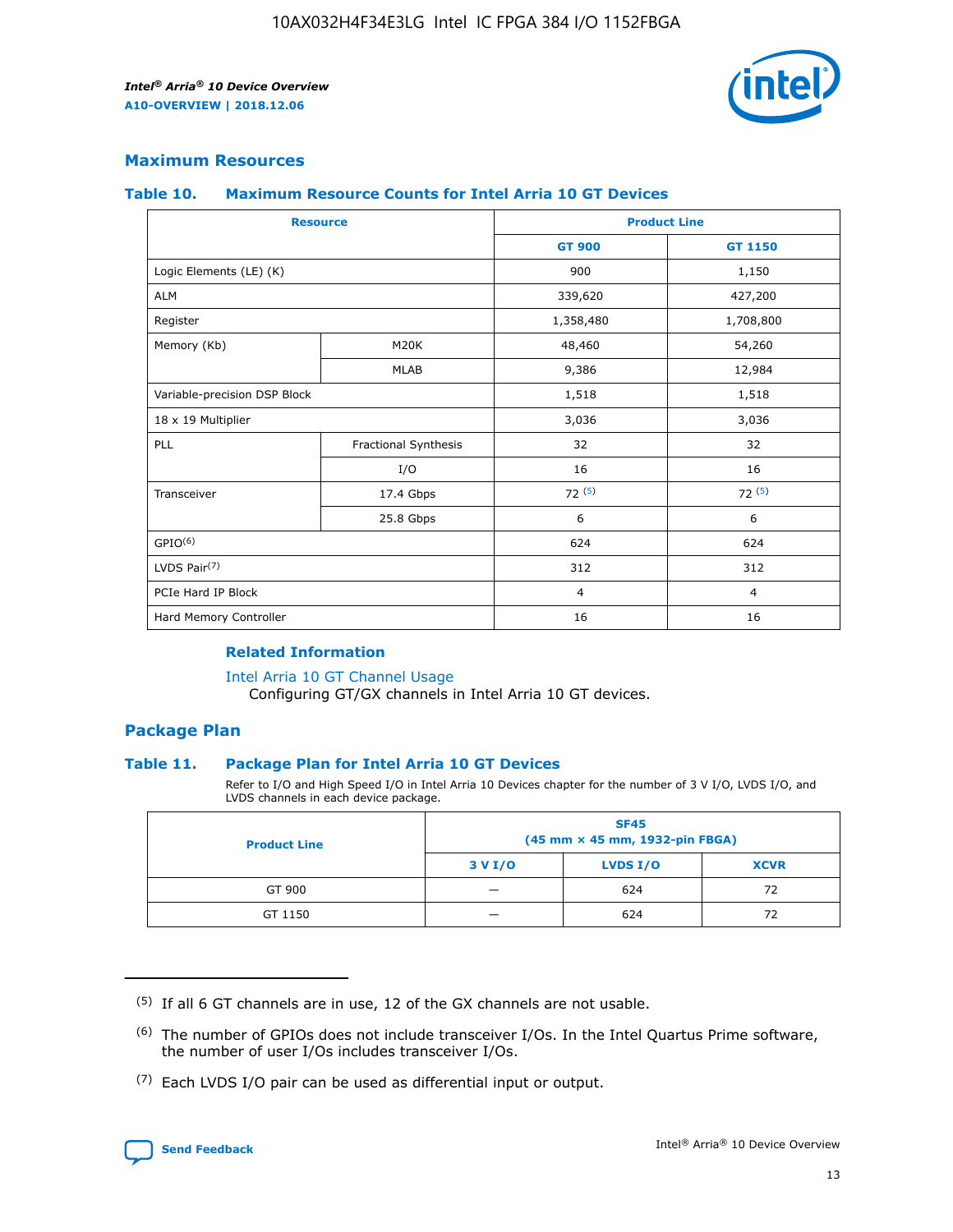

#### **Related Information**

[I/O and High-Speed Differential I/O Interfaces in Intel Arria 10 Devices chapter, Intel](https://www.intel.com/content/www/us/en/programmable/documentation/sam1403482614086.html#sam1403482030321) [Arria 10 Device Handbook](https://www.intel.com/content/www/us/en/programmable/documentation/sam1403482614086.html#sam1403482030321)

Provides the number of 3 V and LVDS I/Os, and LVDS channels for each Intel Arria 10 device package.

## **Intel Arria 10 SX**

This section provides the available options, maximum resource counts, and package plan for the Intel Arria 10 SX devices.

The information in this section is correct at the time of publication. For the latest information and to get more details, refer to the Intel FPGA Product Selector.

#### **Related Information**

[Intel FPGA Product Selector](http://www.altera.com/products/selector/psg-selector.html) Provides the latest information on Intel products.

#### **Available Options**

#### **Figure 3. Sample Ordering Code and Available Options for Intel Arria 10 SX Devices**



#### **Related Information**

[Transceiver Performance for Intel Arria 10 GX/SX Devices](https://www.intel.com/content/www/us/en/programmable/documentation/mcn1413182292568.html#mcn1413213965502) Provides more information about the transceiver speed grade.

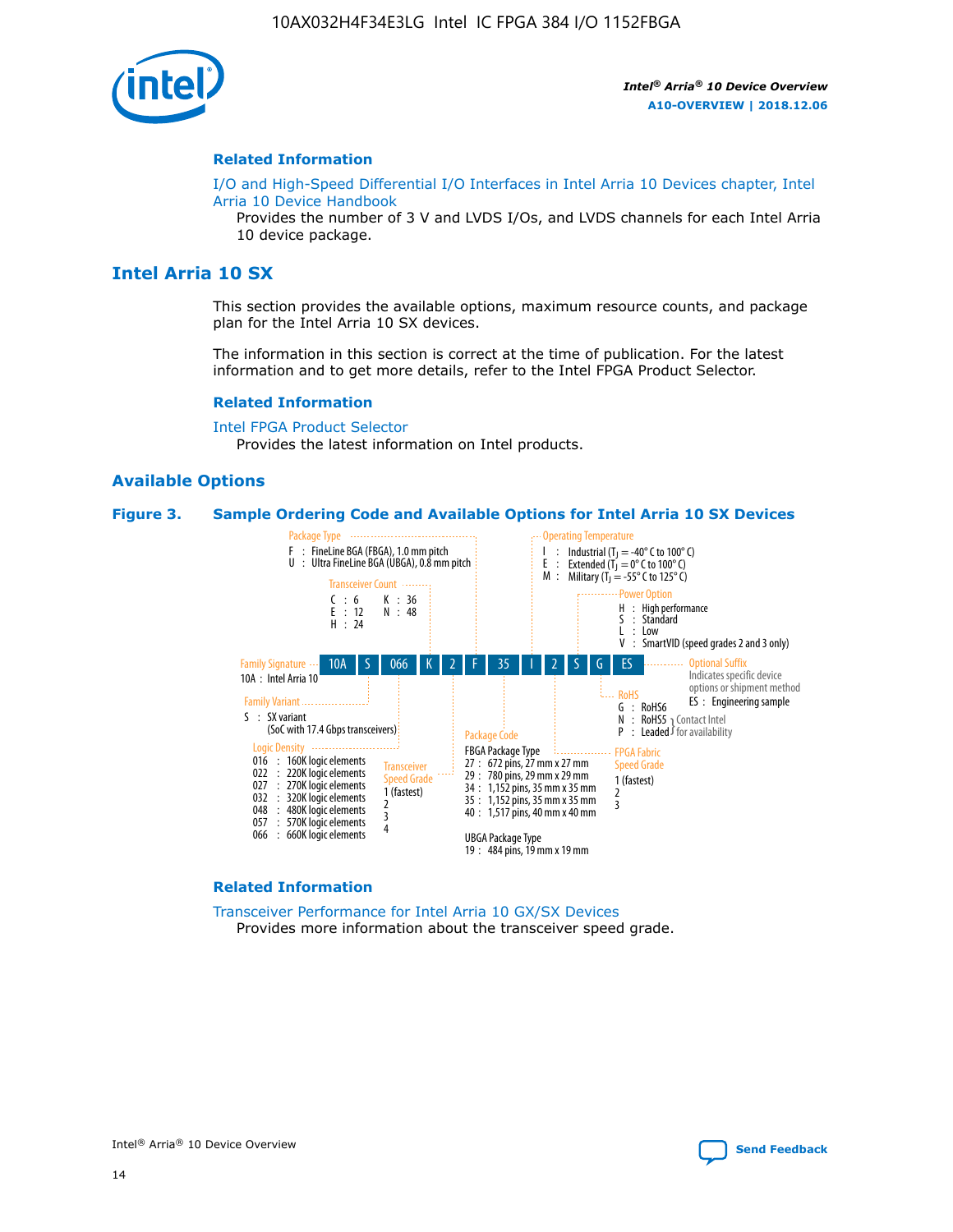

## **Maximum Resources**

#### **Table 12. Maximum Resource Counts for Intel Arria 10 SX Devices**

| <b>Resource</b>                   |                         | <b>Product Line</b> |               |               |                |               |               |               |  |  |  |
|-----------------------------------|-------------------------|---------------------|---------------|---------------|----------------|---------------|---------------|---------------|--|--|--|
|                                   |                         | <b>SX 160</b>       | <b>SX 220</b> | <b>SX 270</b> | <b>SX 320</b>  | <b>SX 480</b> | <b>SX 570</b> | <b>SX 660</b> |  |  |  |
| Logic Elements (LE) (K)           |                         | 160                 | 220           | 270           | 320            | 480           | 570           | 660           |  |  |  |
| <b>ALM</b>                        |                         | 61,510              | 80,330        | 101,620       | 119,900        | 183,590       | 217,080       | 251,680       |  |  |  |
| Register                          |                         | 246,040             | 321,320       | 406,480       | 479,600        | 734,360       | 868,320       | 1,006,720     |  |  |  |
| Memory (Kb)                       | M20K                    | 8,800               | 11,740        | 15,000        | 17,820         | 28,620        | 36,000        | 42,620        |  |  |  |
|                                   | <b>MLAB</b>             | 1,050               | 1,690         | 2,452         | 2,727          | 4,164         | 5,096         | 5,788         |  |  |  |
| Variable-precision DSP Block      |                         | 156                 | 192           | 830           | 985            | 1,368         | 1,523         | 1,687         |  |  |  |
| 18 x 19 Multiplier                |                         | 312                 | 384           | 1,660         | 1,970          | 2,736         | 3,046         | 3,374         |  |  |  |
| PLL                               | Fractional<br>Synthesis | 6                   | 6             | 8             | 8              | 12            | 16            | 16            |  |  |  |
|                                   | I/O                     | 6                   | 6             | 8             | 8              | 12            | 16            | 16            |  |  |  |
| 17.4 Gbps Transceiver             |                         | 12                  | 12            | 24            | 24             | 36            | 48            | 48            |  |  |  |
| GPIO <sup>(8)</sup>               |                         | 288                 | 288           | 384           | 384            | 492           | 696           | 696           |  |  |  |
| LVDS Pair $(9)$                   |                         | 120                 | 120           | 168           | 168            | 174           | 324           | 324           |  |  |  |
| PCIe Hard IP Block                |                         | $\mathbf{1}$        | $\mathbf{1}$  | 2             | $\overline{2}$ | 2             | 2             | 2             |  |  |  |
| Hard Memory Controller            |                         | 6                   | 6             | 8             | 8              | 12            | 16            | 16            |  |  |  |
| ARM Cortex-A9 MPCore<br>Processor |                         | Yes                 | Yes           | Yes           | Yes            | Yes           | Yes           | Yes           |  |  |  |

## **Package Plan**

#### **Table 13. Package Plan for Intel Arria 10 SX Devices (U19, F27, F29, and F34)**

Refer to I/O and High Speed I/O in Intel Arria 10 Devices chapter for the number of 3 V I/O, LVDS I/O, and LVDS channels in each device package.

| <b>Product Line</b> | <b>U19</b><br>$(19 \text{ mm} \times 19 \text{ mm})$<br>484-pin UBGA) |                    | <b>F27</b><br>$(27 \text{ mm} \times 27 \text{ mm})$<br>672-pin FBGA) |           | <b>F29</b><br>$(29 \text{ mm} \times 29 \text{ mm})$<br>780-pin FBGA) |             |           | <b>F34</b><br>$(35 \text{ mm} \times 35 \text{ mm})$<br><b>1152-pin FBGA)</b> |             |           |                    |             |
|---------------------|-----------------------------------------------------------------------|--------------------|-----------------------------------------------------------------------|-----------|-----------------------------------------------------------------------|-------------|-----------|-------------------------------------------------------------------------------|-------------|-----------|--------------------|-------------|
|                     | 3V<br>I/O                                                             | <b>LVDS</b><br>I/O | <b>XCVR</b>                                                           | 3V<br>I/O | <b>LVDS</b><br>I/O                                                    | <b>XCVR</b> | 3V<br>I/O | <b>LVDS</b><br>I/O                                                            | <b>XCVR</b> | 3V<br>I/O | <b>LVDS</b><br>I/O | <b>XCVR</b> |
| SX 160              | 48                                                                    | 144                | 6                                                                     | 48        | 192                                                                   | 12          | 48        | 240                                                                           | 12          |           |                    |             |
| SX 220              | 48                                                                    | 144                | 6                                                                     | 48        | 192                                                                   | 12          | 48        | 240                                                                           | 12          |           |                    |             |
| SX 270              |                                                                       |                    |                                                                       | 48        | 192                                                                   | 12          | 48        | 312                                                                           | 12          | 48        | 336                | 24          |
| SX 320              |                                                                       |                    |                                                                       | 48        | 192                                                                   | 12          | 48        | 312                                                                           | 12          | 48        | 336                | 24          |
|                     | continued                                                             |                    |                                                                       |           |                                                                       |             |           |                                                                               |             |           |                    |             |

 $(8)$  The number of GPIOs does not include transceiver I/Os. In the Intel Quartus Prime software, the number of user I/Os includes transceiver I/Os.

 $(9)$  Each LVDS I/O pair can be used as differential input or output.

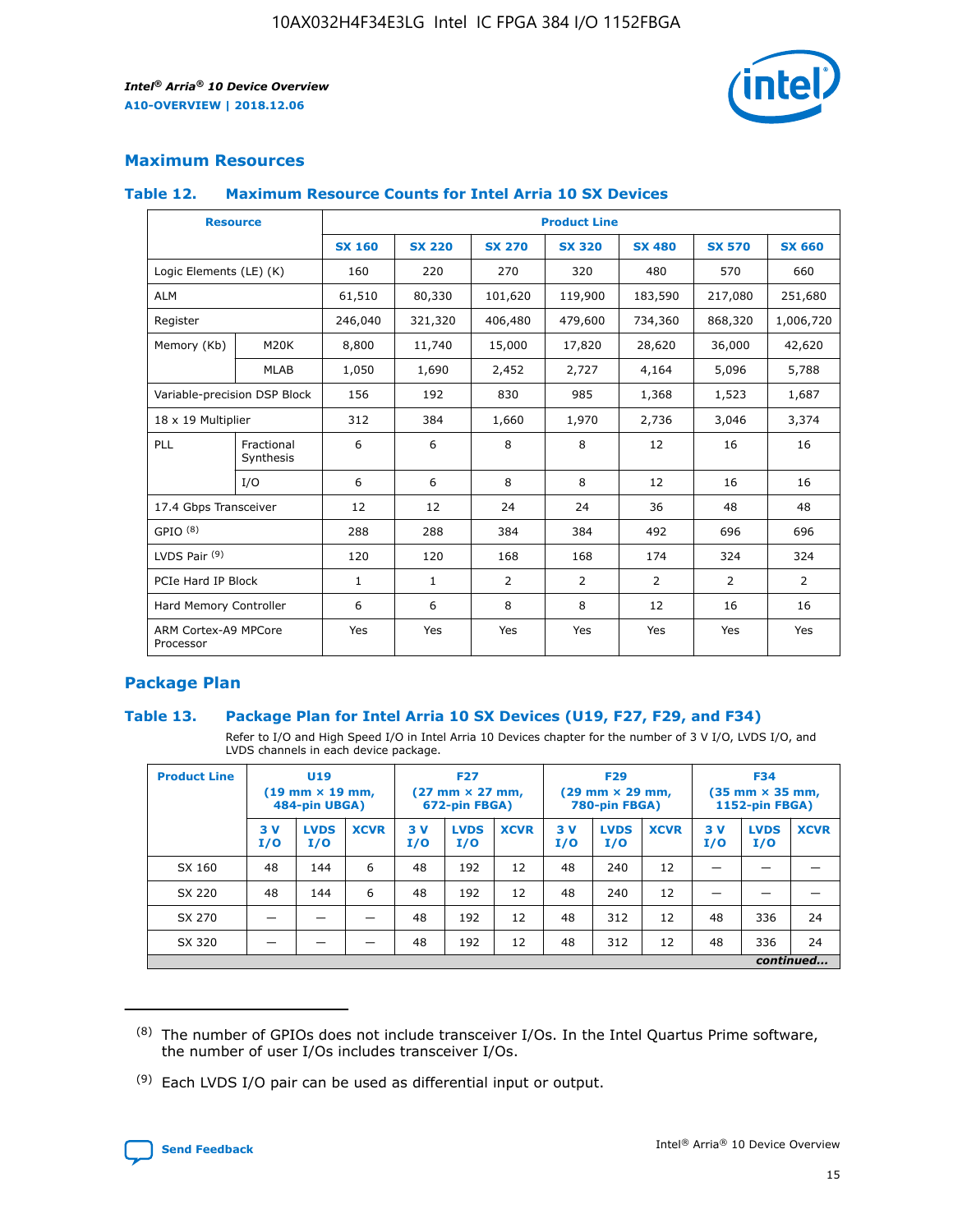

| <b>Product Line</b> | U <sub>19</sub><br>$(19 \text{ mm} \times 19 \text{ mm})$<br>484-pin UBGA) |                    | <b>F27</b><br>$(27 \text{ mm} \times 27 \text{ mm})$<br>672-pin FBGA) |           | <b>F29</b><br>$(29 \text{ mm} \times 29 \text{ mm})$<br>780-pin FBGA) |             |           | <b>F34</b><br>$(35$ mm $\times$ 35 mm,<br><b>1152-pin FBGA)</b> |             |           |                    |             |
|---------------------|----------------------------------------------------------------------------|--------------------|-----------------------------------------------------------------------|-----------|-----------------------------------------------------------------------|-------------|-----------|-----------------------------------------------------------------|-------------|-----------|--------------------|-------------|
|                     | 3 V<br>I/O                                                                 | <b>LVDS</b><br>I/O | <b>XCVR</b>                                                           | 3V<br>I/O | <b>LVDS</b><br>I/O                                                    | <b>XCVR</b> | 3V<br>I/O | <b>LVDS</b><br>I/O                                              | <b>XCVR</b> | 3V<br>I/O | <b>LVDS</b><br>I/O | <b>XCVR</b> |
| SX 480              |                                                                            |                    |                                                                       |           |                                                                       |             | 48        | 312                                                             | 12          | 48        | 444                | 24          |
| SX 570              |                                                                            |                    |                                                                       |           |                                                                       |             |           |                                                                 |             | 48        | 444                | 24          |
| SX 660              |                                                                            |                    |                                                                       |           |                                                                       |             |           |                                                                 |             | 48        | 444                | 24          |

## **Table 14. Package Plan for Intel Arria 10 SX Devices (F35, KF40, and NF40)**

Refer to I/O and High Speed I/O in Intel Arria 10 Devices chapter for the number of 3 V I/O, LVDS I/O, and LVDS channels in each device package.

| <b>Product Line</b> | <b>F35</b><br>(35 mm × 35 mm,<br><b>1152-pin FBGA)</b> |          |             |                                           | <b>KF40</b><br>(40 mm × 40 mm,<br>1517-pin FBGA) |    | <b>NF40</b><br>$(40 \text{ mm} \times 40 \text{ mm})$<br><b>1517-pin FBGA)</b> |          |             |  |
|---------------------|--------------------------------------------------------|----------|-------------|-------------------------------------------|--------------------------------------------------|----|--------------------------------------------------------------------------------|----------|-------------|--|
|                     | 3 V I/O                                                | LVDS I/O | <b>XCVR</b> | <b>LVDS I/O</b><br><b>XCVR</b><br>3 V I/O |                                                  |    | 3 V I/O                                                                        | LVDS I/O | <b>XCVR</b> |  |
| SX 270              | 48                                                     | 336      | 24          |                                           |                                                  |    |                                                                                |          |             |  |
| SX 320              | 48                                                     | 336      | 24          |                                           |                                                  |    |                                                                                |          |             |  |
| SX 480              | 48                                                     | 348      | 36          |                                           |                                                  |    |                                                                                |          |             |  |
| SX 570              | 48                                                     | 348      | 36          | 96                                        | 600                                              | 36 | 48                                                                             | 540      | 48          |  |
| SX 660              | 48                                                     | 348      | 36          | 96                                        | 600                                              | 36 | 48                                                                             | 540      | 48          |  |

## **Related Information**

[I/O and High-Speed Differential I/O Interfaces in Intel Arria 10 Devices chapter, Intel](https://www.intel.com/content/www/us/en/programmable/documentation/sam1403482614086.html#sam1403482030321) [Arria 10 Device Handbook](https://www.intel.com/content/www/us/en/programmable/documentation/sam1403482614086.html#sam1403482030321)

Provides the number of 3 V and LVDS I/Os, and LVDS channels for each Intel Arria 10 device package.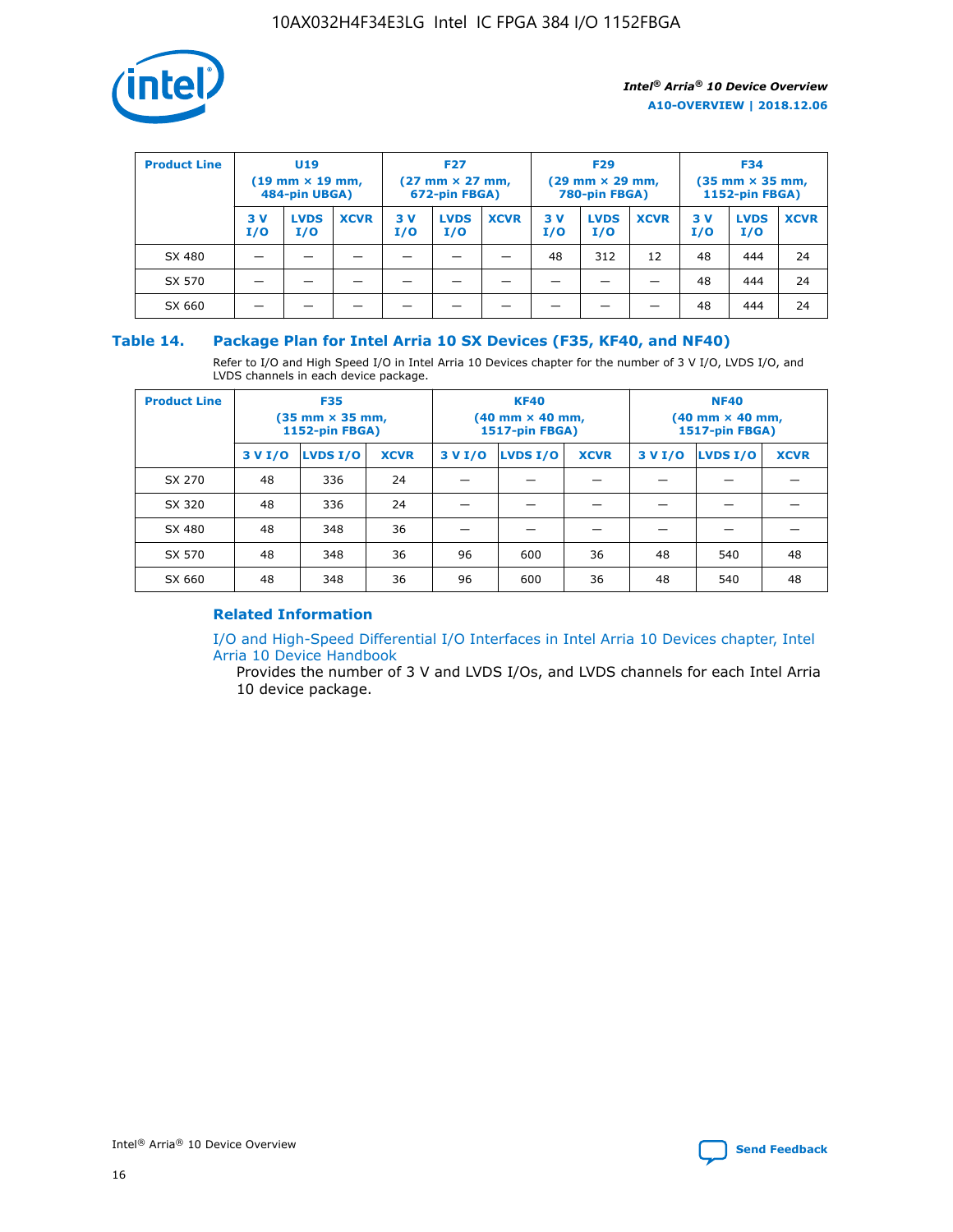

# **I/O Vertical Migration for Intel Arria 10 Devices**

#### **Figure 4. Migration Capability Across Intel Arria 10 Product Lines**

- The arrows indicate the migration paths. The devices included in each vertical migration path are shaded. Devices with fewer resources in the same path have lighter shades.
- To achieve the full I/O migration across product lines in the same migration path, restrict I/Os and transceivers usage to match the product line with the lowest I/O and transceiver counts.
- An LVDS I/O bank in the source device may be mapped to a 3 V I/O bank in the target device. To use memory interface clock frequency higher than 533 MHz, assign external memory interface pins only to banks that are LVDS I/O in both devices.
- There may be nominal 0.15 mm package height difference between some product lines in the same package type.
	- **Variant Product Line Package U19 F27 F29 F34 F35 KF40 NF40 RF40 NF45 SF45 UF45** Intel® Arria® 10 GX GX 160 GX 220 GX 270 GX 320 GX 480 GX 570 GX 660 GX 900 GX 1150 Intel Arria 10 GT GT 900 GT 1150 Intel Arria 10 SX SX 160 SX 220 SX 270 SX 320 SX 480 SX 570 SX 660
- Some migration paths are not shown in the Intel Quartus Prime software **Pin Migration View**.

*Note:* To verify the pin migration compatibility, use the **Pin Migration View** window in the Intel Quartus Prime software Pin Planner.

# **Adaptive Logic Module**

Intel Arria 10 devices use a 20 nm ALM as the basic building block of the logic fabric.

The ALM architecture is the same as the previous generation FPGAs, allowing for efficient implementation of logic functions and easy conversion of IP between the device generations.

The ALM, as shown in following figure, uses an 8-input fracturable look-up table (LUT) with four dedicated registers to help improve timing closure in register-rich designs and achieve an even higher design packing capability than the traditional two-register per LUT architecture.

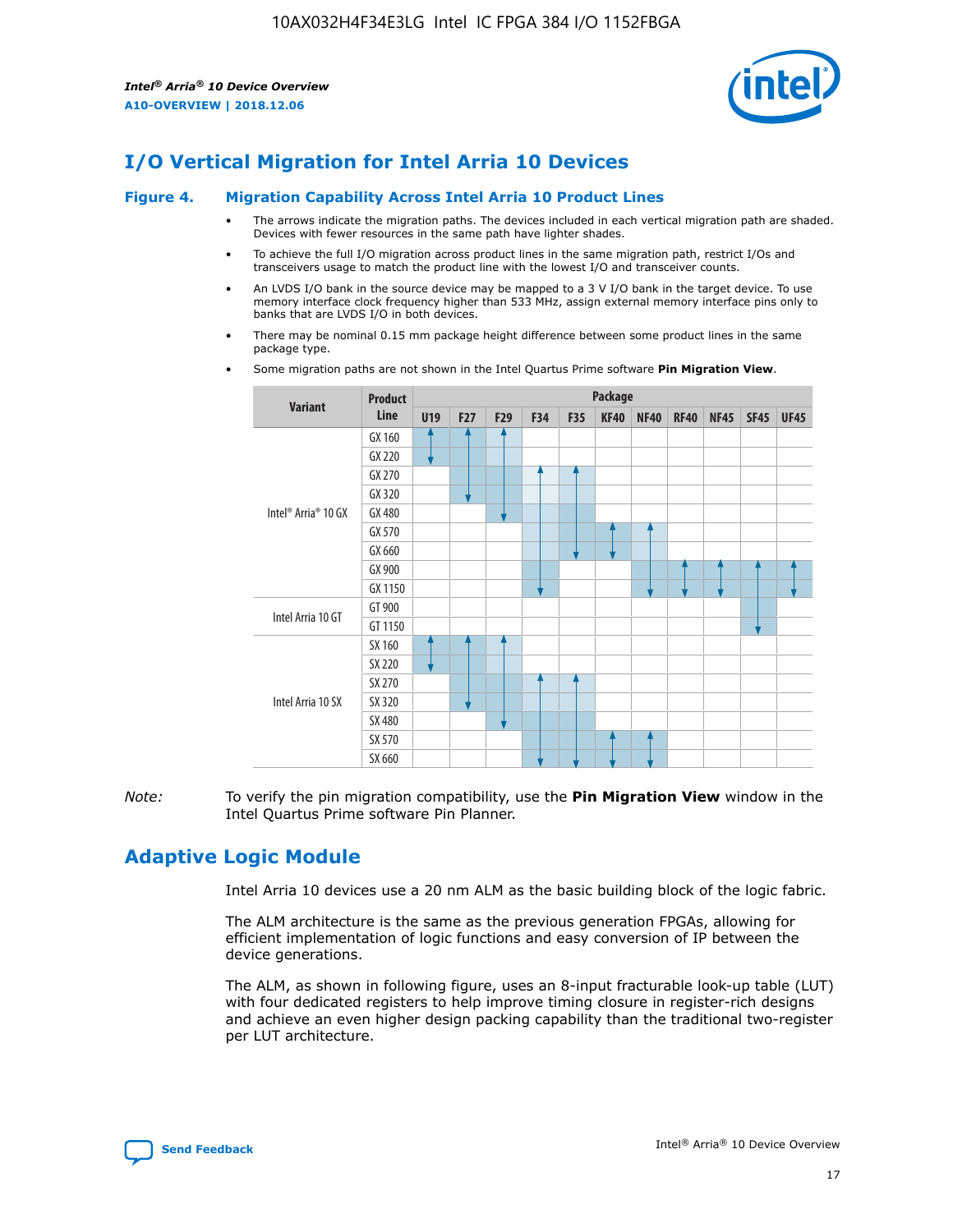

**Figure 5. ALM for Intel Arria 10 Devices**



The Intel Quartus Prime software optimizes your design according to the ALM logic structure and automatically maps legacy designs into the Intel Arria 10 ALM architecture.

## **Variable-Precision DSP Block**

The Intel Arria 10 variable precision DSP blocks support fixed-point arithmetic and floating-point arithmetic.

Features for fixed-point arithmetic:

- High-performance, power-optimized, and fully registered multiplication operations
- 18-bit and 27-bit word lengths
- Two 18 x 19 multipliers or one 27 x 27 multiplier per DSP block
- Built-in addition, subtraction, and 64-bit double accumulation register to combine multiplication results
- Cascading 19-bit or 27-bit when pre-adder is disabled and cascading 18-bit when pre-adder is used to form the tap-delay line for filtering applications
- Cascading 64-bit output bus to propagate output results from one block to the next block without external logic support
- Hard pre-adder supported in 19-bit and 27-bit modes for symmetric filters
- Internal coefficient register bank in both 18-bit and 27-bit modes for filter implementation
- 18-bit and 27-bit systolic finite impulse response (FIR) filters with distributed output adder
- Biased rounding support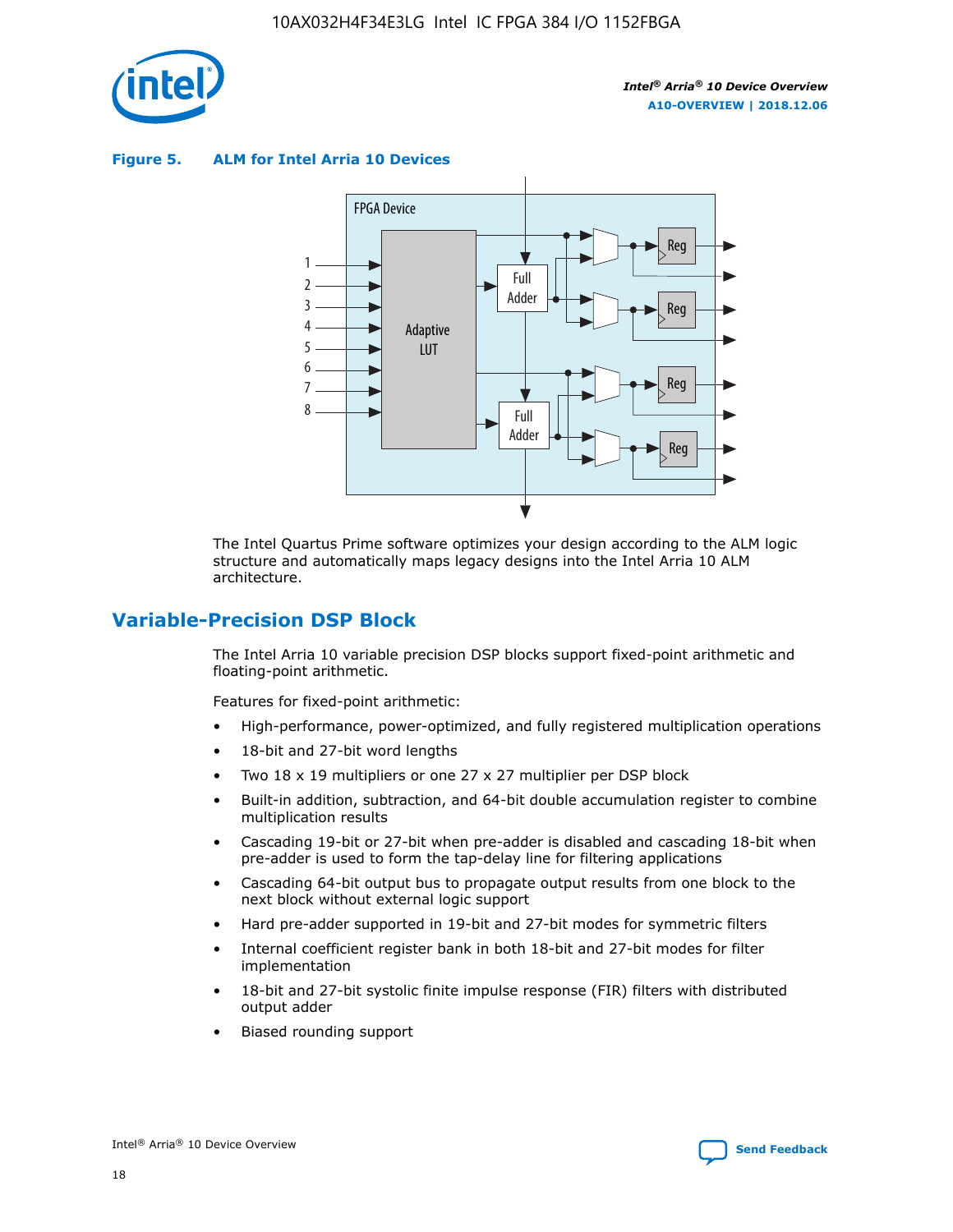

Features for floating-point arithmetic:

- A completely hardened architecture that supports multiplication, addition, subtraction, multiply-add, and multiply-subtract
- Multiplication with accumulation capability and a dynamic accumulator reset control
- Multiplication with cascade summation capability
- Multiplication with cascade subtraction capability
- Complex multiplication
- Direct vector dot product
- Systolic FIR filter

#### **Table 15. Variable-Precision DSP Block Configurations for Intel Arria 10 Devices**

| <b>Usage Example</b>                                       | <b>Multiplier Size (Bit)</b>    | <b>DSP Block Resources</b> |
|------------------------------------------------------------|---------------------------------|----------------------------|
| Medium precision fixed point                               | Two 18 x 19                     |                            |
| High precision fixed or Single precision<br>floating point | One 27 x 27                     |                            |
| Fixed point FFTs                                           | One 19 x 36 with external adder |                            |
| Very high precision fixed point                            | One 36 x 36 with external adder |                            |
| Double precision floating point                            | One 54 x 54 with external adder | 4                          |

#### **Table 16. Resources for Fixed-Point Arithmetic in Intel Arria 10 Devices**

The table lists the variable-precision DSP resources by bit precision for each Intel Arria 10 device.

| <b>Variant</b>  | <b>Product Line</b> | Variable-<br>precision<br><b>DSP Block</b> | <b>Independent Input and Output</b><br><b>Multiplications Operator</b> |                                     | 18 x 19<br><b>Multiplier</b><br><b>Adder Sum</b> | $18 \times 18$<br><b>Multiplier</b><br><b>Adder</b> |
|-----------------|---------------------|--------------------------------------------|------------------------------------------------------------------------|-------------------------------------|--------------------------------------------------|-----------------------------------------------------|
|                 |                     |                                            | 18 x 19<br><b>Multiplier</b>                                           | $27 \times 27$<br><b>Multiplier</b> | <b>Mode</b>                                      | <b>Summed with</b><br>36 bit Input                  |
| AIntel Arria 10 | GX 160              | 156                                        | 312                                                                    | 156                                 | 156                                              | 156                                                 |
| GX              | GX 220              | 192                                        | 384                                                                    | 192                                 | 192                                              | 192                                                 |
|                 | GX 270              | 830                                        | 1,660                                                                  | 830                                 | 830                                              | 830                                                 |
|                 | GX 320              | 984                                        | 1,968                                                                  | 984                                 | 984                                              | 984                                                 |
|                 | GX 480              | 1,368                                      | 2,736                                                                  | 1,368                               | 1,368                                            | 1,368                                               |
|                 | GX 570              | 1,523                                      | 3,046                                                                  | 1,523                               | 1,523                                            | 1,523                                               |
|                 | GX 660              | 1,687                                      | 3,374                                                                  | 1,687                               | 1,687                                            | 1,687                                               |
|                 | GX 900              | 1,518                                      | 3,036                                                                  | 1,518                               | 1,518                                            | 1,518                                               |
|                 | GX 1150             | 1,518                                      | 3,036                                                                  | 1,518                               | 1,518                                            | 1,518                                               |
| Intel Arria 10  | GT 900              | 1,518                                      | 3,036                                                                  | 1,518                               | 1,518                                            | 1,518                                               |
| GT              | GT 1150             | 1,518                                      | 3,036                                                                  | 1,518                               | 1,518                                            | 1,518                                               |
| Intel Arria 10  | SX 160              | 156                                        | 312                                                                    | 156                                 | 156                                              | 156                                                 |
| <b>SX</b>       | SX 220<br>192       |                                            | 384                                                                    | 192                                 | 192                                              | 192                                                 |
|                 | SX 270              | 830                                        | 1,660                                                                  | 830                                 | 830                                              | 830                                                 |
|                 |                     |                                            |                                                                        |                                     |                                                  | continued                                           |

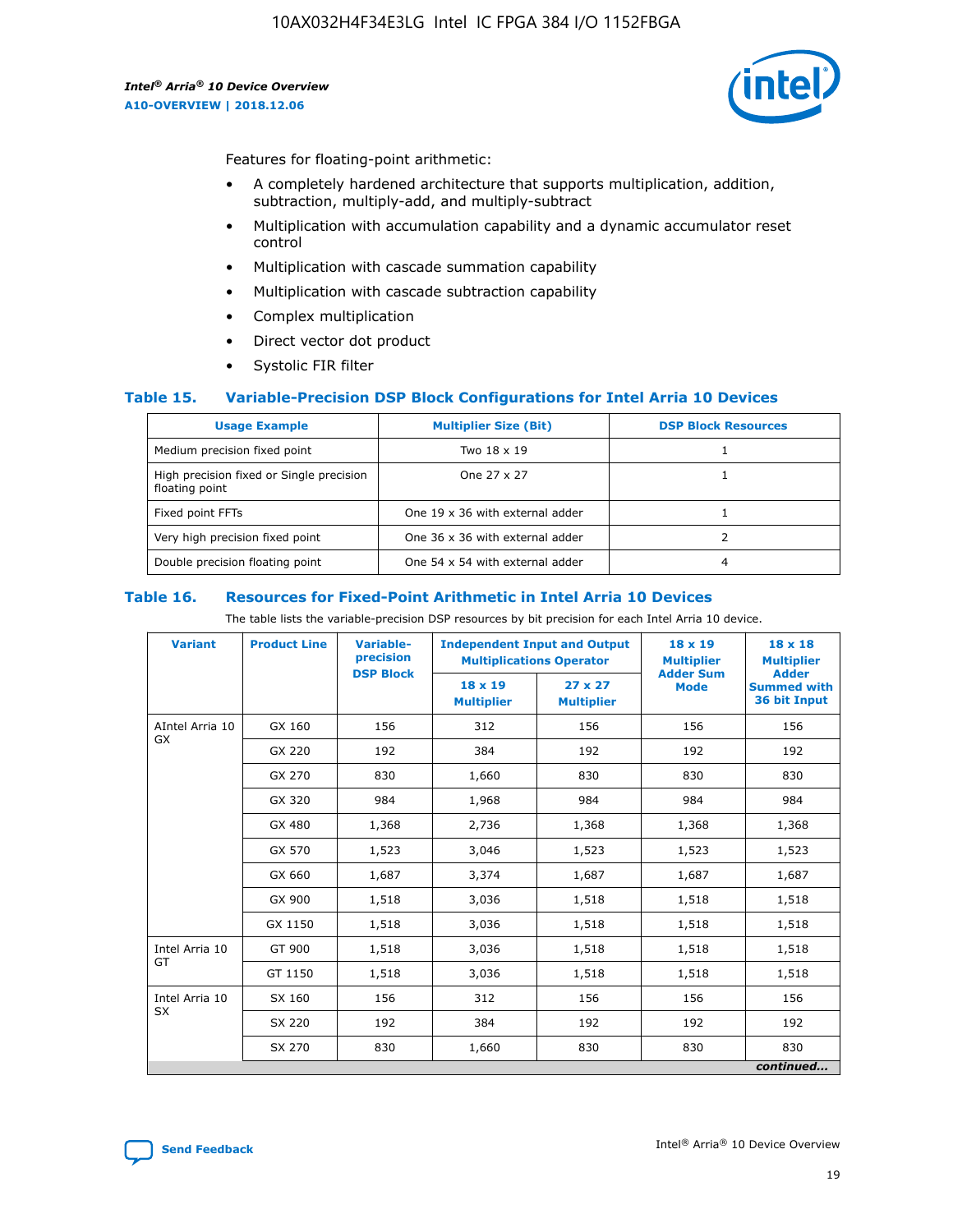

| <b>Variant</b> | <b>Product Line</b> | <b>Variable-</b><br>precision<br><b>DSP Block</b> | <b>Independent Input and Output</b><br><b>Multiplications Operator</b> |                                     | $18 \times 19$<br><b>Multiplier</b><br><b>Adder Sum</b> | $18 \times 18$<br><b>Multiplier</b><br><b>Adder</b> |  |
|----------------|---------------------|---------------------------------------------------|------------------------------------------------------------------------|-------------------------------------|---------------------------------------------------------|-----------------------------------------------------|--|
|                |                     |                                                   | $18 \times 19$<br><b>Multiplier</b>                                    | $27 \times 27$<br><b>Multiplier</b> | <b>Mode</b>                                             | <b>Summed with</b><br>36 bit Input                  |  |
|                | SX 320              | 984                                               | 1,968                                                                  | 984                                 | 984                                                     | 984                                                 |  |
|                | SX 480              | 1,368                                             | 2,736                                                                  | 1,368                               | 1,368                                                   | 1,368                                               |  |
|                | SX 570              | 1,523                                             | 3,046                                                                  | 1,523                               | 1,523                                                   | 1,523                                               |  |
|                | SX 660              | 1,687                                             | 3,374                                                                  | 1,687                               | 1,687                                                   | 1,687                                               |  |

## **Table 17. Resources for Floating-Point Arithmetic in Intel Arria 10 Devices**

The table lists the variable-precision DSP resources by bit precision for each Intel Arria 10 device.

| <b>Variant</b> | <b>Product Line</b> | <b>Variable-</b><br>precision<br><b>DSP Block</b> | <b>Single</b><br><b>Precision</b><br><b>Floating-Point</b><br><b>Multiplication</b><br><b>Mode</b> | <b>Single-Precision</b><br><b>Floating-Point</b><br><b>Adder Mode</b> | Single-<br><b>Precision</b><br><b>Floating-Point</b><br><b>Multiply</b><br><b>Accumulate</b><br><b>Mode</b> | <b>Peak</b><br><b>Giga Floating-</b><br><b>Point</b><br><b>Operations</b><br>per Second<br>(GFLOPs) |
|----------------|---------------------|---------------------------------------------------|----------------------------------------------------------------------------------------------------|-----------------------------------------------------------------------|-------------------------------------------------------------------------------------------------------------|-----------------------------------------------------------------------------------------------------|
| Intel Arria 10 | GX 160              | 156                                               | 156                                                                                                | 156                                                                   | 156                                                                                                         | 140                                                                                                 |
| GX             | GX 220              | 192                                               | 192                                                                                                | 192                                                                   | 192                                                                                                         | 173                                                                                                 |
|                | GX 270              | 830                                               | 830                                                                                                | 830                                                                   | 830                                                                                                         | 747                                                                                                 |
|                | GX 320              | 984                                               | 984                                                                                                | 984                                                                   | 984                                                                                                         | 886                                                                                                 |
|                | GX 480              | 1,369                                             | 1,368                                                                                              | 1,368                                                                 | 1,368                                                                                                       | 1,231                                                                                               |
|                | GX 570              | 1,523                                             | 1,523                                                                                              | 1,523                                                                 | 1,523                                                                                                       | 1,371                                                                                               |
|                | GX 660              | 1,687                                             | 1,687                                                                                              | 1,687                                                                 | 1,687                                                                                                       | 1,518                                                                                               |
|                | GX 900              | 1,518                                             | 1,518                                                                                              | 1,518                                                                 | 1,518                                                                                                       | 1,366                                                                                               |
|                | GX 1150             | 1,518                                             | 1,518                                                                                              | 1,518                                                                 | 1,518                                                                                                       | 1,366                                                                                               |
| Intel Arria 10 | GT 900              | 1,518                                             | 1,518                                                                                              | 1,518                                                                 | 1,518                                                                                                       | 1,366                                                                                               |
| GT             | GT 1150             | 1,518                                             | 1,518                                                                                              | 1,518                                                                 | 1,518                                                                                                       | 1,366                                                                                               |
| Intel Arria 10 | SX 160              | 156                                               | 156                                                                                                | 156                                                                   | 156                                                                                                         | 140                                                                                                 |
| <b>SX</b>      | SX 220              | 192                                               | 192                                                                                                | 192                                                                   | 192                                                                                                         | 173                                                                                                 |
|                | SX 270              | 830                                               | 830                                                                                                | 830                                                                   | 830                                                                                                         | 747                                                                                                 |
|                | SX 320              | 984                                               | 984                                                                                                | 984                                                                   | 984                                                                                                         | 886                                                                                                 |
|                | SX 480              | 1,369                                             | 1,368                                                                                              | 1,368                                                                 | 1,368                                                                                                       | 1,231                                                                                               |
|                | SX 570              | 1,523                                             | 1,523                                                                                              | 1,523                                                                 | 1,523                                                                                                       | 1,371                                                                                               |
|                | SX 660              | 1,687                                             | 1,687                                                                                              | 1,687                                                                 | 1,687                                                                                                       | 1,518                                                                                               |

# **Embedded Memory Blocks**

The embedded memory blocks in the devices are flexible and designed to provide an optimal amount of small- and large-sized memory arrays to fit your design requirements.

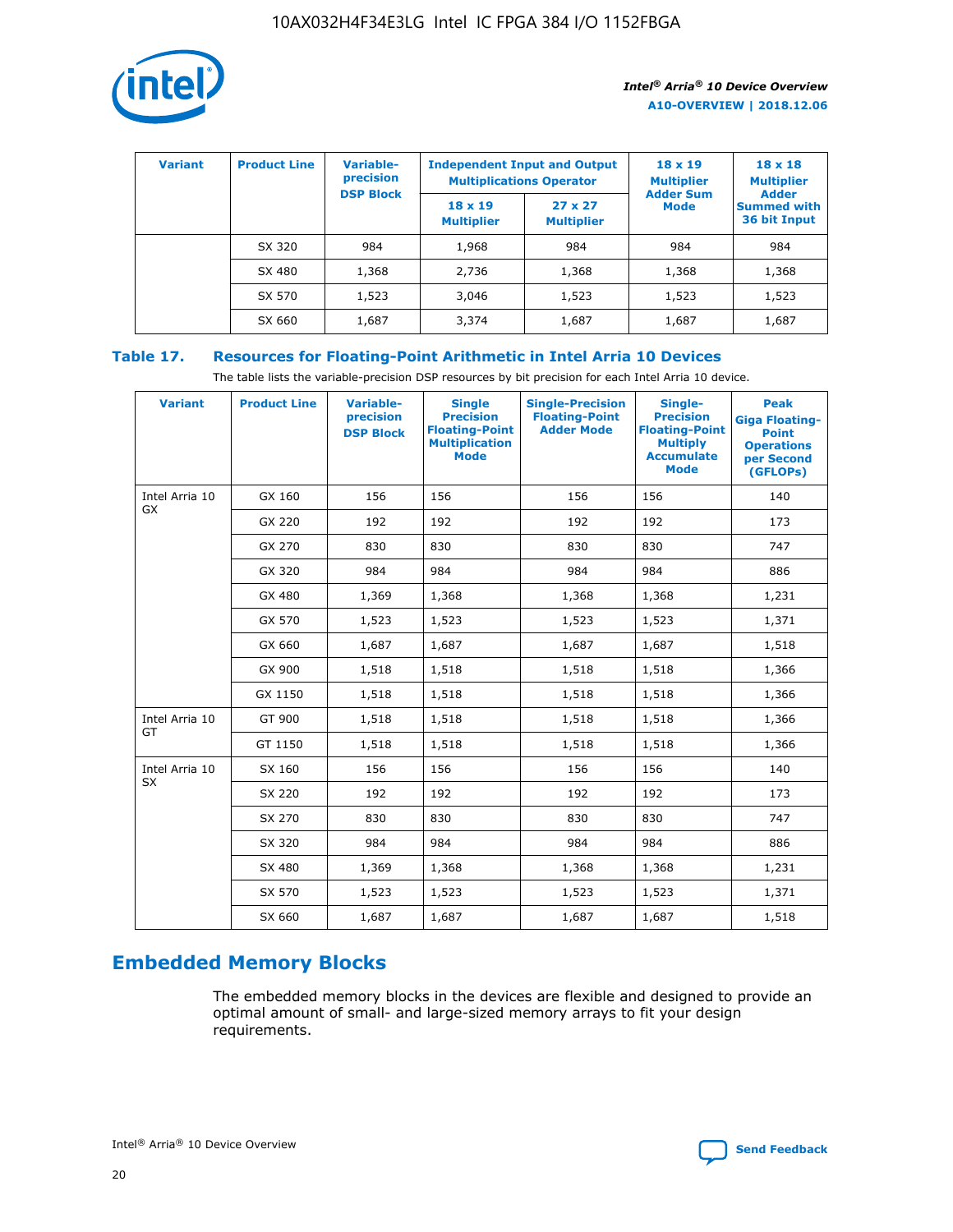

# **Types of Embedded Memory**

The Intel Arria 10 devices contain two types of memory blocks:

- 20 Kb M20K blocks—blocks of dedicated memory resources. The M20K blocks are ideal for larger memory arrays while still providing a large number of independent ports.
- 640 bit memory logic array blocks (MLABs)—enhanced memory blocks that are configured from dual-purpose logic array blocks (LABs). The MLABs are ideal for wide and shallow memory arrays. The MLABs are optimized for implementation of shift registers for digital signal processing (DSP) applications, wide and shallow FIFO buffers, and filter delay lines. Each MLAB is made up of ten adaptive logic modules (ALMs). In the Intel Arria 10 devices, you can configure these ALMs as ten 32 x 2 blocks, giving you one 32 x 20 simple dual-port SRAM block per MLAB.

# **Embedded Memory Capacity in Intel Arria 10 Devices**

|                   | <b>Product</b> | <b>M20K</b>  |                     | <b>MLAB</b>  |                     | <b>Total RAM Bit</b> |
|-------------------|----------------|--------------|---------------------|--------------|---------------------|----------------------|
| <b>Variant</b>    | <b>Line</b>    | <b>Block</b> | <b>RAM Bit (Kb)</b> | <b>Block</b> | <b>RAM Bit (Kb)</b> | (Kb)                 |
| Intel Arria 10 GX | GX 160         | 440          | 8,800               | 1,680        | 1,050               | 9,850                |
|                   | GX 220         | 587          | 11,740              | 2,703        | 1,690               | 13,430               |
|                   | GX 270         | 750          | 15,000              | 3,922        | 2,452               | 17,452               |
|                   | GX 320         | 891          | 17,820              | 4,363        | 2,727               | 20,547               |
|                   | GX 480         | 1,431        | 28,620              | 6,662        | 4,164               | 32,784               |
|                   | GX 570         | 1,800        | 36,000              | 8,153        | 5,096               | 41,096               |
|                   | GX 660         | 2,131        | 42,620              | 9,260        | 5,788               | 48,408               |
|                   | GX 900         | 2,423        | 48,460              | 15,017       | 9,386               | 57,846               |
|                   | GX 1150        | 2,713        | 54,260              | 20,774       | 12,984              | 67,244               |
| Intel Arria 10 GT | GT 900         | 2,423        | 48,460              | 15,017       | 9,386               | 57,846               |
|                   | GT 1150        | 2,713        | 54,260              | 20,774       | 12,984              | 67,244               |
| Intel Arria 10 SX | SX 160         | 440          | 8,800               | 1,680        | 1,050               | 9,850                |
|                   | SX 220         | 587          | 11,740              | 2,703        | 1,690               | 13,430               |
|                   | SX 270         | 750          | 15,000              | 3,922        | 2,452               | 17,452               |
|                   | SX 320         | 891          | 17,820              | 4,363        | 2,727               | 20,547               |
|                   | SX 480         | 1,431        | 28,620              | 6,662        | 4,164               | 32,784               |
|                   | SX 570         | 1,800        | 36,000              | 8,153        | 5,096               | 41,096               |
|                   | SX 660         | 2,131        | 42,620              | 9,260        | 5,788               | 48,408               |

#### **Table 18. Embedded Memory Capacity and Distribution in Intel Arria 10 Devices**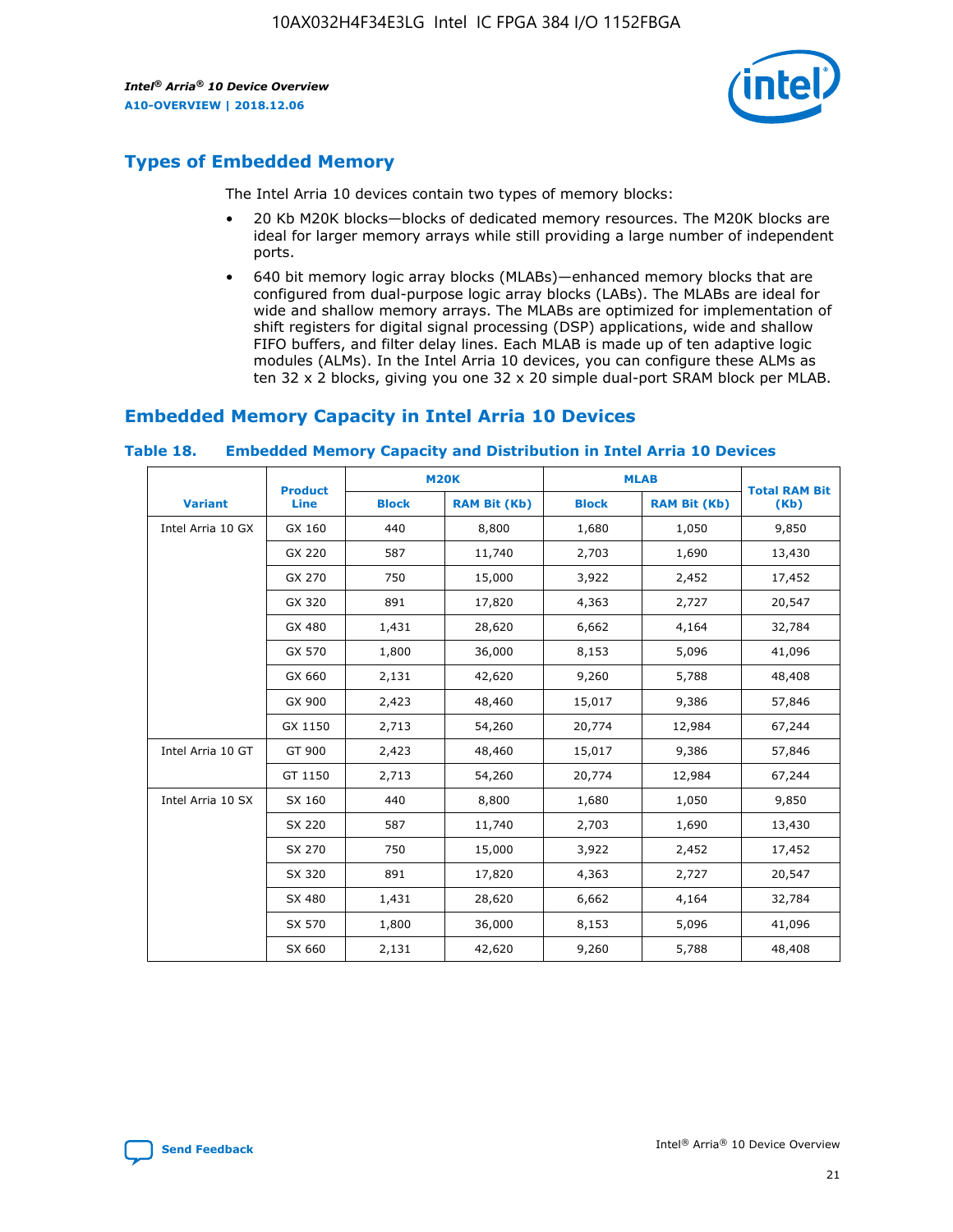

## **Embedded Memory Configurations for Single-port Mode**

#### **Table 19. Single-port Embedded Memory Configurations for Intel Arria 10 Devices**

This table lists the maximum configurations supported for single-port RAM and ROM modes.

| <b>Memory Block</b> | Depth (bits) | <b>Programmable Width</b> |
|---------------------|--------------|---------------------------|
| MLAB                | 32           | x16, x18, or x20          |
|                     | 64(10)       | x8, x9, x10               |
| M20K                | 512          | x40, x32                  |
|                     | 1K           | x20, x16                  |
|                     | 2K           | x10, x8                   |
|                     | 4K           | x5, x4                    |
|                     | 8K           | x2                        |
|                     | 16K          | x1                        |

## **Clock Networks and PLL Clock Sources**

The clock network architecture is based on Intel's global, regional, and peripheral clock structure. This clock structure is supported by dedicated clock input pins, fractional clock synthesis PLLs, and integer I/O PLLs.

## **Clock Networks**

The Intel Arria 10 core clock networks are capable of up to 800 MHz fabric operation across the full industrial temperature range. For the external memory interface, the clock network supports the hard memory controller with speeds up to 2,400 Mbps in a quarter-rate transfer.

To reduce power consumption, the Intel Quartus Prime software identifies all unused sections of the clock network and powers them down.

## **Fractional Synthesis and I/O PLLs**

Intel Arria 10 devices contain up to 32 fractional synthesis PLLs and up to 16 I/O PLLs that are available for both specific and general purpose uses in the core:

- Fractional synthesis PLLs—located in the column adjacent to the transceiver blocks
- I/O PLLs—located in each bank of the 48 I/Os

#### **Fractional Synthesis PLLs**

You can use the fractional synthesis PLLs to:

- Reduce the number of oscillators that are required on your board
- Reduce the number of clock pins that are used in the device by synthesizing multiple clock frequencies from a single reference clock source

<sup>(10)</sup> Supported through software emulation and consumes additional MLAB blocks.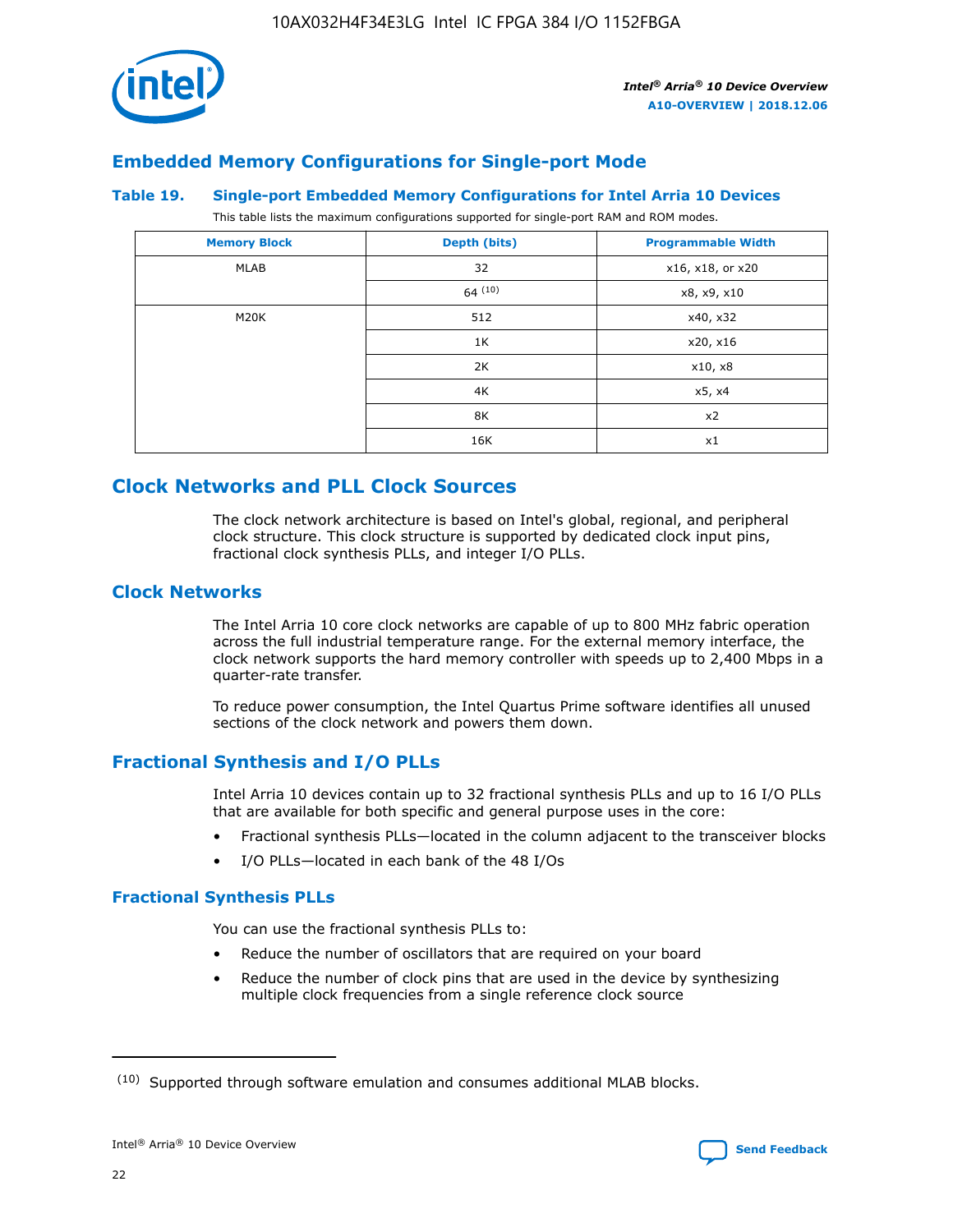

The fractional synthesis PLLs support the following features:

- Reference clock frequency synthesis for transceiver CMU and Advanced Transmit (ATX) PLLs
- Clock network delay compensation
- Zero-delay buffering
- Direct transmit clocking for transceivers
- Independently configurable into two modes:
	- Conventional integer mode equivalent to the general purpose PLL
	- Enhanced fractional mode with third order delta-sigma modulation
- PLL cascading

#### **I/O PLLs**

The integer mode I/O PLLs are located in each bank of 48 I/Os. You can use the I/O PLLs to simplify the design of external memory and high-speed LVDS interfaces.

In each I/O bank, the I/O PLLs are adjacent to the hard memory controllers and LVDS SERDES. Because these PLLs are tightly coupled with the I/Os that need to use them, it makes it easier to close timing.

You can use the I/O PLLs for general purpose applications in the core such as clock network delay compensation and zero-delay buffering.

Intel Arria 10 devices support PLL-to-PLL cascading.

# **FPGA General Purpose I/O**

Intel Arria 10 devices offer highly configurable GPIOs. Each I/O bank contains 48 general purpose I/Os and a high-efficiency hard memory controller.

The following list describes the features of the GPIOs:

- Consist of 3 V I/Os for high-voltage application and LVDS I/Os for differential signaling
	- Up to two 3 V I/O banks, available in some devices, that support up to 3 V I/O standards
	- LVDS I/O banks that support up to 1.8 V I/O standards
- Support a wide range of single-ended and differential I/O interfaces
- LVDS speeds up to 1.6 Gbps
- Each LVDS pair of pins has differential input and output buffers, allowing you to configure the LVDS direction for each pair.
- Programmable bus hold and weak pull-up
- Programmable differential output voltage  $(V_{OD})$  and programmable pre-emphasis

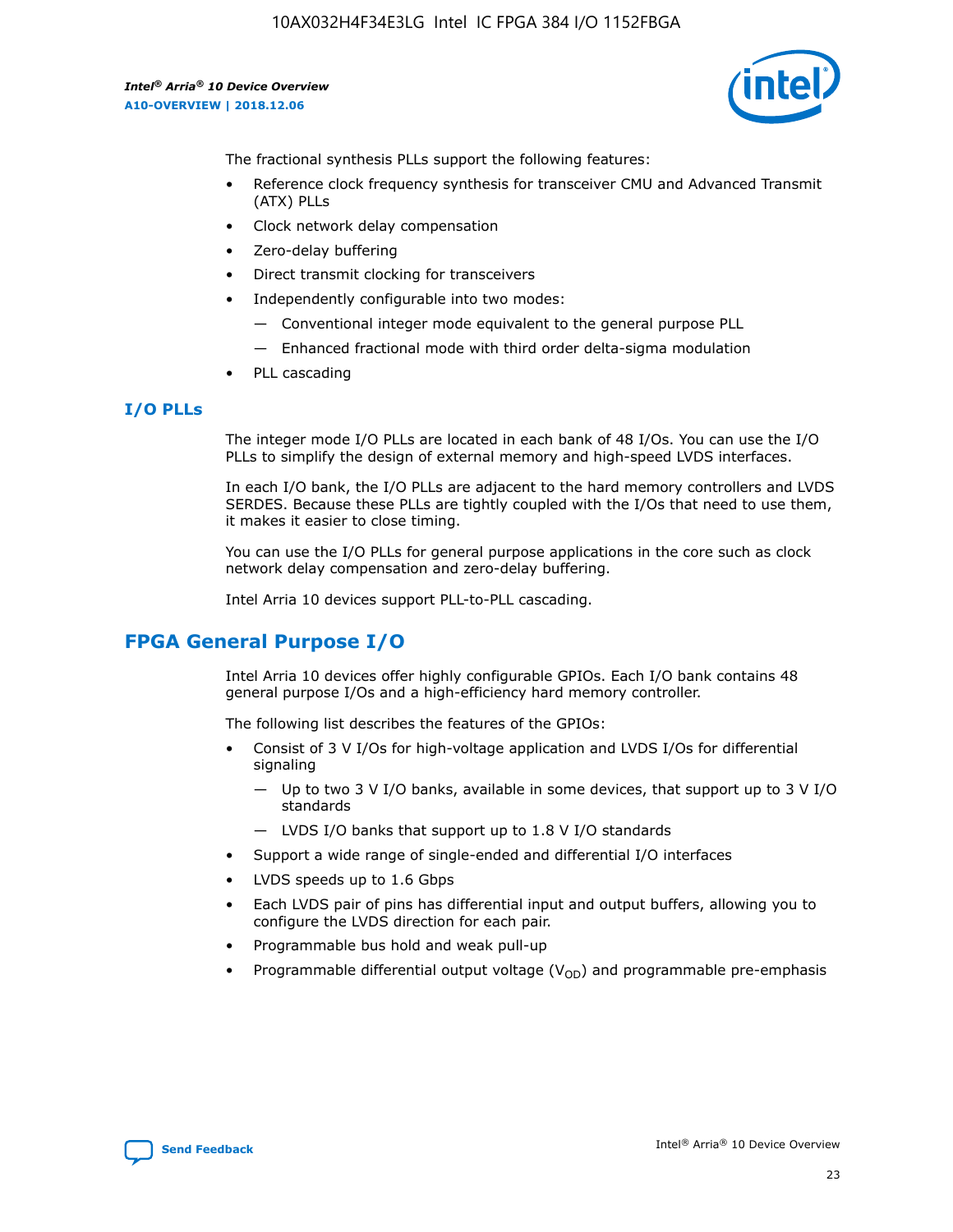

- Series (R<sub>S</sub>) and parallel (R<sub>T</sub>) on-chip termination (OCT) for all I/O banks with OCT calibration to limit the termination impedance variation
- On-chip dynamic termination that has the ability to swap between series and parallel termination, depending on whether there is read or write on a common bus for signal integrity
- Easy timing closure support using the hard read FIFO in the input register path, and delay-locked loop (DLL) delay chain with fine and coarse architecture

# **External Memory Interface**

Intel Arria 10 devices offer massive external memory bandwidth, with up to seven 32 bit DDR4 memory interfaces running at up to 2,400 Mbps. This bandwidth provides additional ease of design, lower power, and resource efficiencies of hardened highperformance memory controllers.

The memory interface within Intel Arria 10 FPGAs and SoCs delivers the highest performance and ease of use. You can configure up to a maximum width of 144 bits when using the hard or soft memory controllers. If required, you can bypass the hard memory controller and use a soft controller implemented in the user logic.

Each I/O contains a hardened DDR read/write path (PHY) capable of performing key memory interface functionality such as read/write leveling, FIFO buffering to lower latency and improve margin, timing calibration, and on-chip termination.

The timing calibration is aided by the inclusion of hard microcontrollers based on Intel's Nios® II technology, specifically tailored to control the calibration of multiple memory interfaces. This calibration allows the Intel Arria 10 device to compensate for any changes in process, voltage, or temperature either within the Intel Arria 10 device itself, or within the external memory device. The advanced calibration algorithms ensure maximum bandwidth and robust timing margin across all operating conditions.

In addition to parallel memory interfaces, Intel Arria 10 devices support serial memory technologies such as the Hybrid Memory Cube (HMC). The HMC is supported by the Intel Arria 10 high-speed serial transceivers which connect up to four HMC links, with each link running at data rates up to 15 Gbps.

#### **Related Information**

#### [External Memory Interface Spec Estimator](http://www.altera.com/technology/memory/estimator/mem-emif-index.html)

Provides a parametric tool that allows you to find and compare the performance of the supported external memory interfaces in IntelFPGAs.

## **Memory Standards Supported by Intel Arria 10 Devices**

The I/Os are designed to provide high performance support for existing and emerging external memory standards.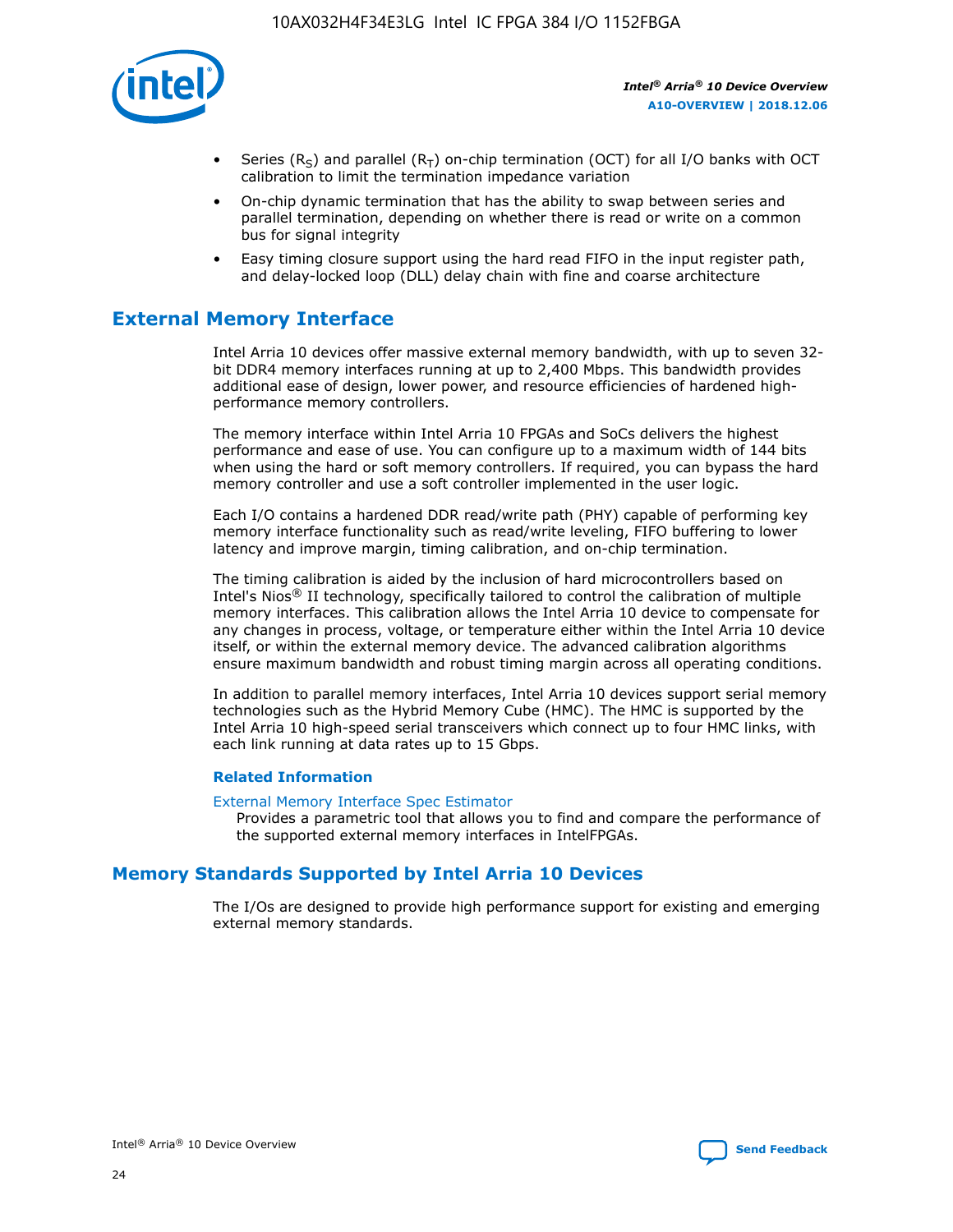

#### **Table 20. Memory Standards Supported by the Hard Memory Controller**

This table lists the overall capability of the hard memory controller. For specific details, refer to the External Memory Interface Spec Estimator and Intel Arria 10 Device Datasheet.

| <b>Memory Standard</b> | <b>Rate Support</b> | <b>Ping Pong PHY Support</b> | <b>Maximum Frequency</b><br>(MHz) |
|------------------------|---------------------|------------------------------|-----------------------------------|
| <b>DDR4 SDRAM</b>      | Quarter rate        | Yes                          | 1,067                             |
|                        |                     |                              | 1,200                             |
| <b>DDR3 SDRAM</b>      | Half rate           | Yes                          | 533                               |
|                        |                     |                              | 667                               |
|                        | Quarter rate        | Yes                          | 1,067                             |
|                        |                     |                              | 1,067                             |
| <b>DDR3L SDRAM</b>     | Half rate           | Yes                          | 533                               |
|                        |                     |                              | 667                               |
|                        | Quarter rate        | Yes                          | 933                               |
|                        |                     |                              | 933                               |
| LPDDR3 SDRAM           | Half rate           |                              | 533                               |
|                        | Quarter rate        |                              | 800                               |

#### **Table 21. Memory Standards Supported by the Soft Memory Controller**

| <b>Memory Standard</b>      | <b>Rate Support</b> | <b>Maximum Frequency</b><br>(MHz) |
|-----------------------------|---------------------|-----------------------------------|
| <b>RLDRAM 3 (11)</b>        | Quarter rate        | 1,200                             |
| ODR IV SRAM <sup>(11)</sup> | Quarter rate        | 1,067                             |
| <b>ODR II SRAM</b>          | Full rate           | 333                               |
|                             | Half rate           | 633                               |
| <b>ODR II+ SRAM</b>         | Full rate           | 333                               |
|                             | Half rate           | 633                               |
| <b>ODR II+ Xtreme SRAM</b>  | Full rate           | 333                               |
|                             | Half rate           | 633                               |

#### **Table 22. Memory Standards Supported by the HPS Hard Memory Controller**

The hard processor system (HPS) is available in Intel Arria 10 SoC devices only.

| <b>Memory Standard</b> | <b>Rate Support</b> | <b>Maximum Frequency</b><br>(MHz) |
|------------------------|---------------------|-----------------------------------|
| <b>DDR4 SDRAM</b>      | Half rate           | 1,200                             |
| <b>DDR3 SDRAM</b>      | Half rate           | 1,067                             |
| <b>DDR3L SDRAM</b>     | Half rate           | 933                               |

<sup>(11)</sup> Intel Arria 10 devices support this external memory interface using hard PHY with soft memory controller.

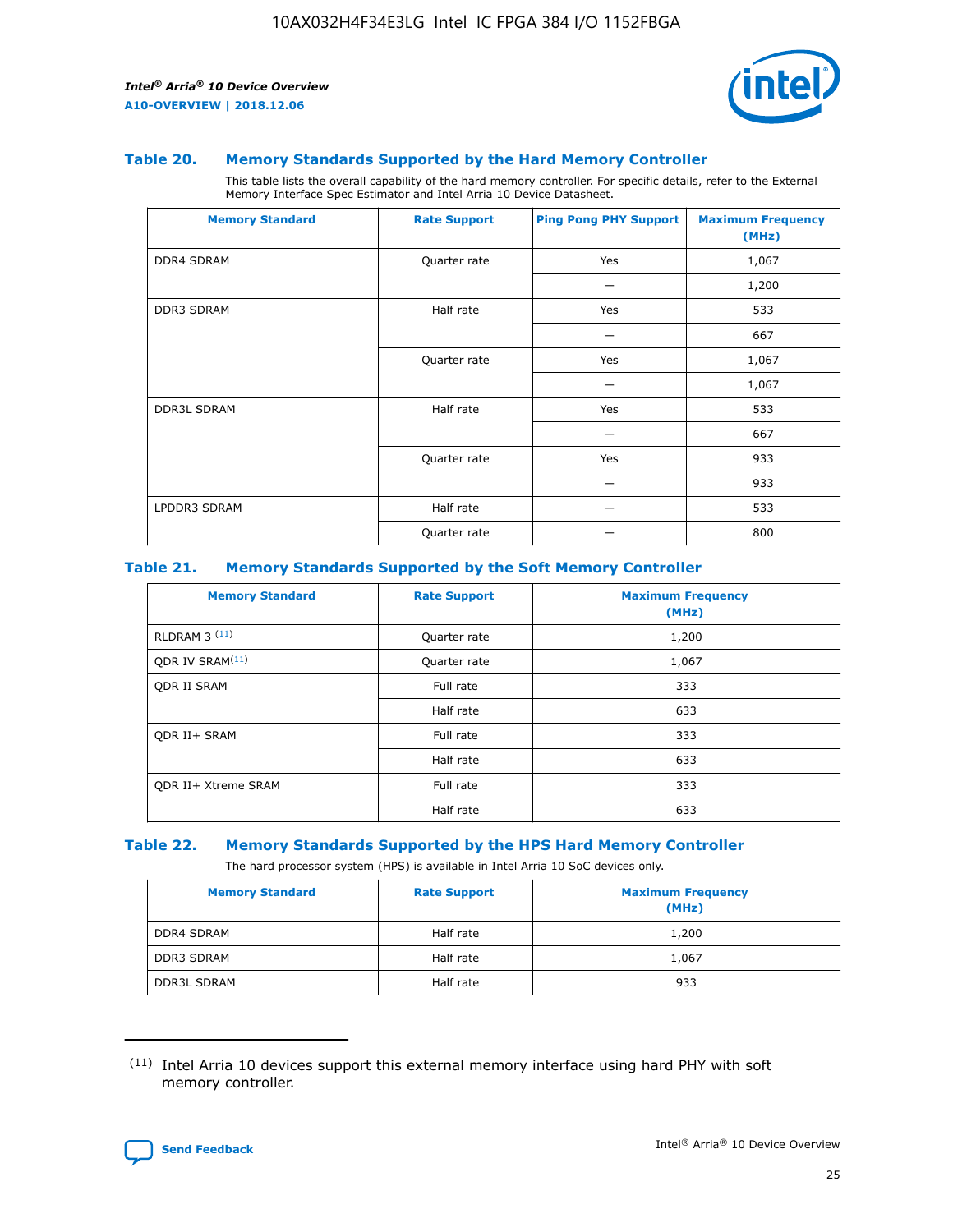

#### **Related Information**

#### [Intel Arria 10 Device Datasheet](https://www.intel.com/content/www/us/en/programmable/documentation/mcn1413182292568.html#mcn1413182153340)

Lists the memory interface performance according to memory interface standards, rank or chip select configurations, and Intel Arria 10 device speed grades.

# **PCIe Gen1, Gen2, and Gen3 Hard IP**

Intel Arria 10 devices contain PCIe hard IP that is designed for performance and ease-of-use:

- Includes all layers of the PCIe stack—transaction, data link and physical layers.
- Supports PCIe Gen3, Gen2, and Gen1 Endpoint and Root Port in x1, x2, x4, or x8 lane configuration.
- Operates independently from the core logic—optional configuration via protocol (CvP) allows the PCIe link to power up and complete link training in less than 100 ms while the Intel Arria 10 device completes loading the programming file for the rest of the FPGA.
- Provides added functionality that makes it easier to support emerging features such as Single Root I/O Virtualization (SR-IOV) and optional protocol extensions.
- Provides improved end-to-end datapath protection using ECC.
- Supports FPGA configuration via protocol (CvP) using PCIe at Gen3, Gen2, or Gen1 speed.

#### **Related Information**

PCS Features on page 30

# **Enhanced PCS Hard IP for Interlaken and 10 Gbps Ethernet**

## **Interlaken Support**

The Intel Arria 10 enhanced PCS hard IP provides integrated Interlaken PCS supporting rates up to 25.8 Gbps per lane.

The Interlaken PCS is based on the proven functionality of the PCS developed for Intel's previous generation FPGAs, which demonstrated interoperability with Interlaken ASSP vendors and third-party IP suppliers. The Interlaken PCS is present in every transceiver channel in Intel Arria 10 devices.

#### **Related Information**

PCS Features on page 30

## **10 Gbps Ethernet Support**

The Intel Arria 10 enhanced PCS hard IP supports 10GBASE-R PCS compliant with IEEE 802.3 10 Gbps Ethernet (10GbE). The integrated hard IP support for 10GbE and the 10 Gbps transceivers save external PHY cost, board space, and system power.

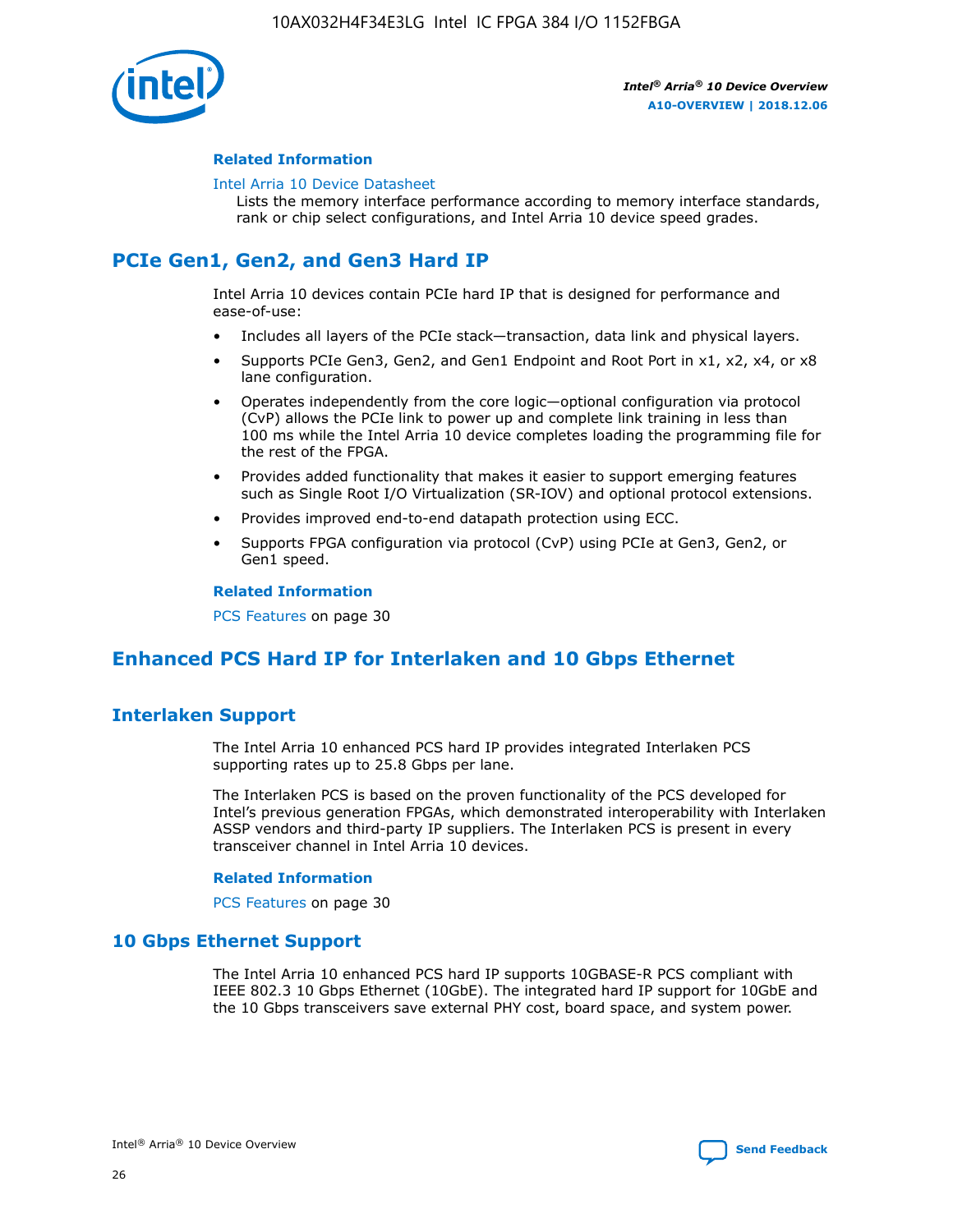

The scalable hard IP supports multiple independent 10GbE ports while using a single PLL for all the 10GBASE-R PCS instantiations, which saves on core logic resources and clock networks:

- Simplifies multiport 10GbE systems compared to XAUI interfaces that require an external XAUI-to-10G PHY.
- Incorporates Electronic Dispersion Compensation (EDC), which enables direct connection to standard 10 Gbps XFP and SFP+ pluggable optical modules.
- Supports backplane Ethernet applications and includes a hard 10GBASE-KR Forward Error Correction (FEC) circuit that you can use for 10 Gbps and 40 Gbps applications.

The 10 Gbps Ethernet PCS hard IP and 10GBASE-KR FEC are present in every transceiver channel.

#### **Related Information**

PCS Features on page 30

# **Low Power Serial Transceivers**

Intel Arria 10 FPGAs and SoCs include lowest power transceivers that deliver high bandwidth, throughput and low latency.

Intel Arria 10 devices deliver the industry's lowest power consumption per transceiver channel:

- 12.5 Gbps transceivers at as low as 242 mW
- 10 Gbps transceivers at as low as 168 mW
- 6 Gbps transceivers at as low as 117 mW

Intel Arria 10 transceivers support various data rates according to application:

- Chip-to-chip and chip-to-module applications—from 1 Gbps up to 25.8 Gbps
- Long reach and backplane applications—from 1 Gbps up to 12.5 with advanced adaptive equalization
- Critical power sensitive applications—from 1 Gbps up to 11.3 Gbps using lower power modes

The combination of 20 nm process technology and architectural advances provide the following benefits:

- Significant reduction in die area and power consumption
- Increase of up to two times in transceiver I/O density compared to previous generation devices while maintaining optimal signal integrity
- Up to 72 total transceiver channels—you can configure up to 6 of these channels to run as fast as 25.8 Gbps
- All channels feature continuous data rate support up to the maximum rated speed

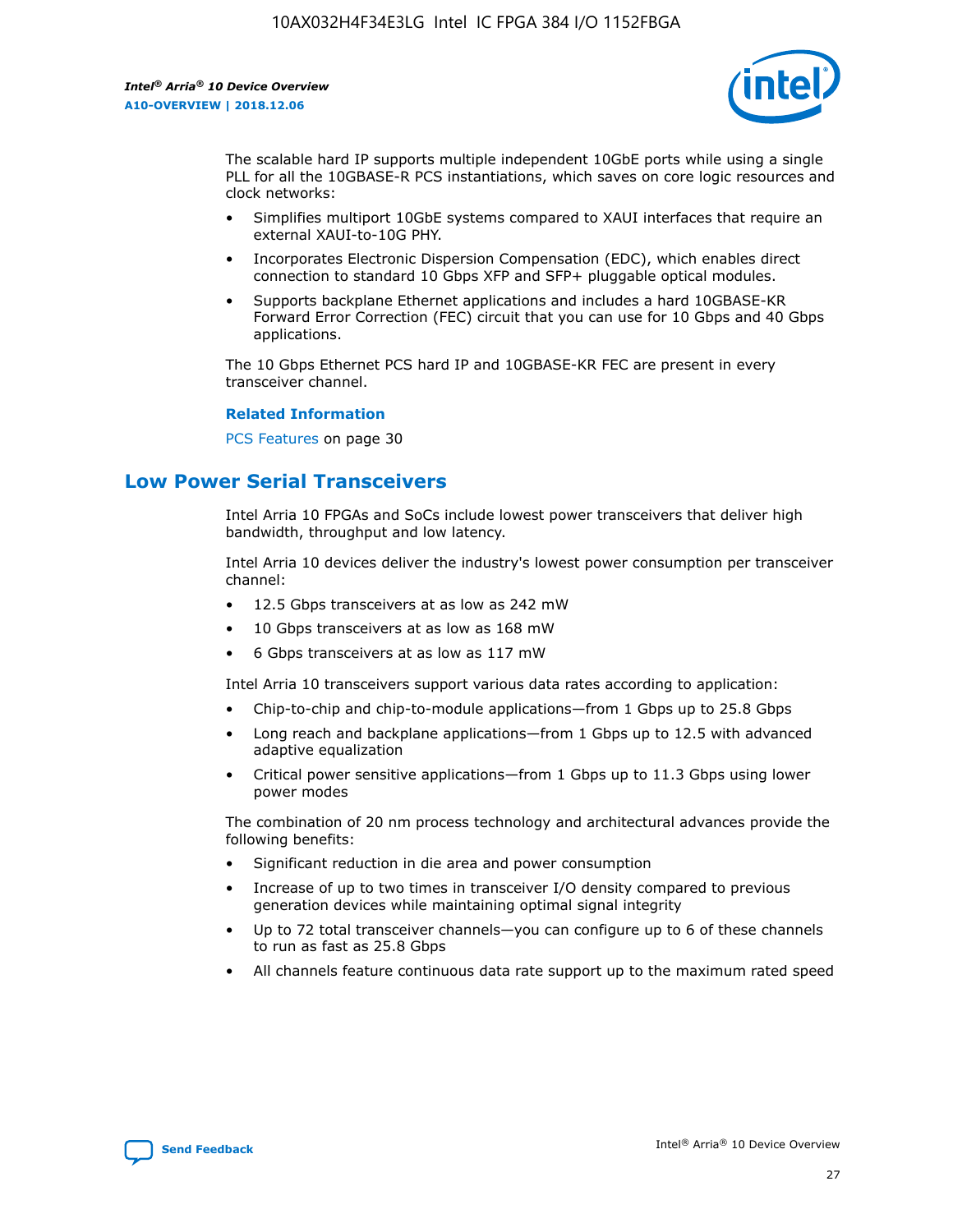

# **Figure 6. Intel Arria 10 Transceiver Block Architecture**



# **Transceiver Channels**

All transceiver channels feature a dedicated Physical Medium Attachment (PMA) and a hardened Physical Coding Sublayer (PCS).

- The PMA provides primary interfacing capabilities to physical channels.
- The PCS typically handles encoding/decoding, word alignment, and other preprocessing functions before transferring data to the FPGA core fabric.

A transceiver channel consists of a PMA and a PCS block. Most transceiver banks have 6 channels. There are some transceiver banks that contain only 3 channels.

A wide variety of bonded and non-bonded data rate configurations is possible using a highly configurable clock distribution network. Up to 80 independent transceiver data rates can be configured.

The following figures are graphical representations of top views of the silicon die, which correspond to reverse views for flip chip packages. Different Intel Arria 10 devices may have different floorplans than the ones shown in the figures.

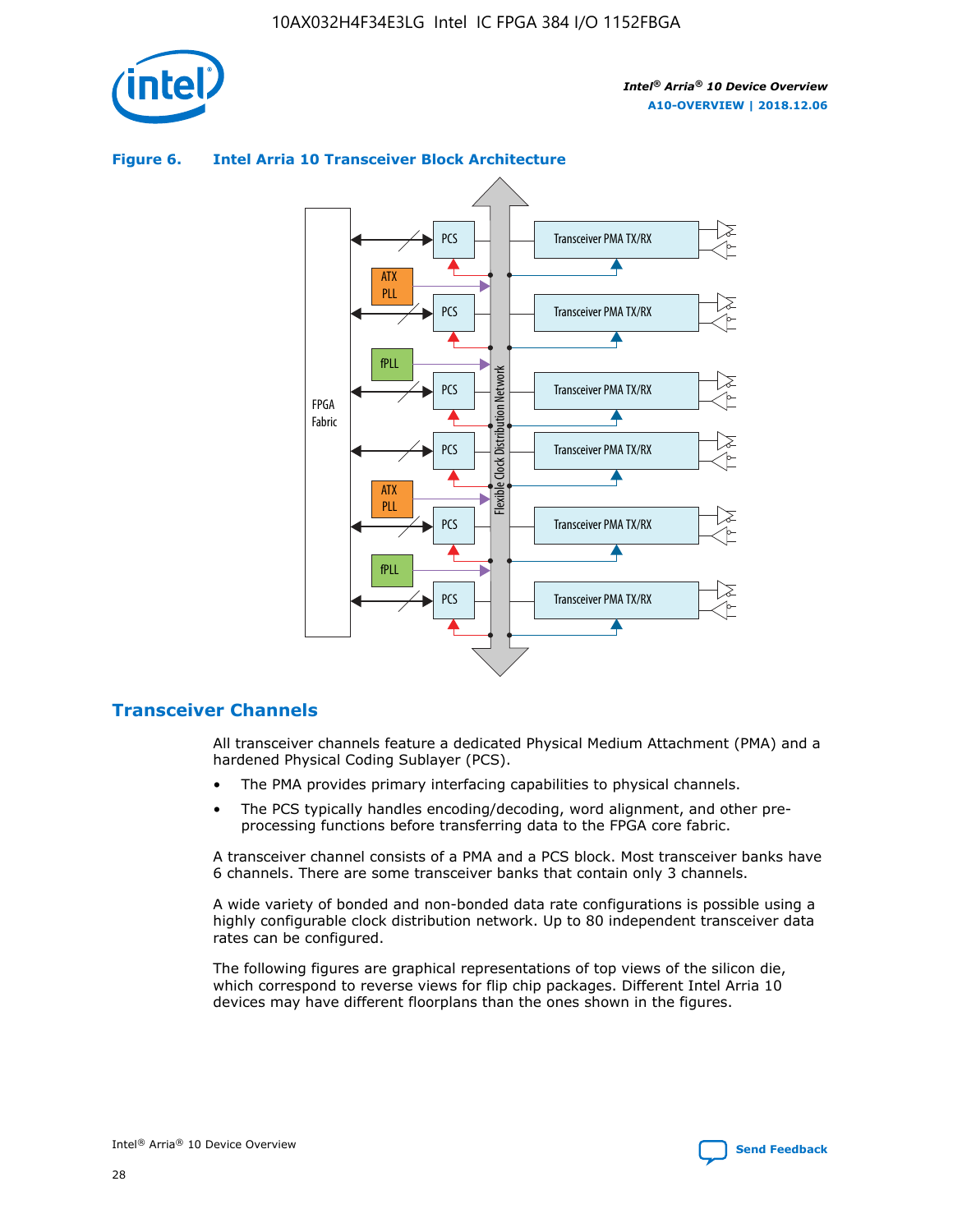

#### **Figure 7. Device Chip Overview for Intel Arria 10 GX and GT Devices**



M20K Internal Memory Blocks Core Logic Fabric Transceiver Channels Hard IP Per Transceiver: Standard PCS and Enhanced PCS Hard IPs PCI Express Gen3 Hard IP Fractional PLLs M20K Internal Memory Blocks PCI Express Gen3 Hard IP Variable Precision DSP Blocks I/O PLLs Hard Memory Controllers, General-Purpose I/O Cells, LVDS Hard Processor Subsystem, Dual-Core ARM Cortex A9 M20K Internal Memory Blocks Variable Precision DSP Blocks M20K Internal Memory Blocks Core Logic Fabric I/O PLLs Hard Memory Controllers, General-Purpose I/O Cells, LVDS M20K Internal Memory Blocks Variable Precision DSP Blocks M20K Internal Memory Blocks Transceiver Channels Hard IP Per Transceiver: Standard PCS and Enhanced PCS Hard IPs PCI Express Gen3 Hard IP Fractional PLLs PCI Express Gen3 Hard IP Hard PCS Hard PCS Hard PCS Hard PCS Hard PCS Hard PCS Hard PCS Hard PCS Transceiver PMA Transceiver PMA Transceiver PMA Transceiver PMA Transceiver PMA Transceiver PMA Unused transceiver chann can be used as additional transceiver transmit PLLs Transceiver PMA Transceiver PMA Transceiver Clock Networks ATX (LC) **Transmit** PLL fPLL ATX (LC) Transmi PLL fPLL ATX (LC) **Transmit** PLL

#### **PMA Features**

Intel Arria 10 transceivers provide exceptional signal integrity at data rates up to 25.8 Gbps. Clocking options include ultra-low jitter ATX PLLs (LC tank based), clock multiplier unit (CMU) PLLs, and fractional PLLs.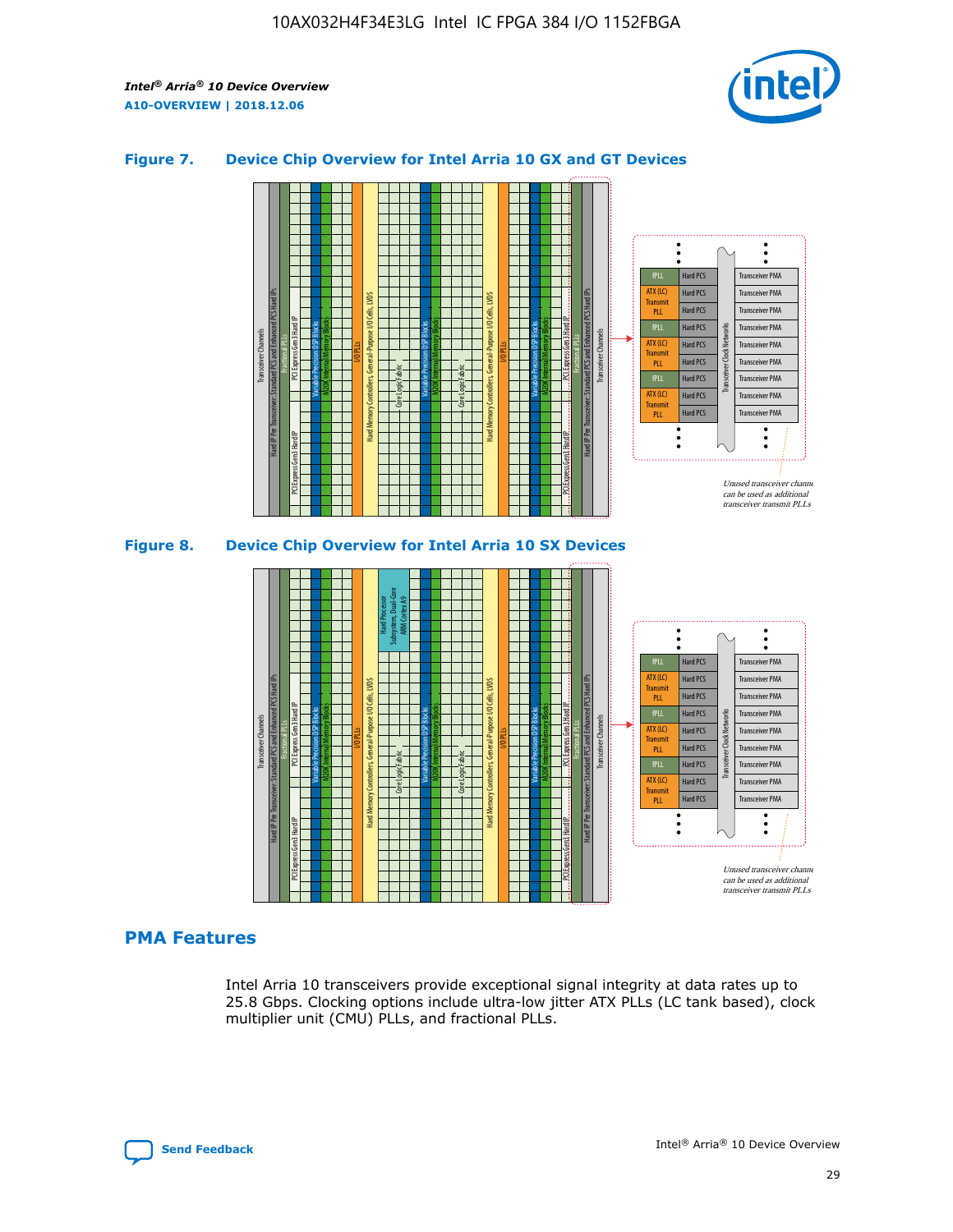

Each transceiver channel contains a channel PLL that can be used as the CMU PLL or clock data recovery (CDR) PLL. In CDR mode, the channel PLL recovers the receiver clock and data in the transceiver channel. Up to 80 independent data rates can be configured on a single Intel Arria 10 device.

### **Table 23. PMA Features of the Transceivers in Intel Arria 10 Devices**

| <b>Feature</b>                                             | <b>Capability</b>                                                                                                                                                                                                             |
|------------------------------------------------------------|-------------------------------------------------------------------------------------------------------------------------------------------------------------------------------------------------------------------------------|
| Chip-to-Chip Data Rates                                    | 1 Gbps to 17.4 Gbps (Intel Arria 10 GX devices)<br>1 Gbps to 25.8 Gbps (Intel Arria 10 GT devices)                                                                                                                            |
| Backplane Support                                          | Drive backplanes at data rates up to 12.5 Gbps                                                                                                                                                                                |
| <b>Optical Module Support</b>                              | SFP+/SFP, XFP, CXP, QSFP/QSFP28, CFP/CFP2/CFP4                                                                                                                                                                                |
| Cable Driving Support                                      | SFP+ Direct Attach, PCI Express over cable, eSATA                                                                                                                                                                             |
| Transmit Pre-Emphasis                                      | 4-tap transmit pre-emphasis and de-emphasis to compensate for system channel loss                                                                                                                                             |
| Continuous Time Linear<br>Equalizer (CTLE)                 | Dual mode, high-gain, and high-data rate, linear receive equalization to compensate for<br>system channel loss                                                                                                                |
| Decision Feedback Equalizer<br>(DFE)                       | 7-fixed and 4-floating tap DFE to equalize backplane channel loss in the presence of<br>crosstalk and noisy environments                                                                                                      |
| Variable Gain Amplifier                                    | Optimizes the signal amplitude prior to the CDR sampling and operates in fixed and<br>adaptive modes                                                                                                                          |
| Altera Digital Adaptive<br>Parametric Tuning (ADAPT)       | Fully digital adaptation engine to automatically adjust all link equalization parameters-<br>including CTLE, DFE, and variable gain amplifier blocks—that provide optimal link margin<br>without intervention from user logic |
| Precision Signal Integrity<br>Calibration Engine (PreSICE) | Hardened calibration controller to quickly calibrate all transceiver control parameters on<br>power-up, which provides the optimal signal integrity and jitter performance                                                    |
| Advanced Transmit (ATX)<br>PLL                             | Low jitter ATX (LC tank based) PLLs with continuous tuning range to cover a wide range of<br>standard and proprietary protocols                                                                                               |
| <b>Fractional PLLs</b>                                     | On-chip fractional frequency synthesizers to replace on-board crystal oscillators and reduce<br>system cost                                                                                                                   |
| Digitally Assisted Analog<br><b>CDR</b>                    | Superior jitter tolerance with fast lock time                                                                                                                                                                                 |
| Dynamic Partial<br>Reconfiguration                         | Allows independent control of the Avalon memory-mapped interface of each transceiver<br>channel for the highest transceiver flexibility                                                                                       |
| Multiple PCS-PMA and PCS-<br>PLD interface widths          | 8-, 10-, 16-, 20-, 32-, 40-, or 64-bit interface widths for flexibility of deserialization width,<br>encoding, and reduced latency                                                                                            |

## **PCS Features**

This table summarizes the Intel Arria 10 transceiver PCS features. You can use the transceiver PCS to support a wide range of protocols ranging from 1 Gbps to 25.8 Gbps.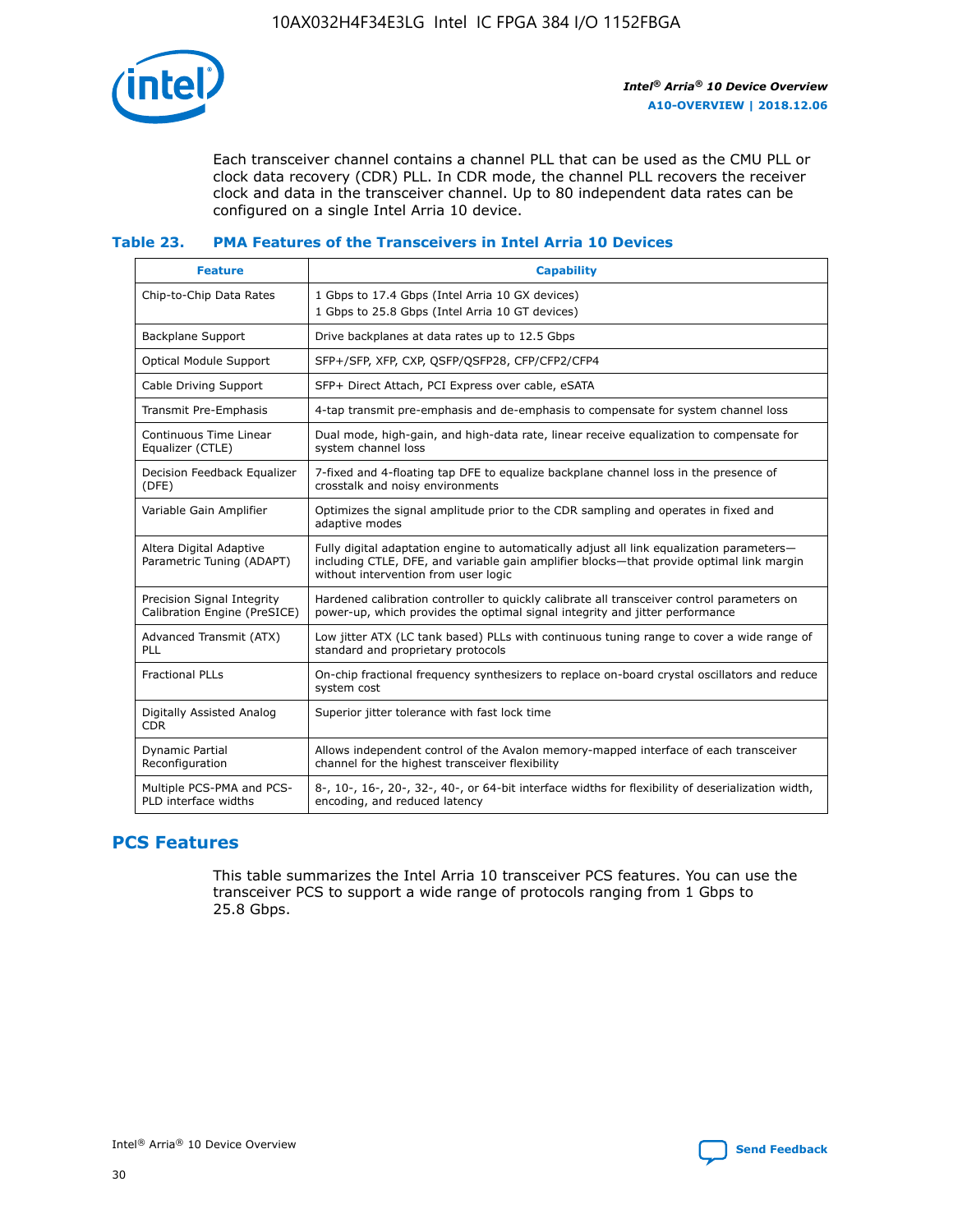

| <b>PCS</b>          | <b>Description</b>                                                                                                                                                                                                                                                                                                                                                                                             |
|---------------------|----------------------------------------------------------------------------------------------------------------------------------------------------------------------------------------------------------------------------------------------------------------------------------------------------------------------------------------------------------------------------------------------------------------|
| Standard PCS        | Operates at a data rate up to 12 Gbps<br>Supports protocols such as PCI-Express, CPRI 4.2+, GigE, IEEE 1588 in Hard PCS<br>Implements other protocols using Basic/Custom (Standard PCS) transceiver<br>configuration rules.                                                                                                                                                                                    |
| <b>Enhanced PCS</b> | Performs functions common to most serial data industry standards, such as word<br>alignment, encoding/decoding, and framing, before data is sent or received off-chip<br>through the PMA<br>• Handles data transfer to and from the FPGA fabric<br>Handles data transfer internally to and from the PMA<br>Provides frequency compensation<br>Performs channel bonding for multi-channel low skew applications |
| PCIe Gen3 PCS       | Supports the seamless switching of Data and Clock between the Gen1, Gen2, and Gen3<br>data rates<br>Provides support for PIPE 3.0 features<br>Supports the PIPE interface with the Hard IP enabled, as well as with the Hard IP<br>bypassed                                                                                                                                                                    |

#### **Related Information**

- PCIe Gen1, Gen2, and Gen3 Hard IP on page 26
- Interlaken Support on page 26
- 10 Gbps Ethernet Support on page 26

## **PCS Protocol Support**

This table lists some of the protocols supported by the Intel Arria 10 transceiver PCS. For more information about the blocks in the transmitter and receiver data paths, refer to the related information.

| <b>Protocol</b>                                 | <b>Data Rate</b><br>(Gbps) | <b>Transceiver IP</b>       | <b>PCS Support</b>                      |
|-------------------------------------------------|----------------------------|-----------------------------|-----------------------------------------|
| PCIe Gen3 x1, x2, x4, x8                        | 8.0                        | Native PHY (PIPE)           | Standard PCS and PCIe<br>Gen3 PCS       |
| PCIe Gen2 x1, x2, x4, x8                        | 5.0                        | Native PHY (PIPE)           | <b>Standard PCS</b>                     |
| PCIe Gen1 x1, x2, x4, x8                        | 2.5                        | Native PHY (PIPE)           | Standard PCS                            |
| 1000BASE-X Gigabit Ethernet                     | 1.25                       | Native PHY                  | <b>Standard PCS</b>                     |
| 1000BASE-X Gigabit Ethernet with<br>IEEE 1588v2 | 1.25                       | Native PHY                  | Standard PCS                            |
| 10GBASE-R                                       | 10.3125                    | Native PHY                  | <b>Enhanced PCS</b>                     |
| 10GBASE-R with IEEE 1588v2                      | 10.3125                    | Native PHY                  | <b>Enhanced PCS</b>                     |
| 10GBASE-R with KR FEC                           | 10.3125                    | Native PHY                  | <b>Enhanced PCS</b>                     |
| 10GBASE-KR and 1000BASE-X                       | 10.3125                    | 1G/10GbE and 10GBASE-KR PHY | Standard PCS and<br><b>Enhanced PCS</b> |
| Interlaken (CEI-6G/11G)                         | 3.125 to 17.4              | Native PHY                  | <b>Enhanced PCS</b>                     |
| SFI-S/SFI-5.2                                   | 11.2                       | Native PHY                  | <b>Enhanced PCS</b>                     |
| $10G$ SDI                                       | 10.692                     | Native PHY                  | <b>Enhanced PCS</b>                     |
|                                                 |                            |                             | continued                               |

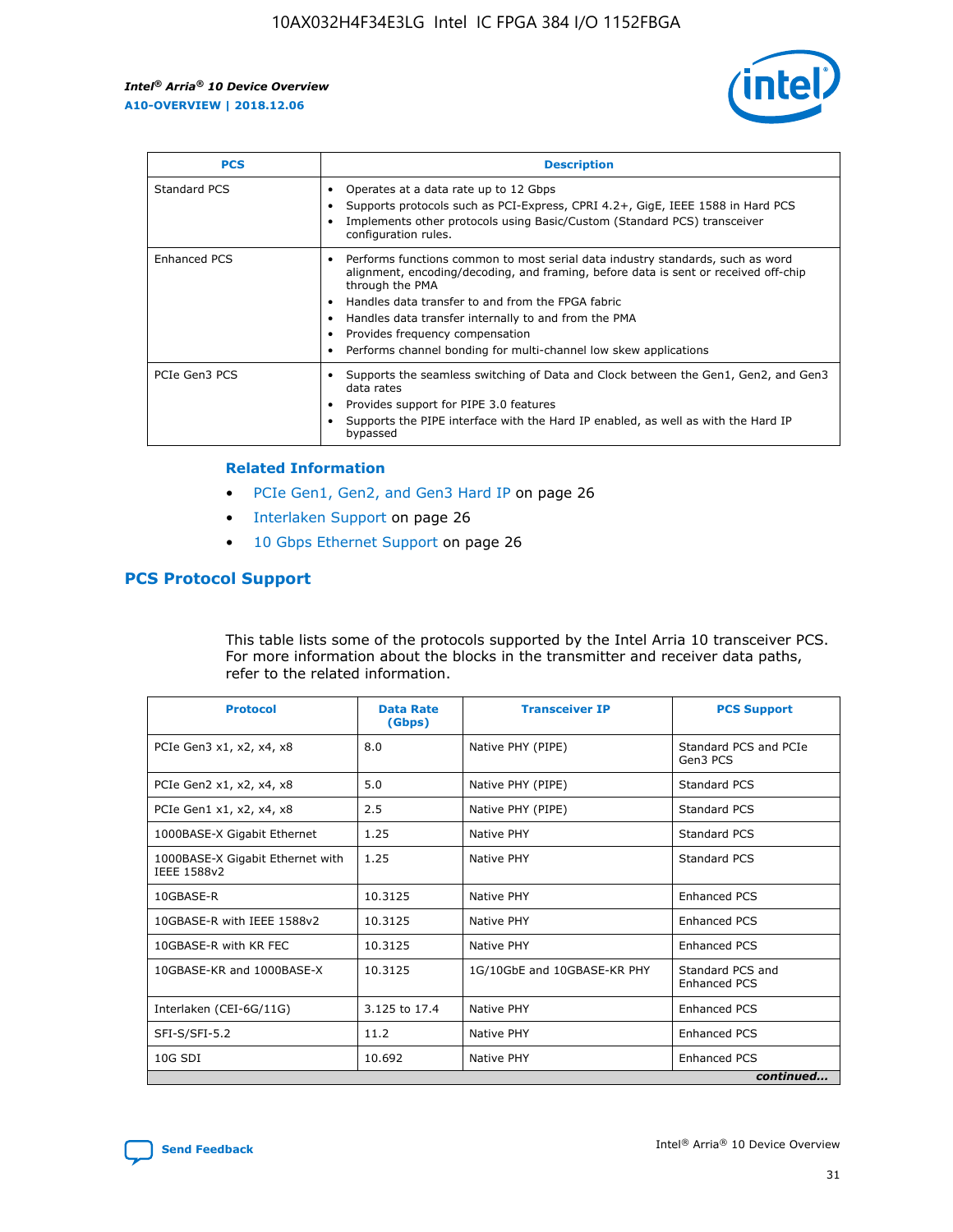

| <b>Protocol</b>      | <b>Data Rate</b><br>(Gbps) | <b>Transceiver IP</b> | <b>PCS Support</b> |
|----------------------|----------------------------|-----------------------|--------------------|
| CPRI 6.0 (64B/66B)   | 0.6144 to<br>10.1376       | Native PHY            | Enhanced PCS       |
| CPRI 4.2 (8B/10B)    | 0.6144 to<br>9.8304        | Native PHY            | Standard PCS       |
| OBSAI RP3 v4.2       | 0.6144 to 6.144            | Native PHY            | Standard PCS       |
| SD-SDI/HD-SDI/3G-SDI | $0.143(12)$ to<br>2.97     | Native PHY            | Standard PCS       |

#### **Related Information**

#### [Intel Arria 10 Transceiver PHY User Guide](https://www.intel.com/content/www/us/en/programmable/documentation/nik1398707230472.html#nik1398707091164)

Provides more information about the supported transceiver protocols and PHY IP, the PMA architecture, and the standard, enhanced, and PCIe Gen3 PCS architecture.

# **SoC with Hard Processor System**

Each SoC device combines an FPGA fabric and a hard processor system (HPS) in a single device. This combination delivers the flexibility of programmable logic with the power and cost savings of hard IP in these ways:

- Reduces board space, system power, and bill of materials cost by eliminating a discrete embedded processor
- Allows you to differentiate the end product in both hardware and software, and to support virtually any interface standard
- Extends the product life and revenue through in-field hardware and software updates

 $(12)$  The 0.143 Gbps data rate is supported using oversampling of user logic that you must implement in the FPGA fabric.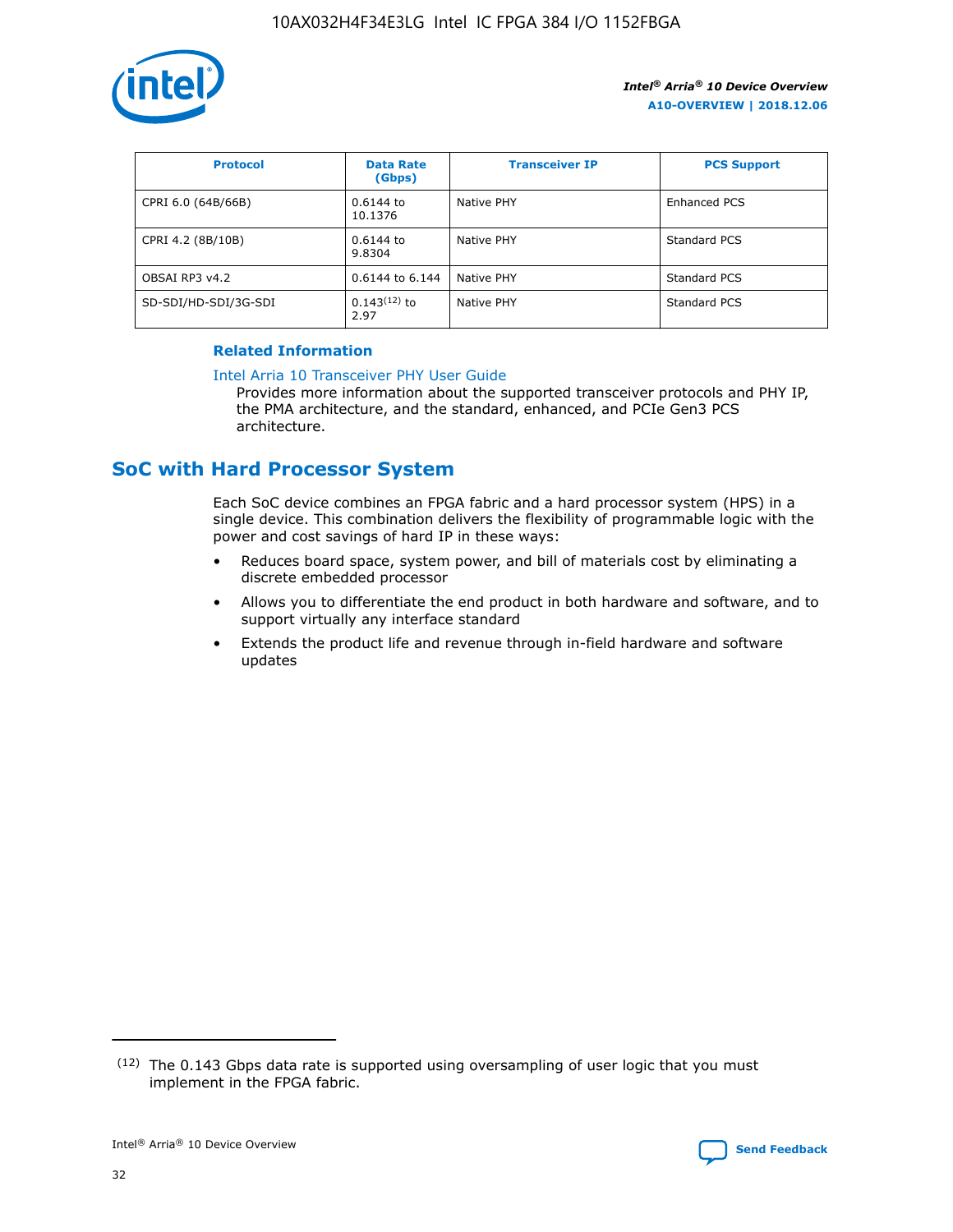

#### **Figure 9. HPS Block Diagram**

This figure shows a block diagram of the HPS with the dual ARM Cortex-A9 MPCore processor.



## **Key Advantages of 20-nm HPS**

The 20-nm HPS strikes a balance between enabling maximum software compatibility with 28-nm SoCs while still improving upon the 28-nm HPS architecture. These improvements address the requirements of the next generation target markets such as wireless and wireline communications, compute and storage equipment, broadcast and military in terms of performance, memory bandwidth, connectivity via backplane and security.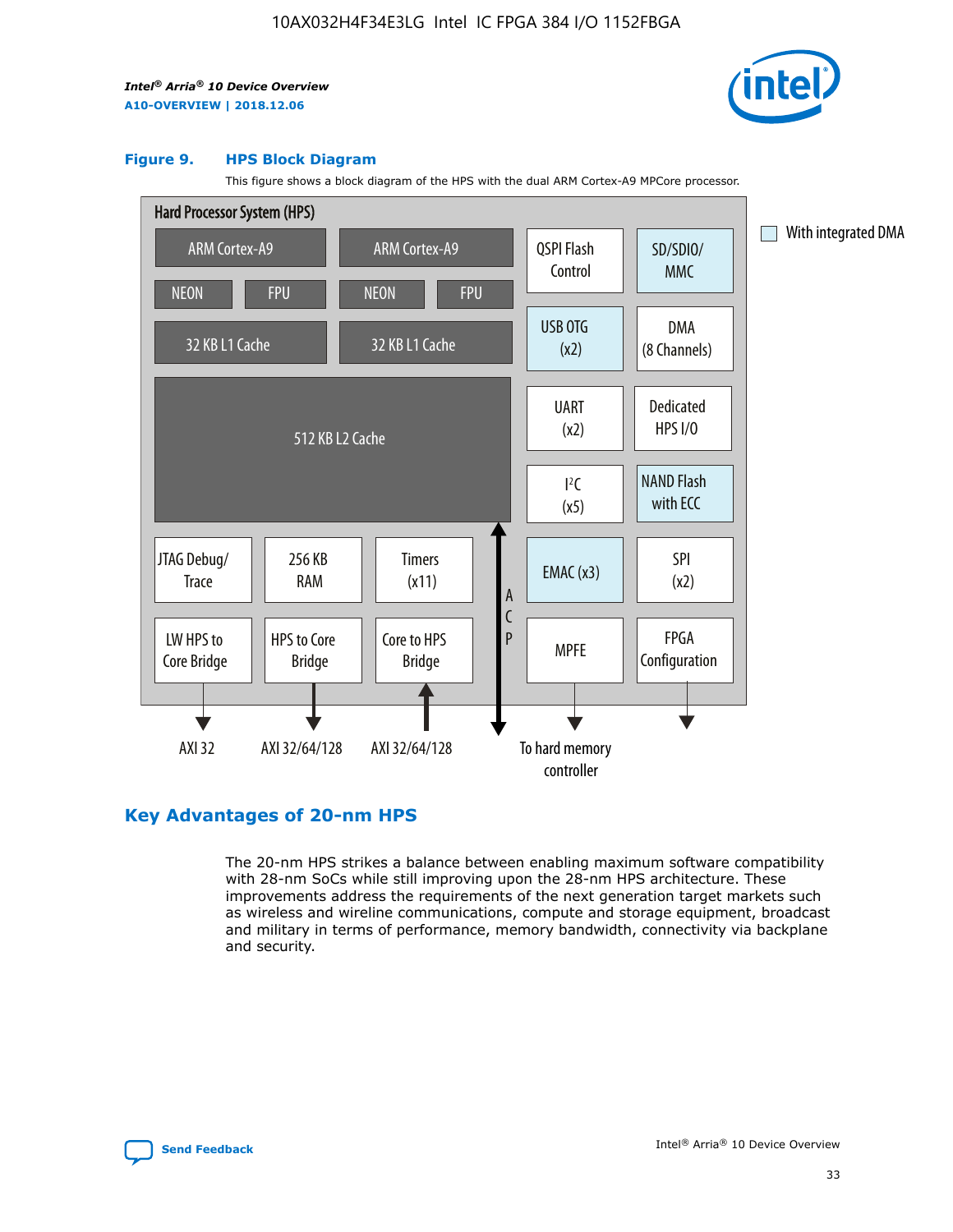

### **Table 24. Improvements in 20 nm HPS**

This table lists the key improvements of the 20 nm HPS compared to the 28 nm HPS.

| Advantages/<br><b>Improvements</b>                          | <b>Description</b>                                                                                                                                                                                                                                                                                                                                                                                                                                                                                                                                                                                                                                                                                                                                                                                                                                                                                                                                |
|-------------------------------------------------------------|---------------------------------------------------------------------------------------------------------------------------------------------------------------------------------------------------------------------------------------------------------------------------------------------------------------------------------------------------------------------------------------------------------------------------------------------------------------------------------------------------------------------------------------------------------------------------------------------------------------------------------------------------------------------------------------------------------------------------------------------------------------------------------------------------------------------------------------------------------------------------------------------------------------------------------------------------|
| Increased performance and<br>overdrive capability           | While the nominal processor frequency is 1.2 GHz, the 20 nm HPS offers an "overdrive"<br>feature which enables a higher processor operating frequency. This requires a higher supply<br>voltage value that is unique to the HPS and may require a separate regulator.                                                                                                                                                                                                                                                                                                                                                                                                                                                                                                                                                                                                                                                                             |
| Increased processor memory<br>bandwidth and DDR4<br>support | Up to 64-bit DDR4 memory at 2,400 Mbps support is available for the processor. The hard<br>memory controller for the HPS comprises a multi-port front end that manages connections<br>to a single port memory controller. The multi-port front end allows logic core and the HPS<br>to share ports and thereby the available bandwidth of the memory controller.                                                                                                                                                                                                                                                                                                                                                                                                                                                                                                                                                                                  |
| Flexible I/O sharing                                        | An advanced I/O pin muxing scheme allows improved sharing of I/O between the HPS and<br>the core logic. The following types of I/O are available for SoC:<br>$\bullet$<br>17 dedicated I/Os-physically located inside the HPS block and are not accessible to<br>logic within the core. The 17 dedicated I/Os are used for HPS clock, resets, and<br>interfacing with boot devices, QSPI, and SD/MMC.<br>48 direct shared I/O-located closest to the HPS block and are ideal for high speed HPS<br>$\bullet$<br>peripherals such as EMAC, USB, and others. There is one bank of 48 I/Os that supports<br>direct sharing where the 48 I/Os can be shared 12 I/Os at a time.<br>Standard (shared) I/O-all standard I/Os can be shared by the HPS peripherals and any<br>logic within the core. For designs where more than 48 I/Os are required to fully use all<br>the peripherals in the HPS, these I/Os can be connected through the core logic. |
| <b>EMAC</b> core                                            | Three EMAC cores are available in the HPS. The EMAC cores enable an application to<br>support two redundant Ethernet connections; for example, backplane, or two EMAC cores<br>for managing IEEE 1588 time stamp information while allowing a third EMAC core for debug<br>and configuration. All three EMACs can potentially share the same time stamps, simplifying<br>the 1588 time stamping implementation. A new serial time stamp interface allows core<br>logic to access and read the time stamp values. The integrated EMAC controllers can be<br>connected to external Ethernet PHY through the provided MDIO or I <sup>2</sup> C interface.                                                                                                                                                                                                                                                                                            |
| On-chip memory                                              | The on-chip memory is updated to 256 KB support and can support larger data sets and<br>real time algorithms.                                                                                                                                                                                                                                                                                                                                                                                                                                                                                                                                                                                                                                                                                                                                                                                                                                     |
| <b>ECC</b> enhancements                                     | Improvements in L2 Cache ECC management allow identification of errors down to the<br>address level. ECC enhancements also enable improved error injection and status reporting<br>via the introduction of new memory mapped access to syndrome and data signals.                                                                                                                                                                                                                                                                                                                                                                                                                                                                                                                                                                                                                                                                                 |
| HPS to FPGA Interconnect<br>Backbone                        | Although the HPS and the Logic Core can operate independently, they are tightly coupled<br>via a high-bandwidth system interconnect built from high-performance ARM AMBA AXI bus<br>bridges. IP bus masters in the FPGA fabric have access to HPS bus slaves via the FPGA-to-<br>HPS interconnect. Similarly, HPS bus masters have access to bus slaves in the core fabric<br>via the HPS-to-FPGA bridge. Both bridges are AMBA AXI-3 compliant and support<br>simultaneous read and write transactions. Up to three masters within the core fabric can<br>share the HPS SDRAM controller with the processor. Additionally, the processor can be used<br>to configure the core fabric under program control via a dedicated 32-bit configuration port.                                                                                                                                                                                            |
| FPGA configuration and HPS<br>booting                       | The FPGA fabric and HPS in the SoCs are powered independently. You can reduce the clock<br>frequencies or gate the clocks to reduce dynamic power.<br>You can configure the FPGA fabric and boot the HPS independently, in any order, providing<br>you with more design flexibility.                                                                                                                                                                                                                                                                                                                                                                                                                                                                                                                                                                                                                                                              |
| Security                                                    | New security features have been introduced for anti-tamper management, secure boot,<br>encryption (AES), and authentication (SHA).                                                                                                                                                                                                                                                                                                                                                                                                                                                                                                                                                                                                                                                                                                                                                                                                                |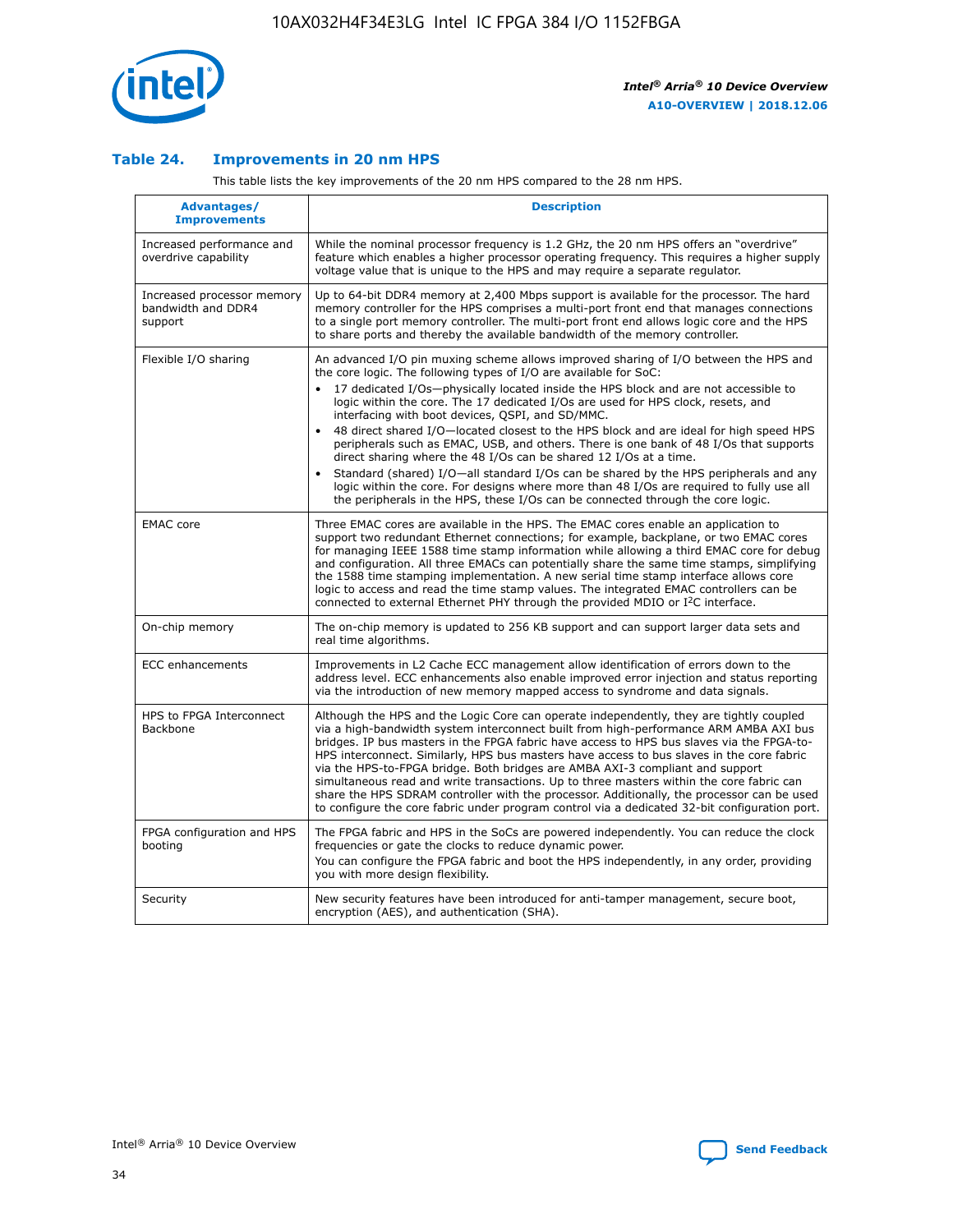

## **Features of the HPS**

The HPS has the following features:

- 1.2-GHz, dual-core ARM Cortex-A9 MPCore processor with up to 1.5-GHz via overdrive
	- ARMv7-A architecture that runs 32-bit ARM instructions, 16-bit and 32-bit Thumb instructions, and 8-bit Java byte codes in Jazelle style
	- Superscalar, variable length, out-of-order pipeline with dynamic branch prediction
	- Instruction Efficiency 2.5 MIPS/MHz, which provides total performance of 7500 MIPS at 1.5 GHz
- Each processor core includes:
	- 32 KB of L1 instruction cache, 32 KB of L1 data cache
	- Single- and double-precision floating-point unit and NEON media engine
	- CoreSight debug and trace technology
	- Snoop Control Unit (SCU) and Acceleration Coherency Port (ACP)
- 512 KB of shared L2 cache
- 256 KB of scratch RAM
- Hard memory controller with support for DDR3, DDR4 and optional error correction code (ECC) support
- Multiport Front End (MPFE) Scheduler interface to the hard memory controller
- 8-channel direct memory access (DMA) controller
- QSPI flash controller with SIO, DIO, QIO SPI Flash support
- NAND flash controller (ONFI 1.0 or later) with DMA and ECC support, updated to support 8 and 16-bit Flash devices and new command DMA to offload CPU for fast power down recovery
- Updated SD/SDIO/MMC controller to eMMC 4.5 with DMA with CE-ATA digital command support
- 3 10/100/1000 Ethernet media access control (MAC) with DMA
- 2 USB On-the-Go (OTG) controllers with DMA
- $\bullet$  5 I<sup>2</sup>C controllers (3 can be used by EMAC for MIO to external PHY)
- 2 UART 16550 Compatible controllers
- 4 serial peripheral interfaces (SPI) (2 Master, 2 Slaves)
- 62 programmable general-purpose I/Os, which includes 48 direct share I/Os that allows the HPS peripherals to connect directly to the FPGA I/Os
- 7 general-purpose timers
- 4 watchdog timers
- Anti-tamper, Secure Boot, Encryption (AES) and Authentication (SHA)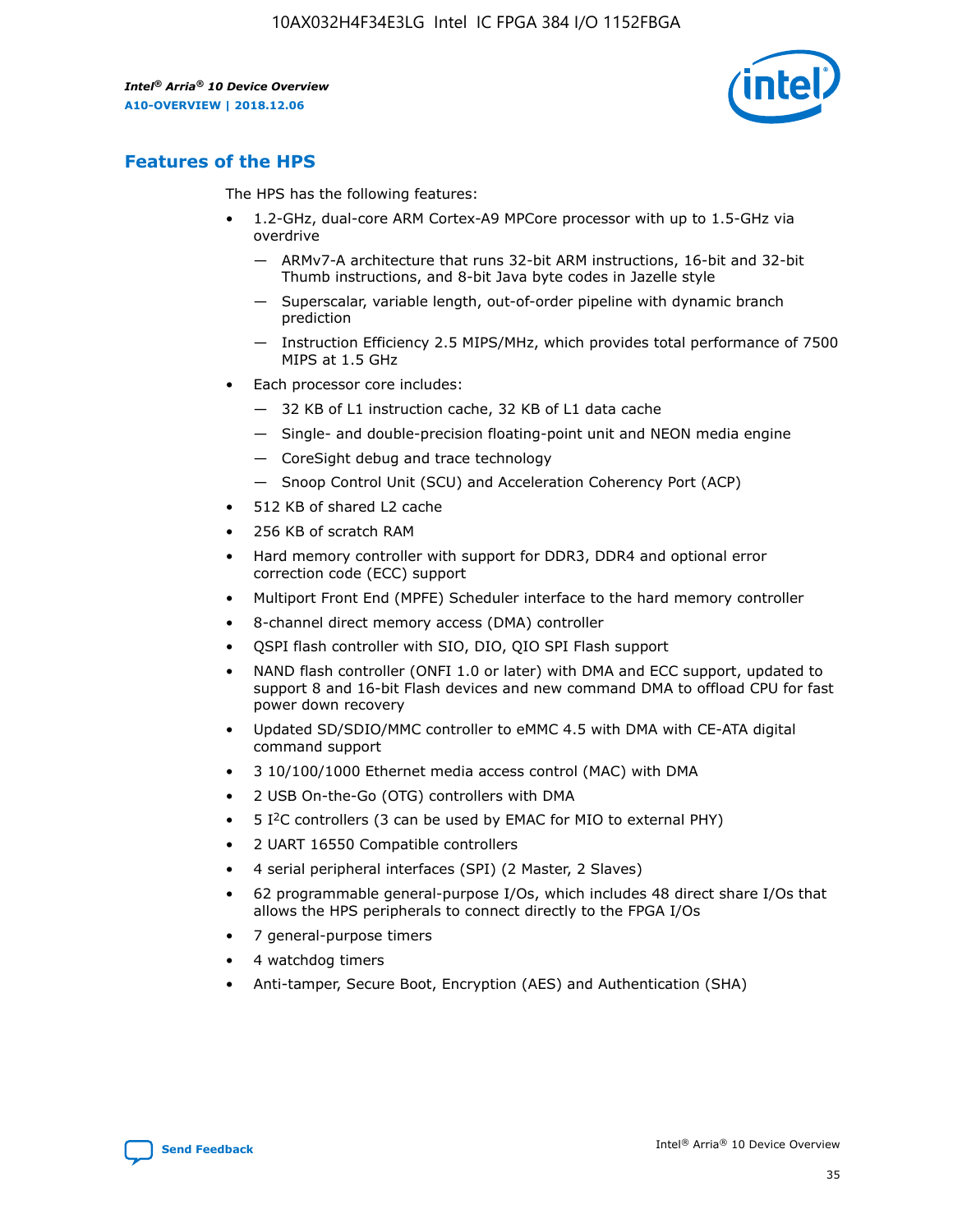

## **System Peripherals and Debug Access Port**

Each Ethernet MAC, USB OTG, NAND flash controller, and SD/MMC controller module has an integrated DMA controller. For modules without an integrated DMA controller, an additional DMA controller module provides up to eight channels of high-bandwidth data transfers. Peripherals that communicate off-chip are multiplexed with other peripherals at the HPS pin level. This allows you to choose which peripherals interface with other devices on your PCB.

The debug access port provides interfaces to industry standard JTAG debug probes and supports ARM CoreSight debug and core traces to facilitate software development.

#### **HPS–FPGA AXI Bridges**

The HPS–FPGA bridges, which support the Advanced Microcontroller Bus Architecture (AMBA) Advanced eXtensible Interface (AXI™) specifications, consist of the following bridges:

- FPGA-to-HPS AMBA AXI bridge—a high-performance bus supporting 32, 64, and 128 bit data widths that allows the FPGA fabric to issue transactions to slaves in the HPS.
- HPS-to-FPGA Avalon/AMBA AXI bridge—a high-performance bus supporting 32, 64, and 128 bit data widths that allows the HPS to issue transactions to slaves in the FPGA fabric.
- Lightweight HPS-to-FPGA AXI bridge—a lower latency 32 bit width bus that allows the HPS to issue transactions to soft peripherals in the FPGA fabric. This bridge is primarily used for control and status register (CSR) accesses to peripherals in the FPGA fabric.

The HPS–FPGA AXI bridges allow masters in the FPGA fabric to communicate with slaves in the HPS logic, and vice versa. For example, the HPS-to-FPGA AXI bridge allows you to share memories instantiated in the FPGA fabric with one or both microprocessors in the HPS, while the FPGA-to-HPS AXI bridge allows logic in the FPGA fabric to access the memory and peripherals in the HPS.

Each HPS–FPGA bridge also provides asynchronous clock crossing for data transferred between the FPGA fabric and the HPS.

#### **HPS SDRAM Controller Subsystem**

The HPS SDRAM controller subsystem contains a multiport SDRAM controller and DDR PHY that are shared between the FPGA fabric (through the FPGA-to-HPS SDRAM interface), the level 2 (L2) cache, and the level 3 (L3) system interconnect. The FPGA-to-HPS SDRAM interface supports AMBA AXI and Avalon® Memory-Mapped (Avalon-MM) interface standards, and provides up to six individual ports for access by masters implemented in the FPGA fabric.

The HPS SDRAM controller supports up to 3 masters (command ports), 3x 64-bit read data ports and 3x 64-bit write data ports.

To maximize memory performance, the SDRAM controller subsystem supports command and data reordering, deficit round-robin arbitration with aging, and high-priority bypass features.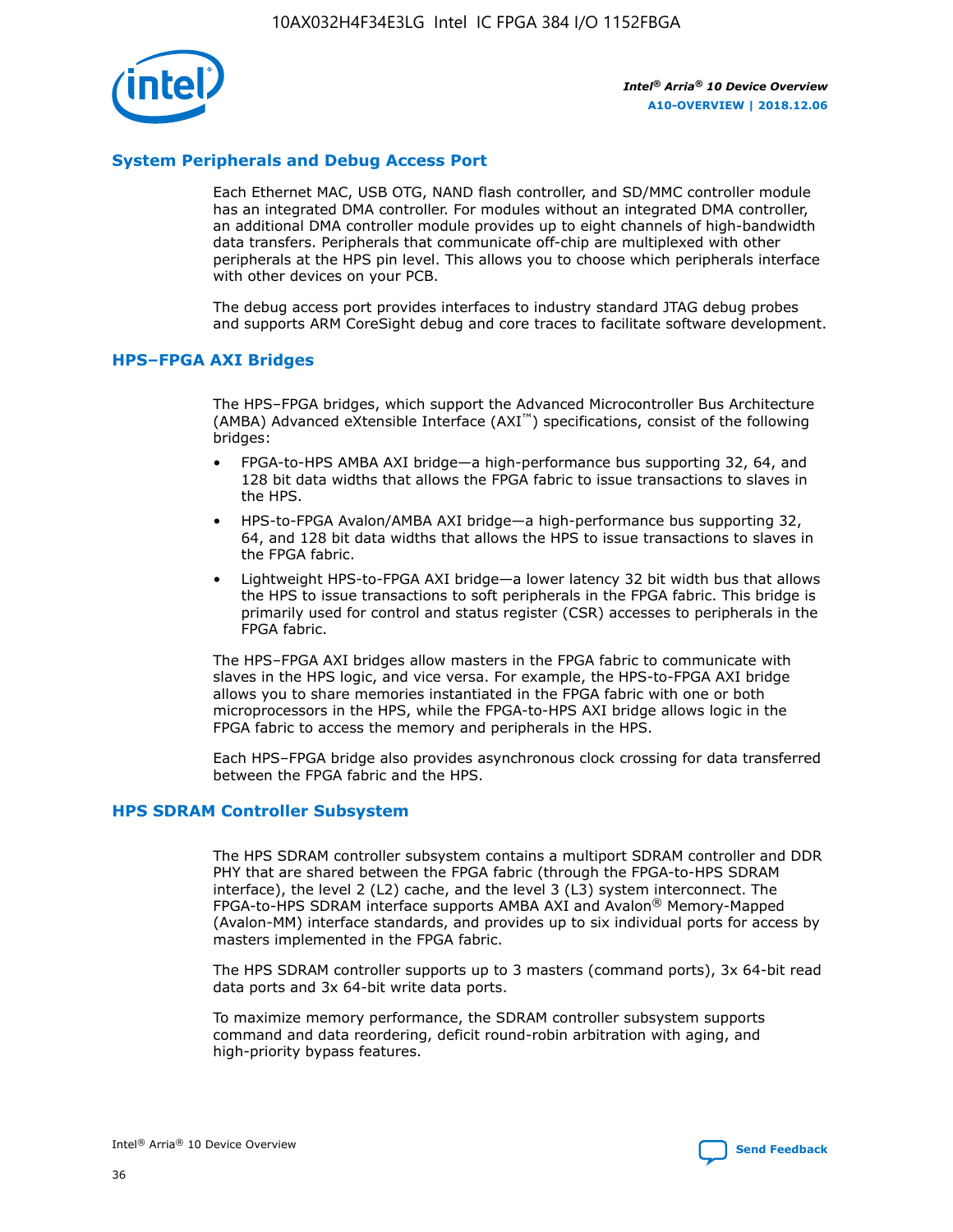

## **FPGA Configuration and HPS Booting**

The FPGA fabric and HPS in the SoC FPGA must be powered at the same time. You can reduce the clock frequencies or gate the clocks to reduce dynamic power.

Once powered, the FPGA fabric and HPS can be configured independently thus providing you with more design flexibility:

- You can boot the HPS independently. After the HPS is running, the HPS can fully or partially reconfigure the FPGA fabric at any time under software control. The HPS can also configure other FPGAs on the board through the FPGA configuration controller.
- Configure the FPGA fabric first, and then boot the HPS from memory accessible to the FPGA fabric.

## **Hardware and Software Development**

For hardware development, you can configure the HPS and connect your soft logic in the FPGA fabric to the HPS interfaces using the Platform Designer system integration tool in the Intel Quartus Prime software.

For software development, the ARM-based SoC FPGA devices inherit the rich software development ecosystem available for the ARM Cortex-A9 MPCore processor. The software development process for Intel SoC FPGAs follows the same steps as those for other SoC devices from other manufacturers. Support for Linux\*, VxWorks\*, and other operating systems are available for the SoC FPGAs. For more information on the operating systems support availability, contact the Intel FPGA sales team.

You can begin device-specific firmware and software development on the Intel SoC FPGA Virtual Target. The Virtual Target is a fast PC-based functional simulation of a target development system—a model of a complete development board. The Virtual Target enables the development of device-specific production software that can run unmodified on actual hardware.

## **Dynamic and Partial Reconfiguration**

The Intel Arria 10 devices support dynamic and partial reconfiguration. You can use dynamic and partial reconfiguration simultaneously to enable seamless reconfiguration of both the device core and transceivers.

## **Dynamic Reconfiguration**

You can reconfigure the PMA and PCS blocks while the device continues to operate. This feature allows you to change the data rates, protocol, and analog settings of a channel in a transceiver bank without affecting on-going data transfer in other transceiver banks. This feature is ideal for applications that require dynamic multiprotocol or multirate support.

## **Partial Reconfiguration**

Using partial reconfiguration, you can reconfigure some parts of the device while keeping the device in operation.

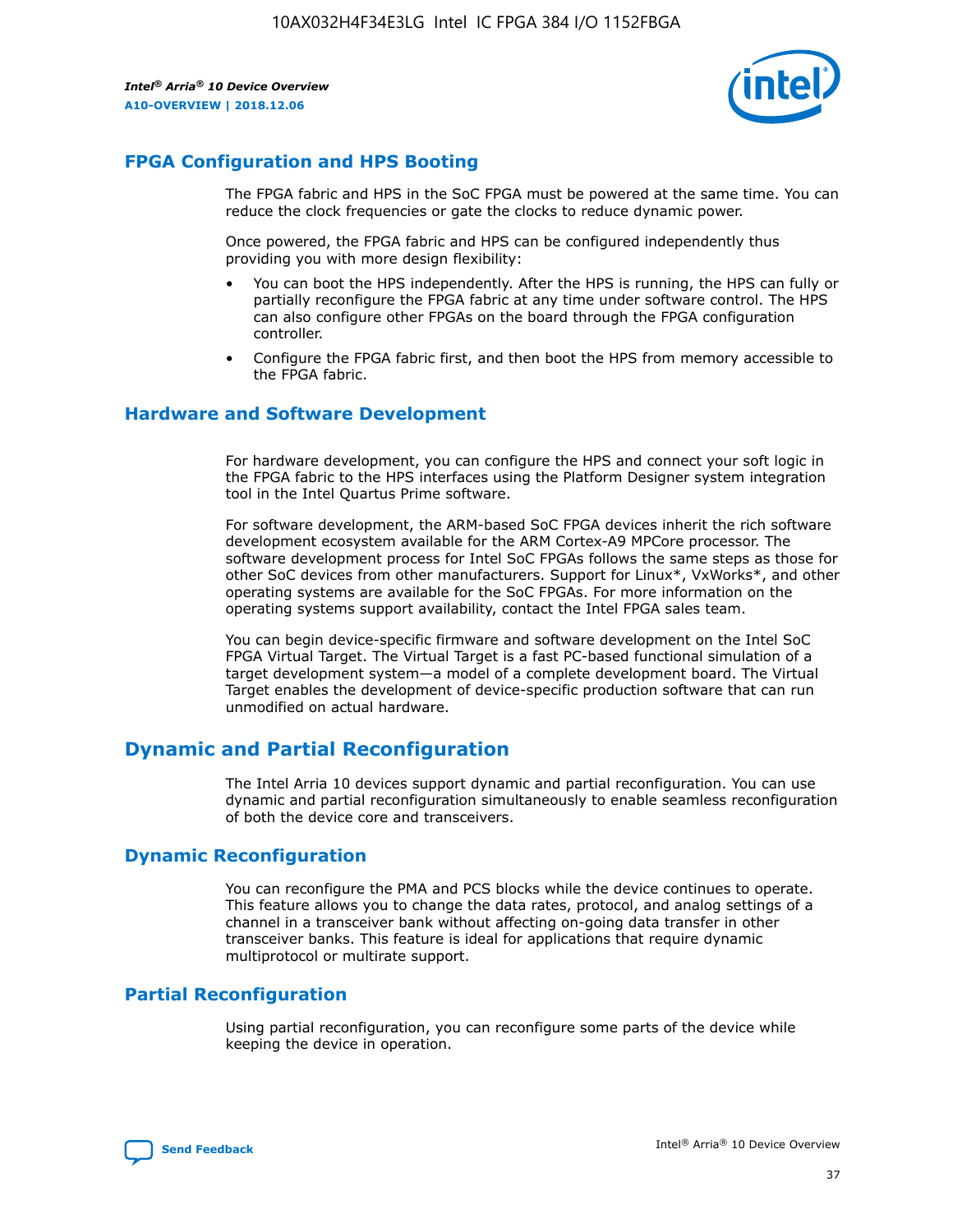

Instead of placing all device functions in the FPGA fabric, you can store some functions that do not run simultaneously in external memory and load them only when required. This capability increases the effective logic density of the device, and lowers cost and power consumption.

In the Intel solution, you do not have to worry about intricate device architecture to perform a partial reconfiguration. The partial reconfiguration capability is built into the Intel Quartus Prime design software, making such time-intensive task simple.

Intel Arria 10 devices support partial reconfiguration in the following configuration options:

- Using an internal host:
	- All supported configuration modes where the FPGA has access to external memory devices such as serial and parallel flash memory.
	- Configuration via Protocol [CvP (PCIe)]
- Using an external host—passive serial (PS), fast passive parallel (FPP) x8, FPP x16, and FPP x32 I/O interface.

# **Enhanced Configuration and Configuration via Protocol**

#### **Table 25. Configuration Schemes and Features of Intel Arria 10 Devices**

Intel Arria 10 devices support 1.8 V programming voltage and several configuration schemes.

| <b>Scheme</b>                                                          | <b>Data</b><br><b>Width</b> | <b>Max Clock</b><br>Rate<br>(MHz) | <b>Max Data</b><br>Rate<br>(Mbps)<br>(13) | <b>Decompression</b> | <b>Design</b><br>Security <sup>(1</sup><br>4) | <b>Partial</b><br>Reconfiguration<br>(15) | <b>Remote</b><br><b>System</b><br><b>Update</b> |
|------------------------------------------------------------------------|-----------------------------|-----------------------------------|-------------------------------------------|----------------------|-----------------------------------------------|-------------------------------------------|-------------------------------------------------|
| <b>JTAG</b>                                                            | 1 bit                       | 33                                | 33                                        |                      |                                               | Yes(16)                                   |                                                 |
| Active Serial (AS)<br>through the<br>EPCO-L<br>configuration<br>device | 1 bit,<br>4 bits            | 100                               | 400                                       | Yes                  | Yes                                           | Yes(16)                                   | Yes                                             |
| Passive serial (PS)<br>through CPLD or<br>external<br>microcontroller  | 1 bit                       | 100                               | 100                                       | Yes                  | Yes                                           | Yes <sup>(16)</sup>                       | Parallel<br>Flash<br>Loader<br>(PFL) IP<br>core |
|                                                                        |                             |                                   |                                           |                      |                                               |                                           | continued                                       |

<sup>(13)</sup> Enabling either compression or design security features affects the maximum data rate. Refer to the Intel Arria 10 Device Datasheet for more information.

<sup>(14)</sup> Encryption and compression cannot be used simultaneously.

 $(15)$  Partial reconfiguration is an advanced feature of the device family. If you are interested in using partial reconfiguration, contact Intel for support.

 $(16)$  Partial configuration can be performed only when it is configured as internal host.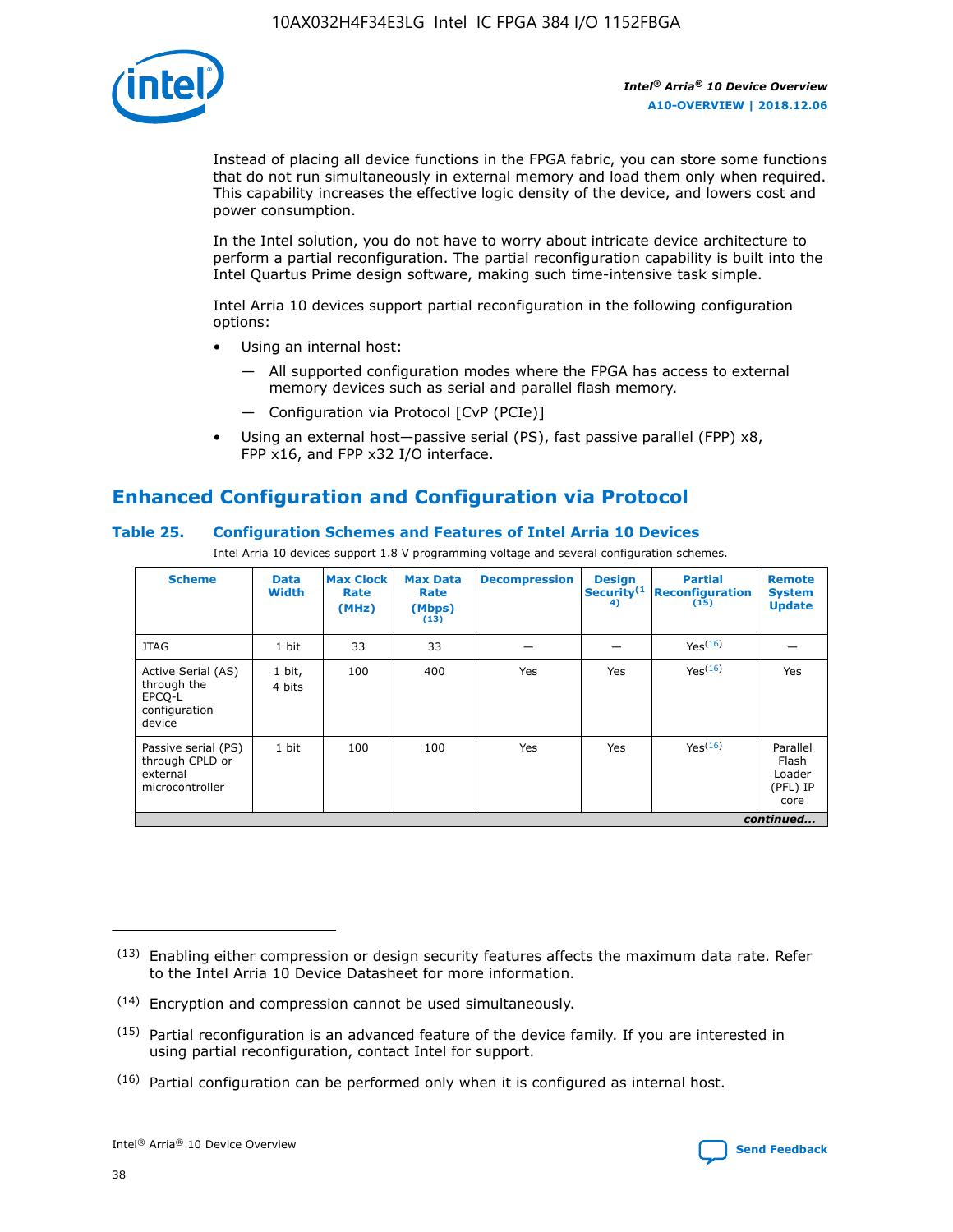

| <b>Scheme</b>                                   | <b>Data</b><br><b>Width</b> | <b>Max Clock</b><br>Rate<br>(MHz) | <b>Max Data</b><br>Rate<br>(Mbps)<br>(13) | <b>Decompression</b> | <b>Design</b><br>Security <sup>(1</sup><br>4) | <b>Partial</b><br><b>Reconfiguration</b><br>(15) | <b>Remote</b><br><b>System</b><br><b>Update</b> |
|-------------------------------------------------|-----------------------------|-----------------------------------|-------------------------------------------|----------------------|-----------------------------------------------|--------------------------------------------------|-------------------------------------------------|
| Fast passive                                    | 8 bits                      | 100                               | 3200                                      | Yes                  | Yes                                           | Yes(17)                                          | PFL IP                                          |
| parallel (FPP)<br>through CPLD or               | 16 bits                     |                                   |                                           | Yes                  | Yes                                           |                                                  | core                                            |
| external<br>microcontroller                     | 32 bits                     |                                   |                                           | Yes                  | Yes                                           |                                                  |                                                 |
| Configuration via                               | 16 bits                     | 100                               | 3200                                      | Yes                  | Yes                                           | Yes <sup>(17)</sup>                              |                                                 |
| <b>HPS</b>                                      | 32 bits                     |                                   |                                           | Yes                  | Yes                                           |                                                  |                                                 |
| Configuration via<br>Protocol [CvP<br>$(PCIe*)$ | x1, x2,<br>x4, x8<br>lanes  |                                   | 8000                                      | Yes                  | Yes                                           | Yes <sup>(16)</sup>                              |                                                 |

You can configure Intel Arria 10 devices through PCIe using Configuration via Protocol (CvP). The Intel Arria 10 CvP implementation conforms to the PCIe 100 ms power-up-to-active time requirement.

#### **Related Information**

[Configuration via Protocol \(CvP\) Implementation in Intel FPGAs User Guide](https://www.intel.com/content/www/us/en/programmable/documentation/dsu1441819344145.html#dsu1442269728522) Provides more information about the CvP configuration scheme.

# **SEU Error Detection and Correction**

Intel Arria 10 devices offer robust and easy-to-use single-event upset (SEU) error detection and correction circuitry.

The detection and correction circuitry includes protection for Configuration RAM (CRAM) programming bits and user memories. The CRAM is protected by a continuously running CRC error detection circuit with integrated ECC that automatically corrects one or two errors and detects higher order multi-bit errors. When more than two errors occur, correction is available through reloading of the core programming file, providing a complete design refresh while the FPGA continues to operate.

The physical layout of the Intel Arria 10 CRAM array is optimized to make the majority of multi-bit upsets appear as independent single-bit or double-bit errors which are automatically corrected by the integrated CRAM ECC circuitry. In addition to the CRAM protection, the M20K memory blocks also include integrated ECC circuitry and are layout-optimized for error detection and correction. The MLAB does not have ECC.

(14) Encryption and compression cannot be used simultaneously.

<sup>(17)</sup> Supported at a maximum clock rate of 100 MHz.



 $(13)$  Enabling either compression or design security features affects the maximum data rate. Refer to the Intel Arria 10 Device Datasheet for more information.

 $(15)$  Partial reconfiguration is an advanced feature of the device family. If you are interested in using partial reconfiguration, contact Intel for support.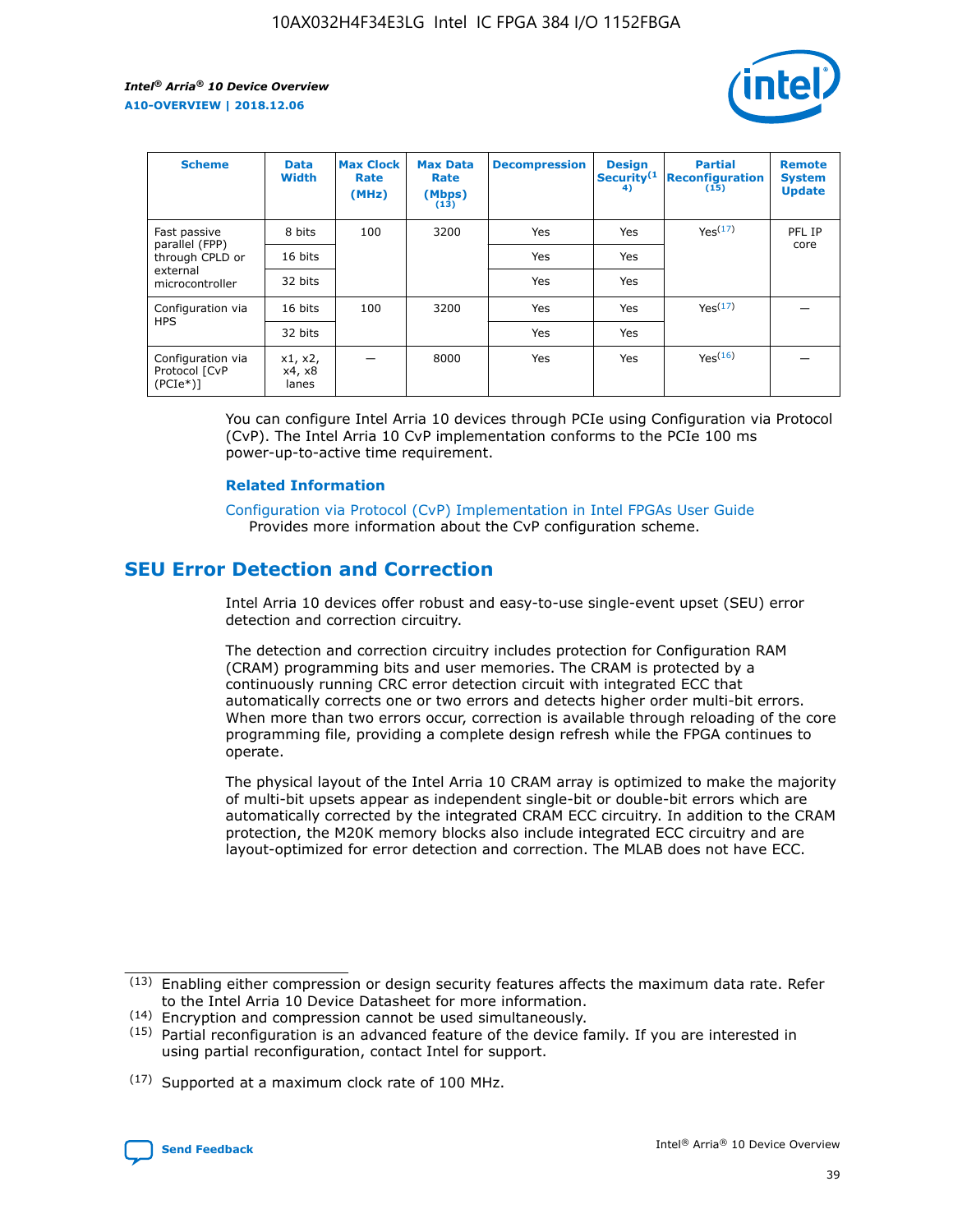

## **Power Management**

Intel Arria 10 devices leverage the advanced 20 nm process technology, a low 0.9 V core power supply, an enhanced core architecture, and several optional power reduction techniques to reduce total power consumption by as much as 40% compared to Arria V devices and as much as 60% compared to Stratix V devices.

The optional power reduction techniques in Intel Arria 10 devices include:

- **SmartVID**—a code is programmed into each device during manufacturing that allows a smart regulator to operate the device at lower core  $V_{CC}$  while maintaining performance
- **Programmable Power Technology**—non-critical timing paths are identified by the Intel Quartus Prime software and the logic in these paths is biased for low power instead of high performance
- **Low Static Power Options**—devices are available with either standard static power or low static power while maintaining performance

Furthermore, Intel Arria 10 devices feature Intel's industry-leading low power transceivers and include a number of hard IP blocks that not only reduce logic resources but also deliver substantial power savings compared to soft implementations. In general, hard IP blocks consume up to 90% less power than the equivalent soft logic implementations.

# **Incremental Compilation**

The Intel Quartus Prime software incremental compilation feature reduces compilation time and helps preserve performance to ease timing closure. The incremental compilation feature enables the partial reconfiguration flow for Intel Arria 10 devices.

Incremental compilation supports top-down, bottom-up, and team-based design flows. This feature facilitates modular, hierarchical, and team-based design flows where different designers compile their respective design sections in parallel. Furthermore, different designers or IP providers can develop and optimize different blocks of the design independently. These blocks can then be imported into the top level project.

# **Document Revision History for Intel Arria 10 Device Overview**

| <b>Document</b><br><b>Version</b> | <b>Changes</b>                                                                                                                                                                                                                                                              |
|-----------------------------------|-----------------------------------------------------------------------------------------------------------------------------------------------------------------------------------------------------------------------------------------------------------------------------|
| 2018.12.06                        | Added links to Intel Arria 10 device errata documents.<br>Removed automotive temperature option from the Intel Arria 10 GX devices.<br>Removed -3 fabric speed grade from the Intel Arria 10 GT devices.<br>Updated power options for the Intel Arria 10 GX and GT devices. |
| 2018.04.09                        | Updated the lowest $V_{CC}$ from 0.83 V to 0.82 V in the topic listing a summary of the device features.                                                                                                                                                                    |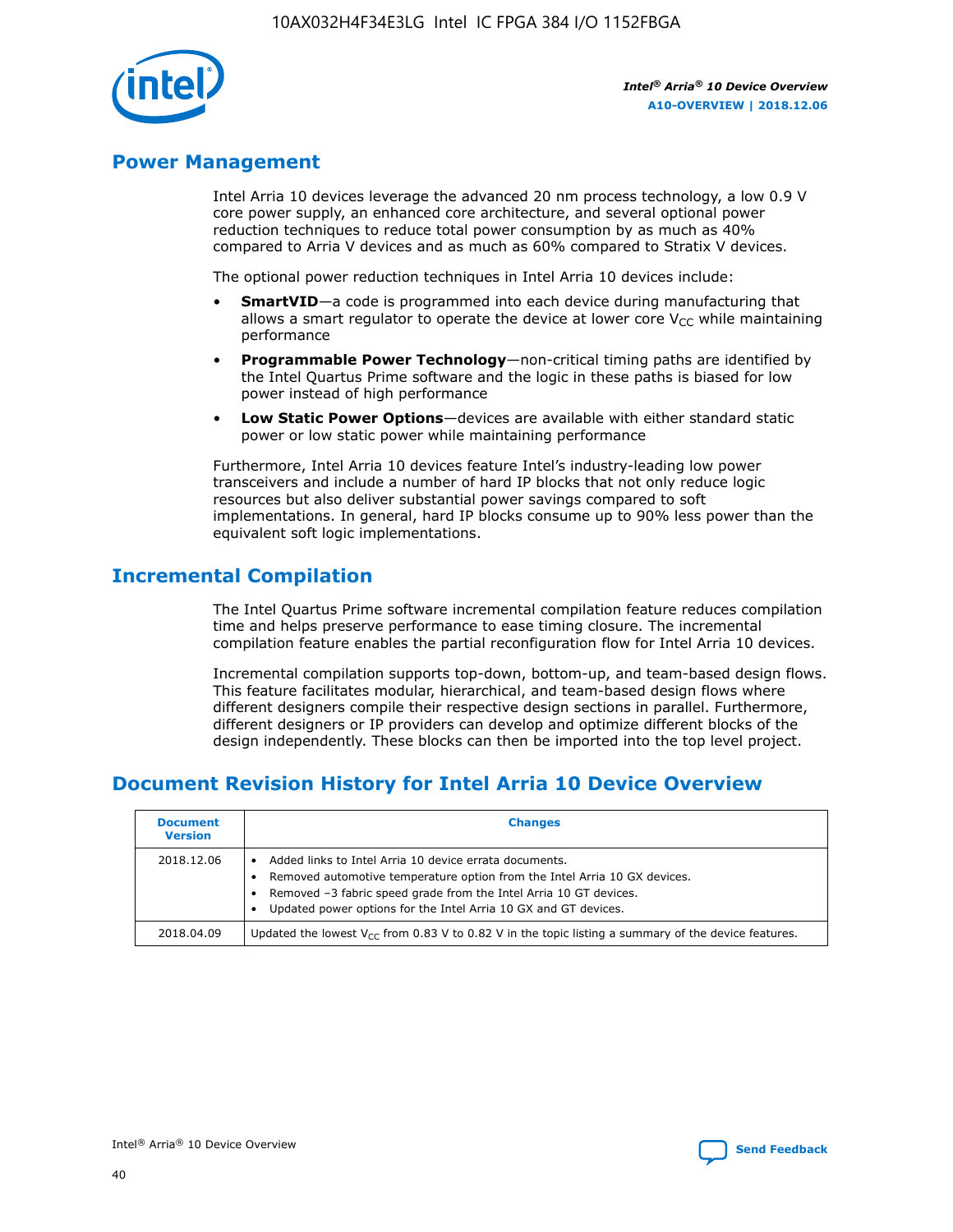*Intel® Arria® 10 Device Overview* **A10-OVERVIEW | 2018.12.06**



| <b>Date</b>    | <b>Version</b> | <b>Changes</b>                                                                                                                                                                                                                                                                                                                                                                                                                                                                                                                                                                                                                                                                                                                                                                                                                                                                                                                                                                         |
|----------------|----------------|----------------------------------------------------------------------------------------------------------------------------------------------------------------------------------------------------------------------------------------------------------------------------------------------------------------------------------------------------------------------------------------------------------------------------------------------------------------------------------------------------------------------------------------------------------------------------------------------------------------------------------------------------------------------------------------------------------------------------------------------------------------------------------------------------------------------------------------------------------------------------------------------------------------------------------------------------------------------------------------|
| January 2018   | 2018.01.17     | Updated the maximum data rate for HPS (Intel Arria 10 SX devices<br>external memory interface DDR3 controller from 2,166 Mbps to 2,133<br>Mbps.<br>Updated maximum frequency supported for half rate QDRII and QDRII<br>+ SRAM to 633 MHz in Memory Standards Supported by the Soft<br>Memory Controller table.<br>Updated transceiver backplane capability to 12.5 Gbps.<br>$\bullet$<br>Removed transceiver speed grade 5 in Sample Ordering Core and<br>$\bullet$<br>Available Options for Intel Arria 10 GX Devices figure.<br>Removed package code 40, low static power, SmartVID, industrial, and<br>military operating temperature support from Sample Ordering Core and<br>Available Options for Intel Arria 10 GT Devices figure.<br>Updated short reach transceiver rate for Intel Arria 10 GT devices to<br>25.8 Gbps.<br>Removed On-Die Instrumentation - EyeQ and Jitter Margin Tool<br>support from PMA Features of the Transceivers in Intel Arria 10 Devices<br>table. |
| September 2017 | 2017.09.20     | Updated the maximum speed of the DDR4 external memory interface from<br>1,333 MHz/2,666 Mbps to 1,200 MHz/2,400 Mbps.                                                                                                                                                                                                                                                                                                                                                                                                                                                                                                                                                                                                                                                                                                                                                                                                                                                                  |
| July 2017      | 2017.07.13     | Corrected the automotive temperature range in the figure showing the<br>available options for the Intel Arria 10 GX devices from "-40°C to 100°C"<br>to "-40°C to 125°C".                                                                                                                                                                                                                                                                                                                                                                                                                                                                                                                                                                                                                                                                                                                                                                                                              |
| July 2017      | 2017.07.06     | Added automotive temperature option to Intel Arria 10 GX device family.                                                                                                                                                                                                                                                                                                                                                                                                                                                                                                                                                                                                                                                                                                                                                                                                                                                                                                                |
| May 2017       | 2017.05.08     | Corrected protocol names with "1588" to "IEEE 1588v2".<br>$\bullet$<br>Updated the vertical migration table to remove vertical migration<br>$\bullet$<br>between Intel Arria 10 GX and Intel Arria 10 SX device variants.<br>Removed all "Preliminary" marks.<br>$\bullet$                                                                                                                                                                                                                                                                                                                                                                                                                                                                                                                                                                                                                                                                                                             |
| March 2017     | 2017.03.15     | Removed the topic about migration from Intel Arria 10 to Intel Stratix<br>$\bullet$<br>10 devices.<br>Rebranded as Intel.<br>$\bullet$                                                                                                                                                                                                                                                                                                                                                                                                                                                                                                                                                                                                                                                                                                                                                                                                                                                 |
| October 2016   | 2016.10.31     | Removed package F36 from Intel Arria 10 GX devices.<br>Updated Intel Arria 10 GT sample ordering code and maximum GX<br>$\bullet$<br>transceiver count. Intel Arria 10 GT devices are available only in the<br>SF45 package option with a maximum of 72 transceivers.                                                                                                                                                                                                                                                                                                                                                                                                                                                                                                                                                                                                                                                                                                                  |
| May 2016       | 2016.05.02     | Updated the FPGA Configuration and HPS Booting topic.<br>$\bullet$<br>Remove V <sub>CC</sub> PowerManager from the Summary of Features, Power<br>Management and Arria 10 Device Variants and packages topics. This<br>feature is no longer supported in Arria 10 devices.<br>Removed LPDDR3 from the Memory Standards Supported by the HPS<br>Hard Memory Controller table in the Memory Standards Supported by<br>Intel Arria 10 Devices topic. This standard is only supported by the<br>FPGA.<br>Removed transceiver speed grade 5 from the Device Variants and<br>Packages topic for Arria 10 GX and SX devices.                                                                                                                                                                                                                                                                                                                                                                   |
| February 2016  | 2016.02.11     | Changed the maximum Arria 10 GT datarate to 25.8 Gbps and the<br>minimum datarate to 1 Gbps globally.<br>Revised the state for Core clock networks in the Summary of Features<br>$\bullet$<br>topic.<br>Changed the transceiver parameters in the "Summary of Features for<br>$\bullet$<br>Arria 10 Devices" table.<br>• Changed the transceiver parameters in the "Maximum Resource Counts<br>for Arria 10 GT Devices" table.<br>Changed the package availability for GT devices in the "Package Plan<br>for Arria 10 GT Devices" table.<br>Changed the package configurations for GT devices in the "Migration"<br>Capability Across Arria 10 Product Lines" figure.<br>continued                                                                                                                                                                                                                                                                                                    |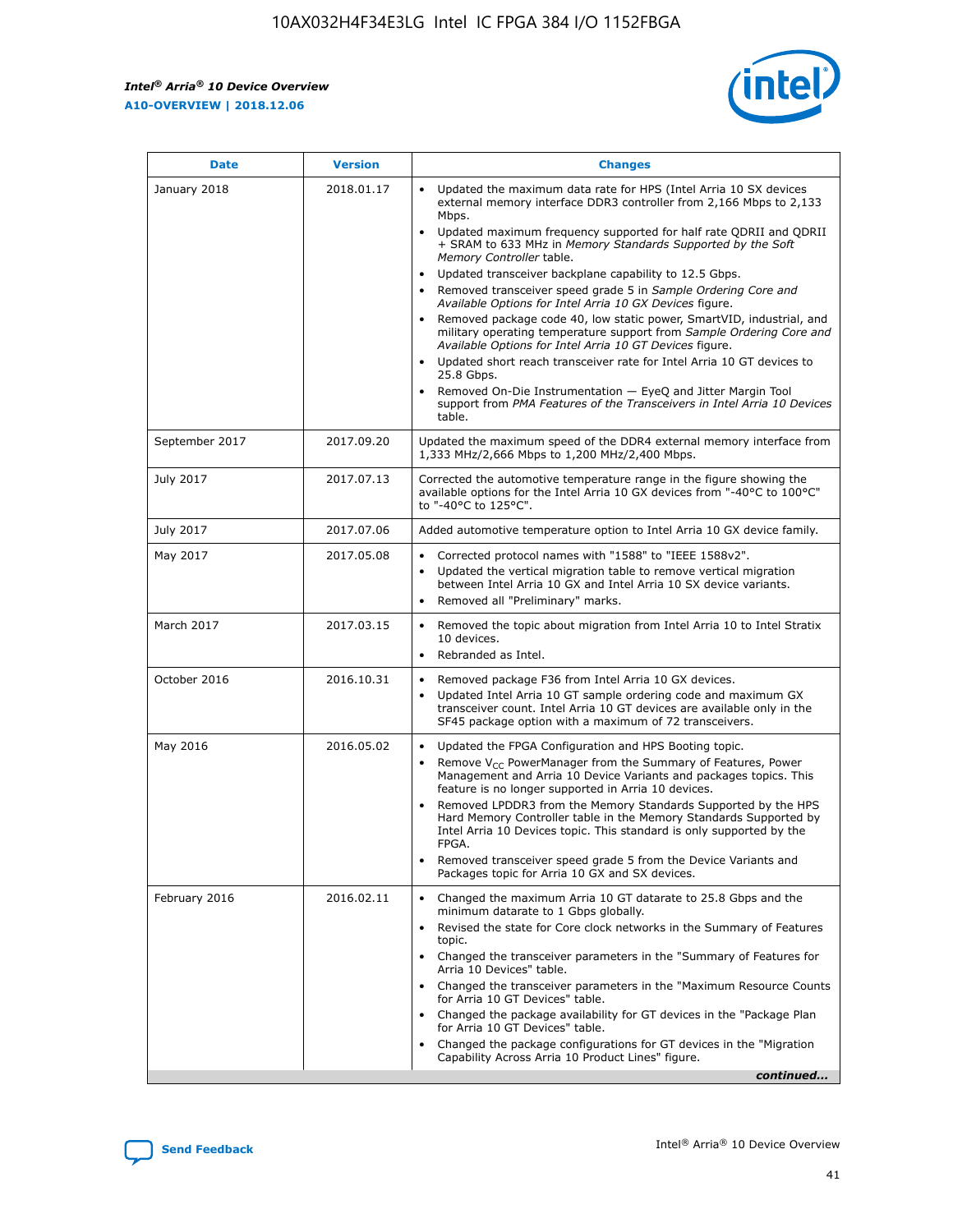

| <b>Date</b>   | <b>Version</b> | <b>Changes</b>                                                                                                                                                               |
|---------------|----------------|------------------------------------------------------------------------------------------------------------------------------------------------------------------------------|
|               |                | Changed transceiver parameters in the "Low Power Serial Transceivers"<br>$\bullet$<br>section.                                                                               |
|               |                | • Changed the transceiver descriptions in the "Device Variants for the<br>Arria 10 Device Family" table.                                                                     |
|               |                | • Changed the "Sample Ordering Code and Available Options for Arria 10<br>GT Devices" figure.                                                                                |
|               |                | Changed the datarates for GT devices in the "PMA Features" section.                                                                                                          |
|               |                | Changed the datarates for GT devices in the "PCS Features" section.<br>$\bullet$                                                                                             |
| December 2015 | 2015.12.14     | Updated the number of M20K memory blocks for Arria 10 GX 660 from<br>2133 to 2131 and corrected the total RAM bit from 48,448 Kb to<br>48,408 Kb.                            |
|               |                | Corrected the number of DSP blocks for Arria 10 GX 660 from 1688 to<br>$\bullet$<br>1687 in the table listing floating-point arithmetic resources.                           |
| November 2015 | 2015.11.02     | Updated the maximum resources for Arria 10 GX 220, GX 320, GX 480,<br>GX 660, SX 220, SX 320, SX 480, and SX 660.                                                            |
|               |                | Updated resource count for Arria 10 GX 320, GX 480, GX 660, SX 320,<br>SX 480, a SX 660 devices in Number of Multipliers in Intel Arria 10<br><b>Devices</b> table.          |
|               |                | Updated the available options for Arria 10 GX, GT, and SX.<br>$\bullet$                                                                                                      |
|               |                | Changed instances of Quartus II to Quartus Prime.<br>$\bullet$                                                                                                               |
| June 2015     | 2015.06.15     | Corrected label for Intel Arria 10 GT product lines in the vertical migration<br>figure.                                                                                     |
| May 2015      | 2015.05.15     | Corrected the DDR3 half rate and quarter rate maximum frequencies in the<br>table that lists the memory standards supported by the Intel Arria 10 hard<br>memory controller. |
| May 2015      | 2015.05.04     | • Added support for 13.5G JESD204b in the Summary of Features table.                                                                                                         |
|               |                | Added a link to Arria 10 GT Channel Usage in the Arria 10 GT Package<br>$\bullet$<br>Plan topic.                                                                             |
|               |                | • Added a note to the table, Maximum Resource Counts for Arria 10 GT<br>devices.                                                                                             |
|               |                | • Updated the power requirements of the transceivers in the Low Power<br>Serial Transceivers topic.                                                                          |
| January 2015  | 2015.01.23     | • Added floating point arithmetic features in the Summary of Features<br>table.                                                                                              |
|               |                | • Updated the total embedded memory from 38.38 megabits (Mb) to<br>65.6 Mb.                                                                                                  |
|               |                | • Updated the table that lists the memory standards supported by Intel<br>Arria 10 devices.                                                                                  |
|               |                | Removed support for DDR3U, LPDDR3 SDRAM, RLDRAM 2, and DDR2.                                                                                                                 |
|               |                | Moved RLDRAM 3 support from hard memory controller to soft memory<br>controller. RLDRAM 3 support uses hard PHY with soft memory<br>controller.                              |
|               |                | Added soft memory controller support for QDR IV.                                                                                                                             |
|               |                | Updated the maximum resource count table to include the number of<br>hard memory controllers available in each device variant.                                               |
|               |                | Updated the transceiver PCS data rate from 12.5 Gbps to 12 Gbps.                                                                                                             |
|               |                | Updated the max clock rate of PS, FPP x8, FPP x16, and Configuration<br>via HPS from 125 MHz to 100 MHz.                                                                     |
|               |                | Added a feature for fractional synthesis PLLs: PLL cascading.                                                                                                                |
|               |                | Updated the HPS programmable general-purpose I/Os from 54 to 62.<br>$\bullet$                                                                                                |
|               |                | continued                                                                                                                                                                    |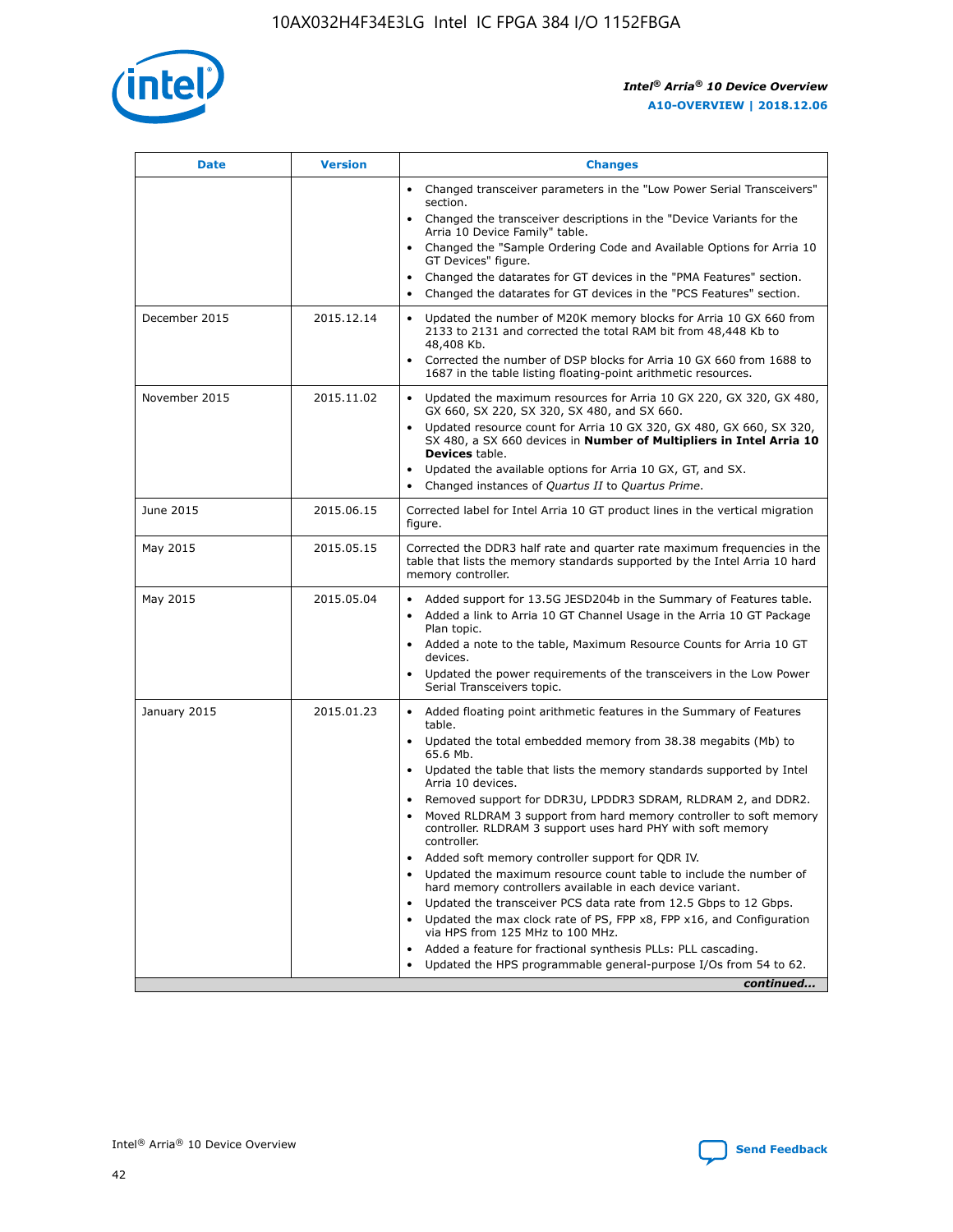r



| <b>Date</b>    | <b>Version</b> | <b>Changes</b>                                                                                                                                                                                                                                                                                                                                                                                                                                                                                                                                      |
|----------------|----------------|-----------------------------------------------------------------------------------------------------------------------------------------------------------------------------------------------------------------------------------------------------------------------------------------------------------------------------------------------------------------------------------------------------------------------------------------------------------------------------------------------------------------------------------------------------|
| September 2014 | 2014.09.30     | Corrected the 3 V I/O and LVDS I/O counts for F35 and F36 packages<br>$\bullet$<br>of Arria 10 GX.<br>Corrected the 3 V I/O, LVDS I/O, and transceiver counts for the NF40<br>$\bullet$<br>package of the Arria GX 570 and 660.<br>Removed 3 V I/O, LVDS I/O, and transceiver counts for the NF40<br>$\bullet$<br>package of the Arria GX 900 and 1150. The NF40 package is not<br>available for Arria 10 GX 900 and 1150.                                                                                                                          |
| August 2014    | 2014.08.18     | Updated Memory (Kb) M20K maximum resources for Arria 10 GX 660<br>devices from 42,660 to 42,620.<br>Added GPIO columns consisting of LVDS I/O Bank and 3V I/O Bank in<br>$\bullet$<br>the Package Plan table.<br>Added how to use memory interface clock frequency higher than 533<br>$\bullet$<br>MHz in the I/O vertical migration.<br>Added information to clarify that RLDRAM3 support uses hard PHY with<br>$\bullet$<br>soft memory controller.<br>Added variable precision DSP blocks support for floating-point<br>$\bullet$<br>arithmetic. |
| June 2014      | 2014.06.19     | Updated number of dedicated I/Os in the HPS block to 17.                                                                                                                                                                                                                                                                                                                                                                                                                                                                                            |
| February 2014  | 2014.02.21     | Updated transceiver speed grade options for GT devices in Figure 2.                                                                                                                                                                                                                                                                                                                                                                                                                                                                                 |
| February 2014  | 2014.02.06     | Updated data rate for Arria 10 GT devices from 28.1 Gbps to 28.3 Gbps.                                                                                                                                                                                                                                                                                                                                                                                                                                                                              |
| December 2013  | 2013.12.10     | Updated the HPS memory standards support from LPDDR2 to LPDDR3.<br>Updated HPS block diagram to include dedicated HPS I/O and FPGA<br>$\bullet$<br>Configuration blocks as well as repositioned SD/SDIO/MMC, DMA, SPI<br>and NAND Flash with ECC blocks.                                                                                                                                                                                                                                                                                            |
| December 2013  | 2013.12.02     | Initial release.                                                                                                                                                                                                                                                                                                                                                                                                                                                                                                                                    |